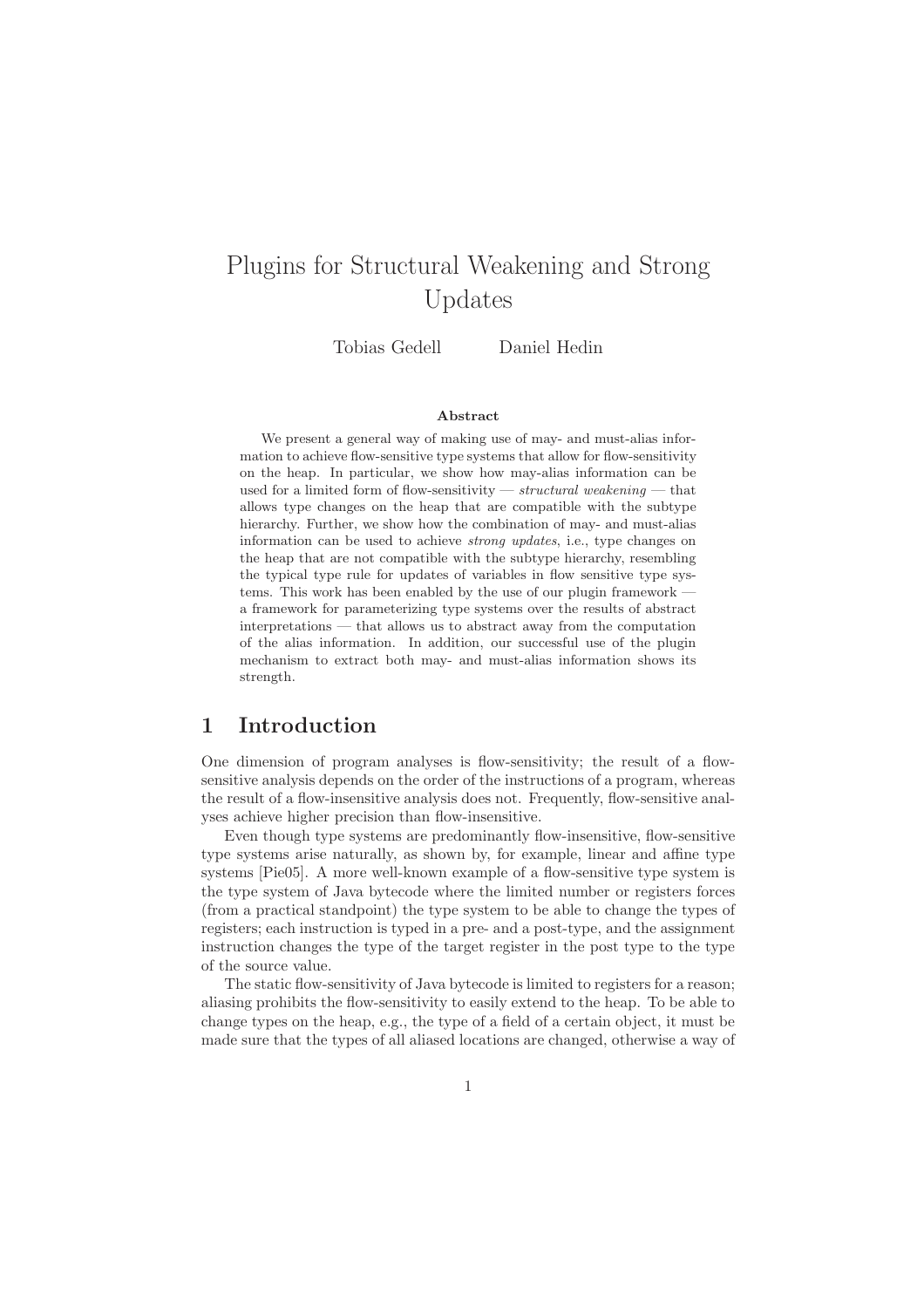freely casting between the types by writing into one location and reading from another is introduced. Thus, for instance, it is not safe to extend the subtyping relation to arrays, i.e., to say that String[] is a subtype of Object[] because String is a subtype of Object, since that would allow casting from the type Object to the type String!

The standard solution for this is to enforce *invariant typing* for all heap locations, involving both prohibiting type changes based on updates, and restraining the subtype relation to invariant subtyping for arrays, and width subtyping for objects [Pie02].

From a practicality standpoint, width subtyping is good enough for "standard" types. For information flow security it is not necessarily the case. Whereas the need to freely change the types of parts of the heap may seem far fetched, i.e., from a boolean to an integer, the need to change a location from holding public integers to holding secret integers is not as unreasonable, especially considering that, unlike standard types, information flow types are intrinsically flow sensitive. In addition to this, there are important extensions to basic information-flow security that rely on flow-sensitivity [HS08].

Contribution We present a general method for making use of may- and mustalias information to allow for flow-sensitive types on the heap. Whereas previous work has tried to combine the computation of the alias information and its usage, we use our recently proposed abstract-interpretation plugin framework [GH08] to decouple the computation and the usage of the alias information. This allows us to use the alias information in a general and clear way, while at the same time allowing us to instantiate the resulting type system with different alias analyses — from the most basic ones to, e.g., the most elaborate shape analyses.

The main contributions of this paper are that we 1) show how the plugin framework can be used to carry over structural information about the heap, 2) show how may-alias information can be used to formulate a structural subtyping rule, and 3) show how may- and must-alias information can be used in combination to allow for strong updates on the heap, i.e., updates that do not follow the subtype hierarchy.

Outline The paper is laid out as follows. Section 2 introduces the language, Section 3 recapitulates the needed parts of the method of parameterization, and Section 4 introduces the basic type system and the correctness statements in particular preservation of types. Section 5 discusses the basic idea of flowsensitive heap types, defines the used representation of may- and must-alias information — *structural environments* — and their semantics, and shows how structural heaps can be extracted from the parameterized alias information. Section 6 contains the first use of may-alias information to achieve a limited form of flow-sensitive heap types. The basic idea is to use the may-aliases to form a structural subtyping rule, where all symbolic locations that may be aliased are guaranteed to have the same type view, which guarantees that all

<sup>&</sup>lt;sup>1</sup>Java does allow this, which forces a runtime check when storing objects into arrays.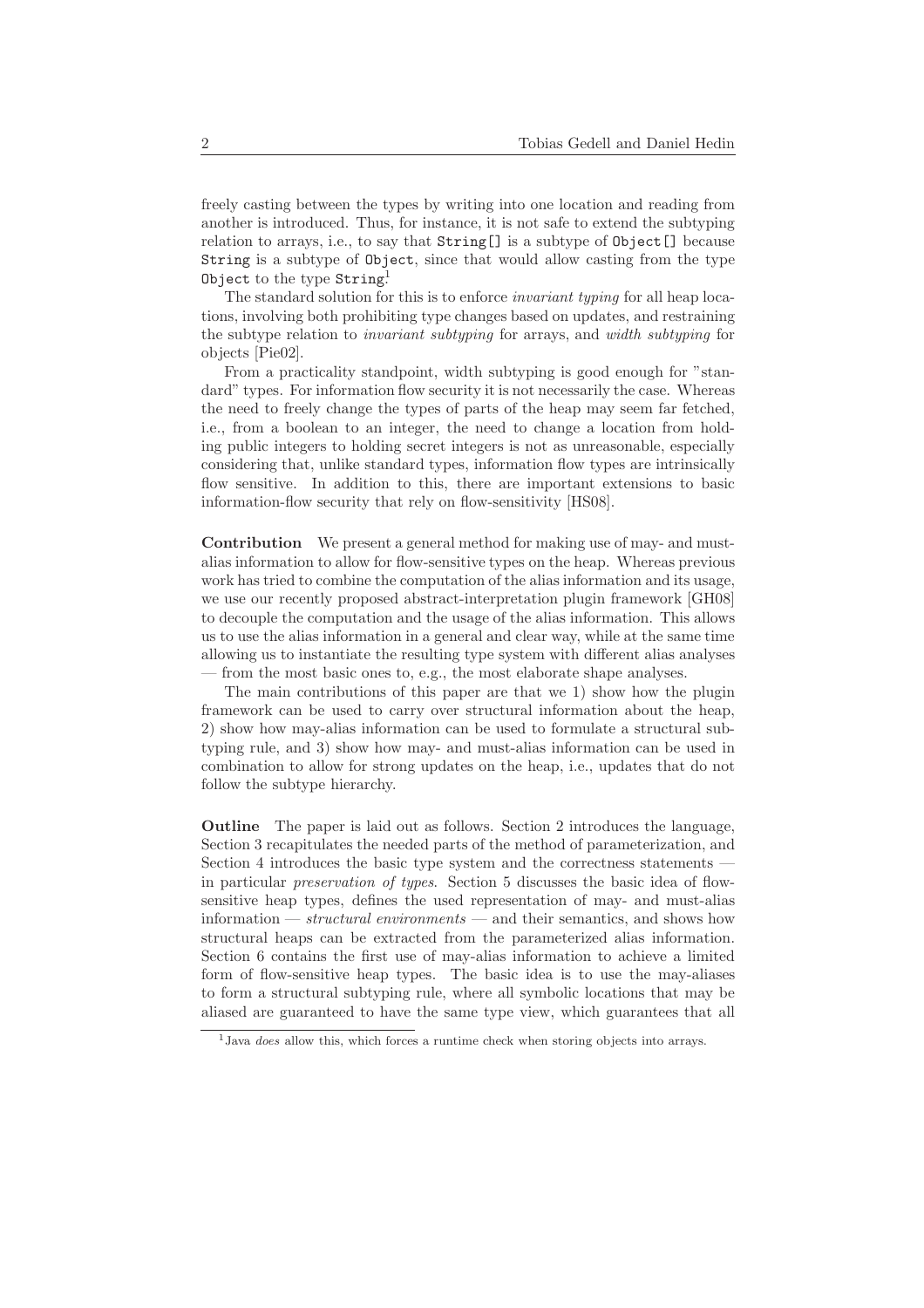concrete environments will be width well-formed. Section 7 shows how mayand must-alias information can be combined to support strong updates if the updated location is in an isolated cluster of must-pointers. Finally, Section 8 discusses related work, and Section 9 concludes.

## 2 Language

The language used to illustrate our method is a small imperative language with records.

**Syntax** Let f range over field names, b range over booleans, i range over integers, and x range over variable names. The syntax of the language is defined as follows, where A ranges over record type names.

```
Expressions e ::= nil | b | i | x | e_1 \star e_2 | x.fCommands c ::= x := e | x_1.f := x_2 | if e c_1 c_2 | c_1;c_2 |while e c x := new(A) | skip
```
**Values** The environments are pairs of stores s and heaps  $h$ . The stores are maps from variables x to values v, and the heaps are maps from pointers  $p$  to records r. The records are maps from field names to values. Finally, the values are made up by booleans, integers and pointers; the error lifted values, ranged over by  $v_{\perp}$ , are either values or  $\perp$  indicating an error. We impose the restriction that heaps may not associate the null-pointer to anything, i.e., the null-pointer must not be in the domain of any heap.

$$
v ::= b | i | p
$$
  
\n
$$
E ::= (s, h)
$$
  
\n
$$
r ::= \{f_1 \mapsto v_1, \dots, f_n \mapsto v_n\}
$$
  
\n
$$
s ::= \{x_1 \mapsto v_1, \dots, x_n \mapsto v_n\}
$$
  
\n
$$
h ::= \{p_1 \mapsto r_1, \dots, p_n \mapsto r_n\}
$$

Let r.f denote  $r(f)$ , and for  $E = (s, h)$ , let  $E(x)$  denote  $s(x)$ ,  $E[x \mapsto v]$  denote  $(s[x \mapsto v], h)$ ,  $E(v)$  denote  $h(v)$ , and similarly for other operations on environments including variables or pointers.

Semantics We assume a simple reduction semantics for expressions of the form  $\langle E, e \rangle \Downarrow v_{\perp}$ .

The semantics of commands is given in terms of a small step semantics between configurations with transitions of the form  $\langle E, c \rangle \to C$ , where C is either one of the terminal configurations  $\perp_E$  and E indicating abnormal and normal termination in the environment  $E$ , respectively, or a non-terminal configuration  $\langle E, c \rangle$ . Figure 1 contains the semantic rules for commands, where  $rec(A)$  creates a fresh record of type A with all fields set to 0 or nil, depending on their type  $$ we assume the existence of a map ∆ from record type names to structural record types (defined in Section 4 below). The origin of this map is not significant for this work, and, thus, left unspecified, but is typically created from the program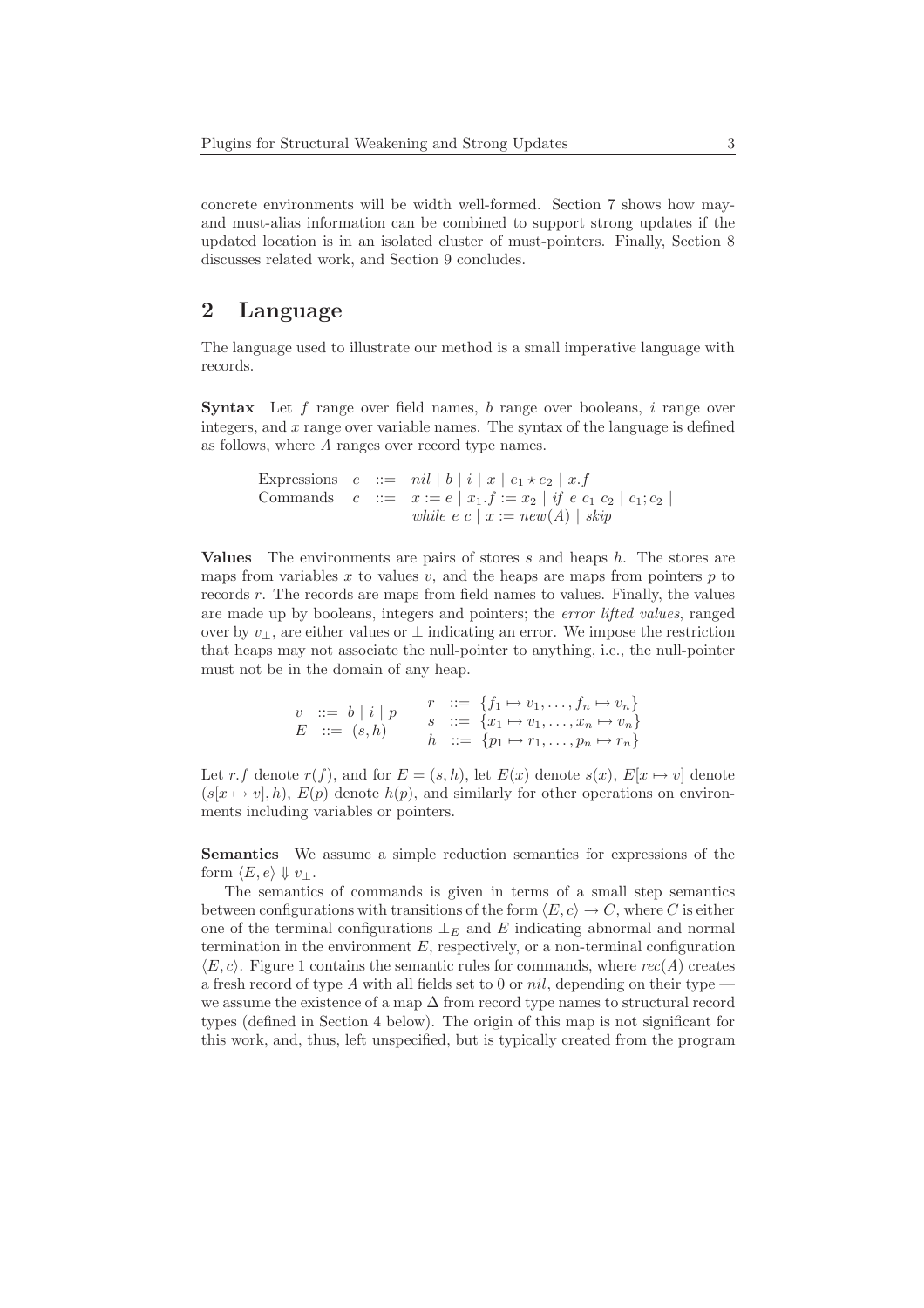$$
\langle E, x := v \rangle \to \langle E[x \mapsto v], skip \rangle
$$
\n
$$
s(x_1) = nil
$$
\n
$$
s(x_1) = p \quad h(p) = r \quad s(x_2) = v
$$
\n
$$
\langle (s, h), x_1.f := x_2 \rangle \to \langle (s, h[p \mapsto r[f \mapsto v]]), skip \rangle
$$
\n
$$
\langle E, if \text{ true } c_1 c_2 \rangle \to \langle E, c_1 \rangle
$$
\n
$$
\langle E, if \text{ true } c_2 \rangle \to \langle E, c_1 \rangle
$$
\n
$$
\langle E, if \text{ false } c_1 c_2 \rangle \to \langle E, c_2 \rangle
$$
\n
$$
\langle E, while \text{ e } c \rangle \to \langle E, if \text{ e } (c; \text{while } e \text{ c}) \text{ skip} \rangle
$$
\n
$$
r = rec(A) \quad p \notin dom(h)
$$
\n
$$
\langle (s, h), x := new(A) \rangle \to \langle (s[x \mapsto p], h[p \mapsto r]), skip \rangle
$$
\n
$$
\langle E, skip; c \rangle \to \langle E, c \rangle
$$

Figure 1: Semantic rules for commands

source, possibly in combination with a system specific map. The record name map is invariant under the execution of the program, and is left implicit in the rest of this paper.

Following [GH08] we extend the command language with label annotations to track how environments flow in and out of commands during execution and add the following rules for reduction of labeled commands. Let  $l$  range over labels drawn from the set of labels  $\mathcal{L}$ . A command  $c$  can be annotated with an entry label  $(c)^l$ , an exit label  $(c)_l$ , or both  $(c)_{l_2}^{l_1}$ . In the following, c ranges over possibly annotated commands, i.e.,  $(c)^l$  denotes a command with at least an entry label  $l$ , and similarly for exit labels. For while-loops decorated with an entry label we add the following reduction rule.

$$
\langle E, (while e c)^l \rangle \rightarrow \langle E, (if e (c; (while e c)^l) skip)^l \rangle
$$

For commands decorated with entry labels that are not while-loops, and for skip decorated with an exit label we add the following reduction rules.

$$
\frac{\langle E_1, c_1 \rangle \to \langle E_2, c_2 \rangle}{\langle E_1, (c_1)^l \rangle \to \langle E_2, c_2 \rangle} \quad \frac{\langle E, (skip)_l \rangle \to \langle E, skip \rangle}{\langle E, (skip)_l \rangle \to \langle E, skip \rangle}
$$

As is common for small step semantics we use evaluation contexts  $R$  to determine the position of the next computation step.

$$
R \quad ::= \quad \cdot \mid x := R \mid \text{if } R \ c \ c \mid R; c \mid (R)_{l}
$$

The accompanying standard reduction rules, found in Figure 2, allow for leftmost reduction of sequences, error propagation, reduction of expressions inside commands and reduction of commands under exit labels.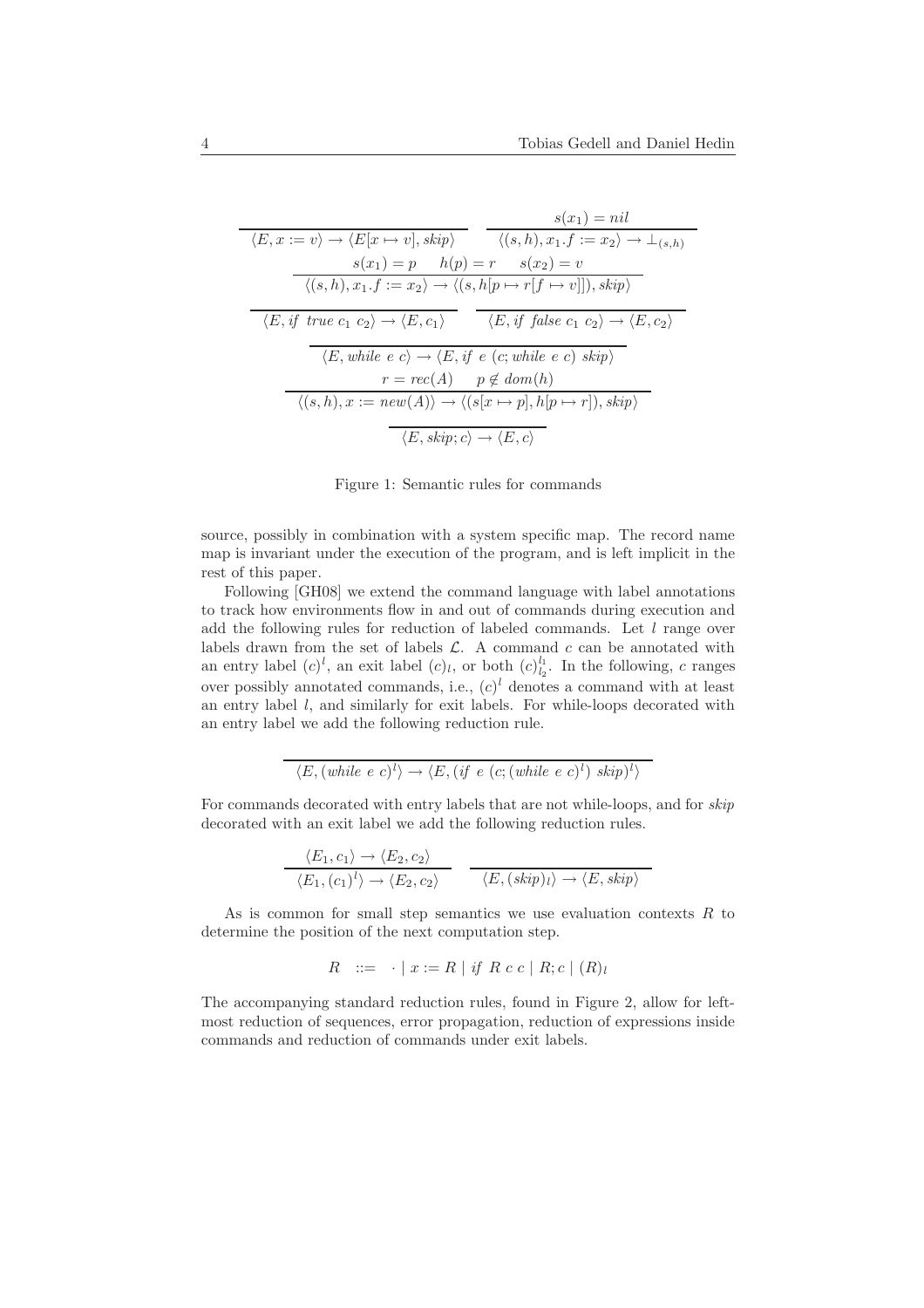| $\langle E, e \rangle \Downarrow v$                                   | $\langle E, e \rangle \Downarrow \bot$        |
|-----------------------------------------------------------------------|-----------------------------------------------|
| $\langle E, R[e] \rangle \rightarrow \langle E, R[v] \rangle$         | $\langle E, R[e] \rangle \rightarrow \perp_E$ |
| $\langle E_1,c_1\rangle\to \langle E_2,c_2\rangle$                    | $\langle E, c \rangle \rightarrow \perp_E$    |
| $\langle E_1, R[c_1] \rangle \rightarrow \langle E_2, R[c_2] \rangle$ | $\langle E, R[c] \rangle \rightarrow \perp_E$ |

Figure 2: Semantic Rules for Contexts

# 3 Parameterization

Before presenting the type system we recapture the fundamental parts of the method of parameterization. For a more thorough exposition see [GH08].

Abstract Environment Maps Let  $E$  range over some form of abstract environments with an associated concretization function  $\gamma$ , mapping abstract environments to sets of concrete environments. An abstract environment map is a map from labels to abstract environments. We say that an abstract environment map  $M$  is an entry/exit solution with respect to a command  $c_1$  and a concrete environment  $E_1$  if it represents all environments flowing into/out of each command as follows where is is the predicate for entry solutions and os the predicate for exit solutions.

$$
is_{c_1}^{E_1}(\mathbb{M}) \equiv \forall E_2, c_2. \langle E_1, c_1 \rangle \rightarrow^* \langle E_2, R[(c_2)^l] \rangle \Longrightarrow \nE_2 \in \gamma(\mathbb{M}(l)) \nos_{c_1}^{E_1}(\mathbb{M}) \equiv \forall E_2. \langle E_1, c_1 \rangle \rightarrow^* \langle E_2, R[(skip] \rangle_l] \rangle \Longrightarrow \nE_2 \in \gamma(\mathbb{M}(l)) \nE_2 \in \gamma(\mathbb{M}(l))
$$

The definition is lifted to sets of initial environments  $\mathcal C$  in the obvious way.

Plugins Properties and Plugins A plugin property  $R^{\diamond}$  is a family of expression liftings of a relation R on values, defined in the following way.

$$
(e_1, \ldots, e_n) \in R_E^{\diamond} \equiv \langle E, e_1 \rangle \Downarrow v_1 \land \cdots \land \langle E, e_n \rangle \Downarrow v_n \Longrightarrow (v_1, \ldots, v_n) \in R
$$

Plugin properties define the meaning of the *plugins*, in the sense that the plugins are approximations of the plugin properties.

A plugin is a family of relations on expressions indexed by abstract environments.  $R^{\sharp}$  is said to be a plugin for  $R^{\diamond}$  given that the following property holds.

$$
(e_1,\ldots,e_n)\in R_{\mathbb{E}}^{\sharp}\Longrightarrow \forall E\in \gamma(\mathbb{E}).\ (e_1,\ldots,e_n)\in R_{E}^{\diamond}
$$

The plugin framework cannot be used to directly transfer alias information. In Section 5 we show algorithmically how equality and inequality information about pointers can be used to build may- and must-alias views of the heap, respectively. Thus, in this paper we will be using two plugins: one for may-alias extraction corresponding to lifted pointer inequality, and one for must-alias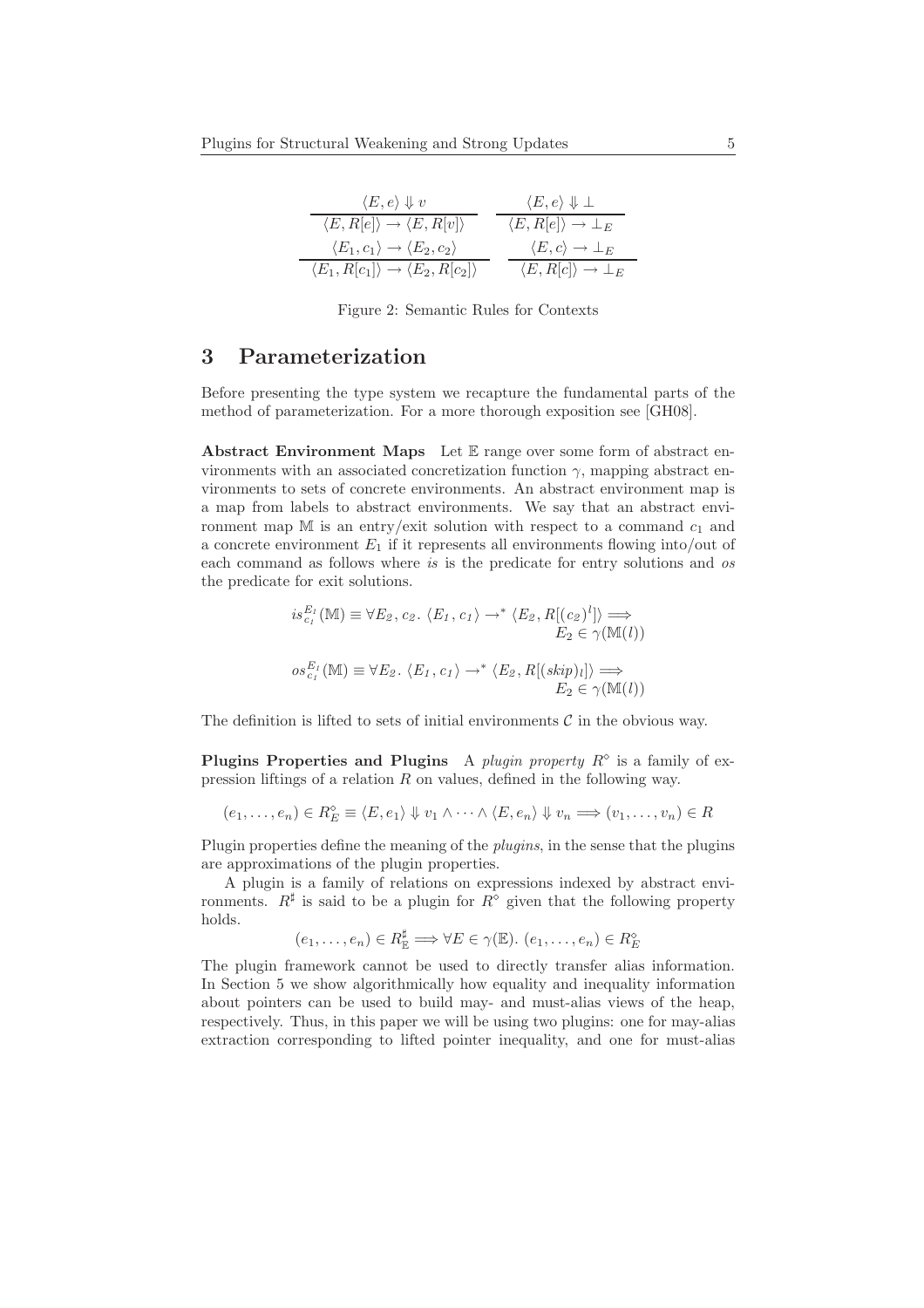extraction corresponding to lifted pointer equality (excluding the null-pointer). Let  $\mathcal{R}^{\neq}$  denote plugins for pointer inequality, and let  $\mathcal{R}^-$  denote plugins for pointer equality. For convenience, let  $\mathcal{R}^+$  denote the negation of the pointer inequality plugin — two pointers that cannot be shown to be unequal must be assumed to be aliased.

# 4 Type System

The type system introduced in this section is used as the base for two different extensions: structural weakening and strong updates which we investigate separately in Section 6 and Section 7 respectively.

**Type Language** The primitive types, ranged over by  $\tau$ , are the type of booleans bool, the type of natural numbers nat, the type of integers int, and the pointer types, represented by record type names A. The record types  $\omega$ are maps from fields to primitive types. As mentioned above,  $\Delta$  is a map from record type names to record types. The store types, ranged over by  $\Sigma$ , are maps from variables to primitive types. The exception types, ranged over by  $\xi$ , are  $\perp_{\Sigma}$ , indicating the possibility that an exception is thrown in the environment type  $\Sigma$ , and  $\top$  indicating that no exception is thrown. This is a simplification from typical models of exceptions, where multiple types are used to indicate the reason for the exception. However, for our purposes this model suffices — the results are easily extended to a richer model.

$$
\begin{array}{rcl}\n\tau & ::= & bool \mid nat \mid int \mid A \\
\xi & ::= & \perp_{\Sigma} \mid \top\n\end{array}\n\qquad\n\begin{array}{rcl}\n\omega & ::= & \{f_1 \mapsto \tau_1, \dots, f_n \mapsto \tau_n\} \\
\sum & ::= & \{x_1 \mapsto \tau_1, \dots, x_n \mapsto \tau_n\} \\
\Delta & ::= & \{A_1 \mapsto \omega_1, \dots, A_n \mapsto \omega_n\}\n\end{array}
$$

**Subtyping** We define two standard subtype relations: width subtyping  $\lt: w$ and width-depth subtyping  $\langle \cdot \rangle_d$ . For brevity, we will use the term depth subtyping to refer to width-depth subtyping in the rest of this paper. Most of this paper is only concerned with width subtyping; thus, when not explicitly marked otherwise, <: refers to width subtyping.

Width subtyping provides a uniform type view of the heap, see, for instance, invariant subtyping for ML references [Pie02], which is needed to support updates in the presence of aliases<sup>2</sup>; see below for a more thorough explanation.

Common to both width subtyping and depth subtyping are the rules for primitive types, exception types, and store types.

$$
\tau < w/d \tau \quad nat < w/d \; int
$$
\n
$$
\xi < w/d \xi \quad \top < w/d \perp_{\Sigma} \quad \frac{\Sigma_1 < w/d \Sigma_2}{\bot_{\Sigma_1} < w/d \bot_{\Sigma_2}}
$$
\n
$$
\frac{\forall x \in dom(\Sigma_2). \ \Sigma_1(x) < w/d \Sigma_2(x)}{\Sigma_1 < w/d \Sigma_2}
$$

<sup>2</sup> In the absence of additional analyses.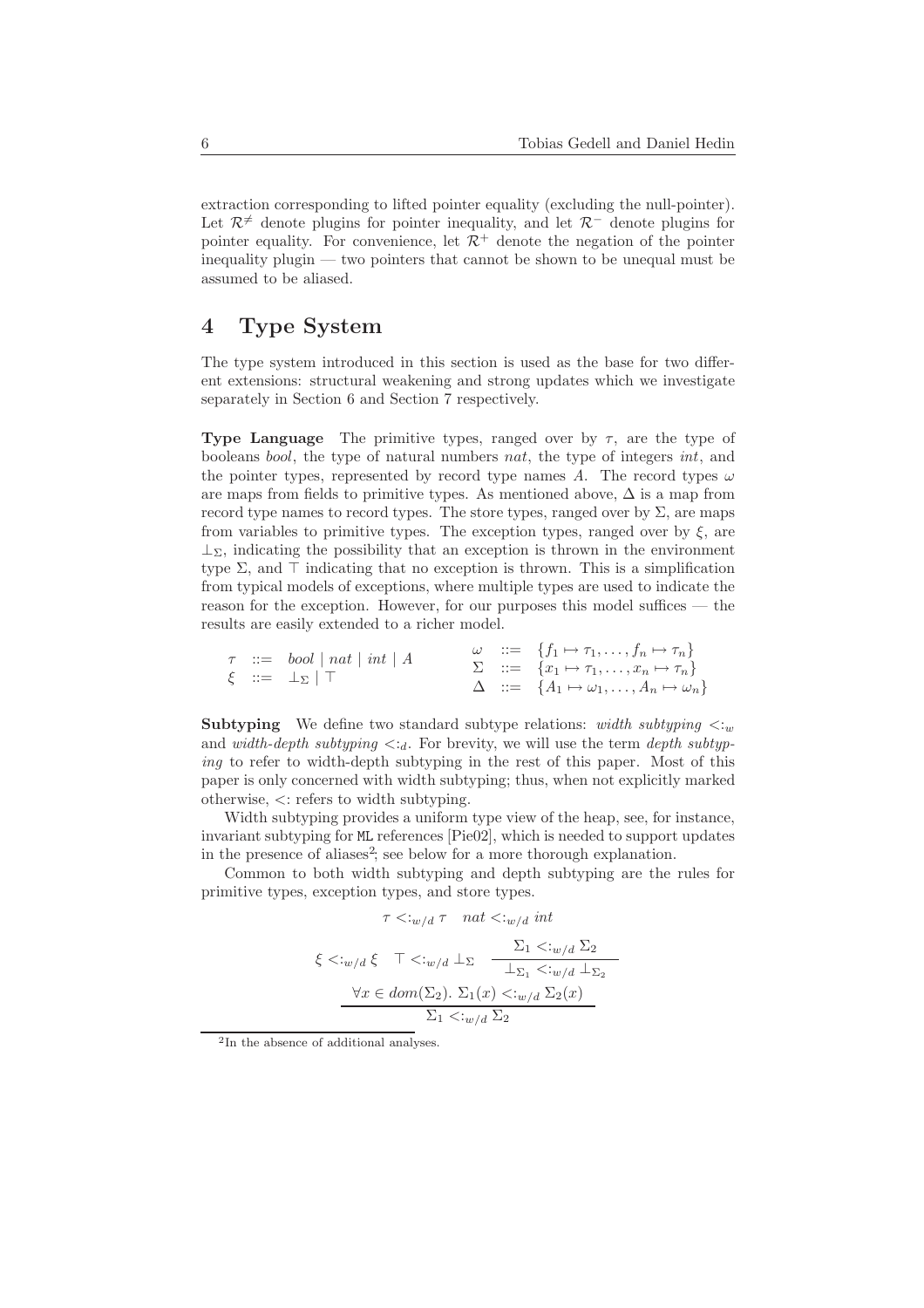The difference between the relations is captured by the rules for subtyping of record types. Width subtyping allows records to be seen as smaller records while retaining the types of the remaining fields, i.e., bigger record types are subtypes of smaller given that all fields in the domain of the smaller record type are mapped to the same types in both the smaller and the bigger, while depth subtyping demands that all fields in the domain of the smaller are mapped to types that are depth subtypes of the corresponding types in the smaller record type.

$$
\forall f \in dom(\omega_2). \ \omega_1.f = \omega_2.f
$$
  

$$
\omega_1 \leq w \omega_2
$$
  

$$
\forall f \in dom(\omega_2). \ \omega_1.f \leq d \omega_2.f
$$
  

$$
\omega_1 \leq d \omega_2
$$

The subtyping relations naturally induce a subtype relation on record type names. Thus, even though the system introduced so far is nominal, we use structural subtyping, defined on record identifiers as the smallest relation on record names  $\langle :_{w/d}$  satisfying:

$$
\frac{\Delta(A_1) \lt k_{w/d} \Delta(A_2)}{A_1 \lt k_{w/d} A_2}
$$

This is in contrast to the more frequent use of pure nominal subtyping, where the programs explicitly declare what record names are subtypes of each other.

Width versus Depth Subtyping The subtyping relation defines when objects of one type can be safely seen as having another type. For instance, it is perfectly safe to view a natural number as an integer, since the set of integers include all natural numbers. It may seem natural to extend the subtyping relation to records based on the same subset argument; after all, the set of records with a field f holding a natural numbers is included in the set of records with the same field f holding an integer.

Such an extension of the subtyping relation to records is provided by depthsubtyping and is, in fact, perfectly sound in the presence of aliases as long as we only read from the records. However, in the presence of aliases and updates, depth subtyping is not sound, as illustrated by the following program where  $\Delta(A) = \{f : nat\}$  and  $\Delta(B) = \{f : int\}.$ 

```
A x := new A; B y := (B) x; y.f := -1; nat z := x.f;
```
In this example and the following examples we will use  $A, B, C, \ldots$  as record type names, and  $x, y, z, \ldots$  as variable names. In addition, for clarity, we will allow type annotations, type casts, and field assignment of constants — neither is necessary, but allows the examples to be more concise. For example, in the above program the cast in the assignment  $y := (B)$  x is needed to change the type of x to B before the assignment. Otherwise, the type of  $\gamma$  would simply be overwritten by the type of  $x$ , i.e.,  $A$ , since variable updates are flow-sensitive.

The example first creates a record with a field f of type natural numbers. Using depth subtyping we create an alias to the record with an integer field type. As noted above, reading the field via x and y is still sound - x has a more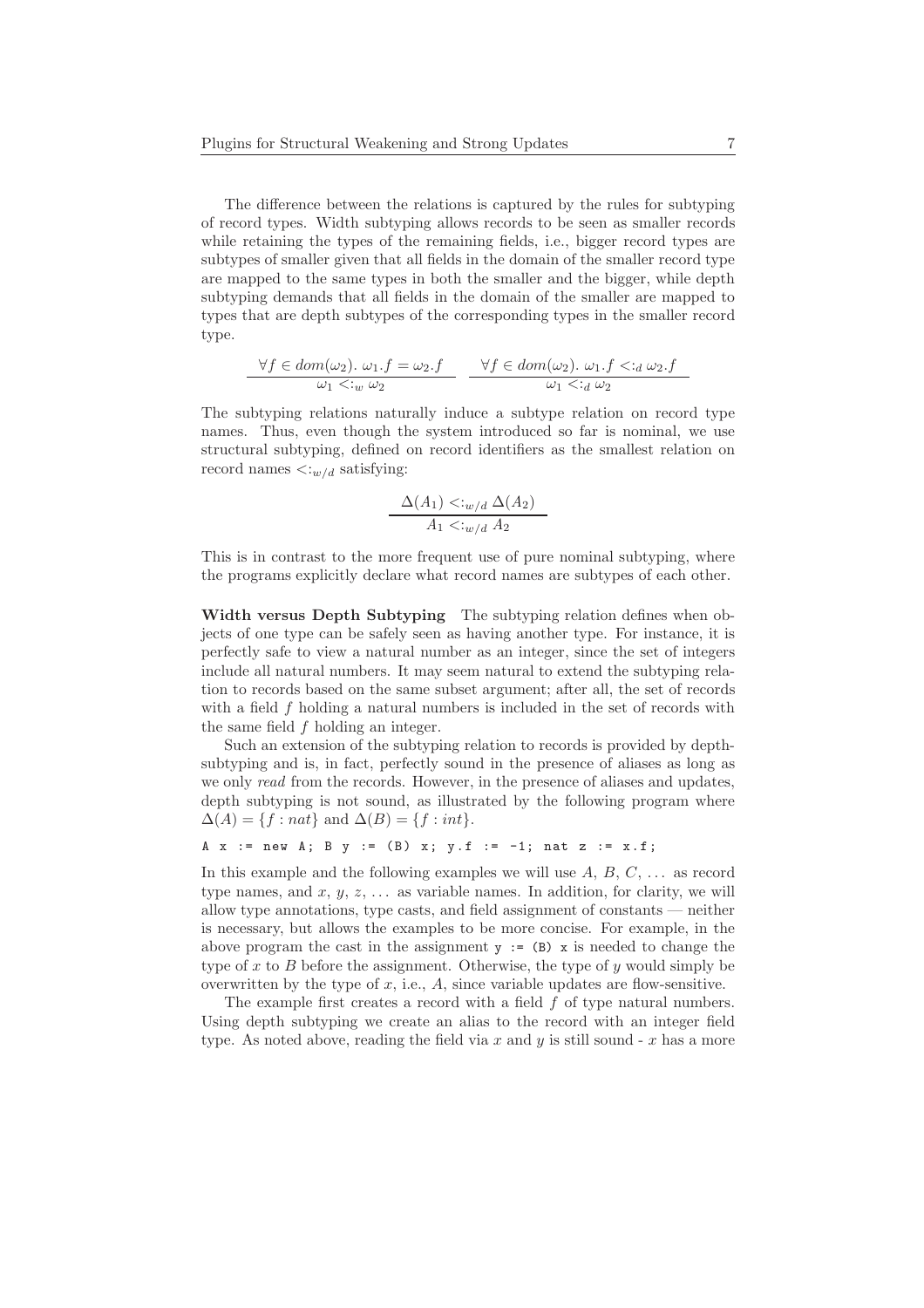$$
\Sigma(x_1) = A \quad \Sigma(x_2) = \tau
$$
\n
$$
\Sigma + i x := e \Rightarrow \Sigma[x \mapsto \tau], \xi
$$
\n
$$
\Sigma + i x := e \Rightarrow \Sigma[x \mapsto \tau], \xi
$$
\n
$$
\Sigma + i x_1 f := x_2 \Rightarrow \Sigma, \bot_{\Sigma}
$$
\n
$$
\Sigma_1 + e : bool, \xi \quad \Sigma_1 + i x_1 \Rightarrow \Sigma_2, \xi \quad \Sigma_1 + i x_2 \Rightarrow \Sigma_2, \xi
$$
\n
$$
\Sigma_1 + i f e c_1 c_2 \Rightarrow \Sigma_2, \xi
$$
\n
$$
\Sigma + e : bool, \xi \quad \Sigma + i c \Rightarrow \Sigma, \xi
$$
\n
$$
\Sigma + i while e c \Rightarrow \Sigma, \xi
$$
\n
$$
\Sigma_1 + i c_1 \Rightarrow \Sigma_2, \xi \quad \Sigma_2 + i c_2 \Rightarrow \Sigma_3, \xi
$$
\n
$$
\Sigma_1 + i c_1; c_2 \Rightarrow \Sigma_3, \xi
$$
\n
$$
\Sigma + i x := new(A) \Rightarrow \Sigma[x \mapsto A], \top
$$
\n
$$
\Sigma_2 + i c \Rightarrow \Sigma_3, \xi_1
$$
\n
$$
\Sigma + i skip \Rightarrow \Sigma, \top
$$
\n
$$
\Sigma_1 \leq i \leq \Sigma_2 \quad \Sigma_3 < i \geq \Sigma_4, \xi_2
$$

Figure 3: Type Rules for Commands

precise type, viewing the field as a natural number while y views it as an integer. However, the types permit us to update the field with an integer via  $y$ , and to read the written integer as a natural number via  $x$ , effectively introducing a cast going the opposite direction of the subtype hierarchy. Thus, a weakening rule as the one found in Figure 3 but based on depth subtyping rather than width subtyping is unsound.

It should be pointed out that writing is sound using a depth subtyping rule with the subtype of the fields inverted, i.e., we can view a record with an integer field as a record with a natural number field — all natural numbers are also integers and limiting the values that can be written into the field is unproblematic. For this reason reading is known as being co-variant, i.e., that sound subtyping with respect to reading extends structurally in the same way, and writing is known as being contra-variant, i.e., that sound subtyping with respect to writing extends structurally in the opposite way [Pie02]. In a system where the same type governs both reading and writing, the types of the fields must be both co-variant and contra-variant, i.e., they must be invariant. This is represented by the width subtyping that demands equality on the types of the fields, which implies invariance, since the subtyping relation is reflexive.

Expression Type Rules The typing judgment for expressions,  $\Sigma \vdash e : \tau, \xi$ , is read as the expression e is well-typed in the environment type  $\Sigma$ , with return type  $\tau$  possibly resulting in exceptions as indicated by  $\xi$ . The type rules for the expressions are entirely standard, and omitted for brevity.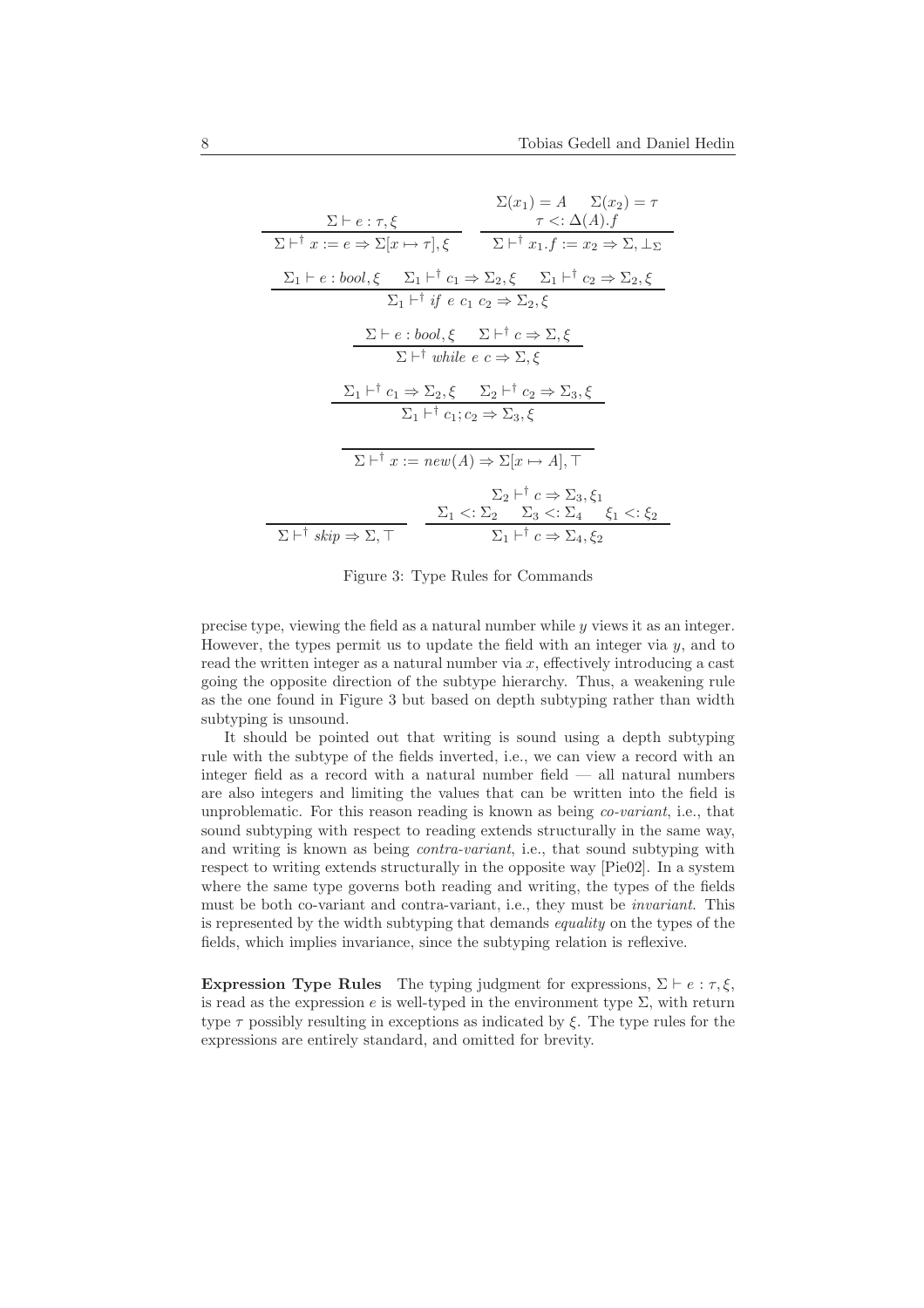| $i \geq 0$                                                                                                                      |
|---------------------------------------------------------------------------------------------------------------------------------|
| $\delta \vdash b : bool \qquad \delta \vdash i : int \qquad \delta \vdash i : nat$                                              |
| $\delta(p) \leq A$                                                                                                              |
| $\delta \vdash nil : A$<br>$\delta \vdash p : A$                                                                                |
| $\forall (x, \tau) \in \Sigma$ . $\delta \vdash s(x) : \tau$<br>$\forall (f, \tau) \in \omega$ . $\delta \vdash r.f : \tau$     |
| $\delta \vdash r : \omega$<br>$\delta \vdash s : \Sigma$                                                                        |
| $\forall (p, A) \in \delta$ . $\delta \vdash h(p) : \Delta(A)$<br>$\delta \vdash s : \Sigma \quad \delta \vdash h$              |
| $\delta \vdash h$<br>$\delta \vdash (s,h) : \Sigma$                                                                             |
| $\delta\vdash v:\tau$                                                                                                           |
| $\delta \vdash v : \tau, \xi$ $\delta \vdash \bot : \tau, \bot_{\Sigma}$                                                        |
| $\Sigma_1 \vdash^{\dagger} c \Rightarrow \Sigma_2, \xi \quad \delta \vdash E : \Sigma_1$<br>$\delta \vdash E : \Sigma_2$        |
| $\delta \vdash^{\dagger} \bot_{E} : \Sigma_1, \bot_{\Sigma_2}$<br>$\delta \vdash^{\dagger} \langle E,c \rangle : \Sigma_2, \xi$ |

Figure 4: Well-formedness

Command Type Rules The type system for commands is flow sensitive; each command is typed with respect to a pre and a post environment type. The typing judgment for commands,  $\Sigma_1 \vdash^{\mathbb{M}_I, \mathbb{M}_O, \mathcal{R}^+, \mathcal{R}^-} c \Rightarrow \Sigma_2, \xi$  is read as the command c is well-typed with respect to the abstract environment maps  $M_I$ , and M<sub>O</sub>, the plugin  $\mathcal{R}^+$ , and the plugin  $\mathcal{R}^-$  in the environment type  $\Sigma_1$  resulting in the environment type  $\Sigma_2$ , possibly resulting in an exception as indicated by ξ. The standard type rules for commands are shown in Figure 3, where  $\vdash^{\dagger}$ is used as short form for  $\vdash^{M_I,M_O,\mathcal{R}^+,\mathcal{R}^-}$ . The standard type system serves as the foundation for the extension with rules for structural weakening and strong updates.

### 4.1 Correctness

As is done by Pierce [Pie02] we split the correctness argument into two theorems, progress — intuitively, that well-typed commands and expressions are able to execute in all environments that conform to, i.e., are well-formed with respect to, the entry environment type of the command or expression — and  $preservation$  — intuitively, that the result of running the command or expression conforms to the exit environment type of the same. Together, progress and preservation guarantee proper execution of well-typed programs in all wellformed environments; progress and preservation repeatedly guarantee one step of execution, and that the result is well-formed.

Well-formedness We define two well-formedness relations, one corresponding to width subtypes, and one corresponding to depth subtypes. More precisely, well-formedness is formulated as a family of relations between values and types, indexed over pointer typings. The pointer typings, ranged over by  $\delta$ , are maps from pointers to record type names and make the well-formedness relation induc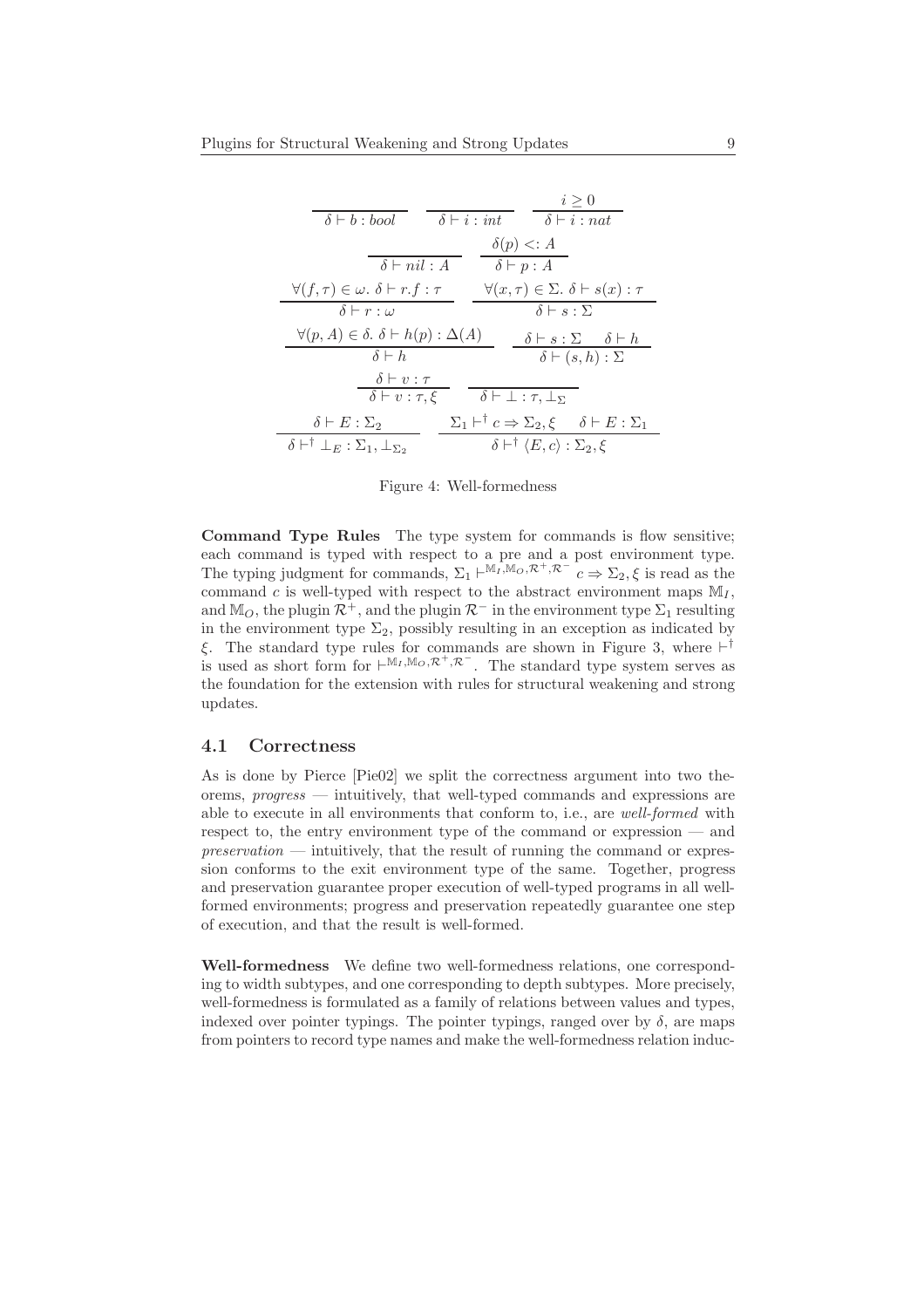tively definable also for cyclic heaps. The rules for well-formedness are found in Figure 4, where  $\vdash^{\dagger}$  is used as short form for  $\vdash^{\mathbb{M}_{I}, \mathbb{M}_{O}, \mathcal{R}^{+}, \mathcal{R}^{-}}$ . The well-formedness relations are entirely standard; the interaction between the well-formedness relation for stores and heaps, together with the well-formedness relation for records guarantees that if an environment is well-formed with respect to a store type and a pointer typing, then the pointer typing types at least all live (reachable) pointers.

Progress and Preservation of Expressions Preservation of expressions expresses that well-typed expressions preserve well-formedness under execution, i.e., for an expression e such that  $\Sigma \vdash e : \tau, \xi$ , running e in  $\Sigma$ -well-formed environments will result in  $\tau$ ,  $\xi$ -well-formed values.

Theorem 4.1 Preservation of Types of Expressions

 $\Sigma \vdash e : \tau, \xi \Longrightarrow \delta \vdash E : \Sigma \wedge \langle E, e \rangle \Downarrow v_{\bot} \Longrightarrow \delta \vdash v_{\bot} : \tau, \xi$ 

**Proof 4.1** By induction over the derivation of  $\Sigma \vdash e : \tau, \xi$ . The proof is entirely standard and is omitted for brevity.

Progress of expressions expresses that well-typed expressions are able to execute in correspondingly well-formed environments, i.e., for an expression  $e$ such that  $\Sigma \vdash e : \tau, \xi$  it is possible to run e in any  $\Sigma$ -well-formed environment.

Theorem 4.2 Progress of Expressions

$$
\Sigma \vdash e : \tau, \xi \Longrightarrow \delta \vdash E : \Sigma \Longrightarrow \exists v_\bot . \langle E, e \rangle \Downarrow v_\bot
$$

**Proof 4.2** By induction over the derivation of  $\Sigma \vdash e : \tau, \xi$ . The proof is entirely standard and is omitted for brevity.

Together progress and preservation for expressions guarantee that well-typed expressions are able to run in correspondingly well-formed environments, and that the results are well-formed.

Progress and Preservation of Commands Preservation of types of commands is formulated in essentially the same way as for expressions, i.e., for a command c such that  $\Sigma_1$   $\vdash^{\dagger}$  c  $\Rightarrow$   $\Sigma_2$ ,  $\xi$ , running c in any  $\Sigma_1$ -well-formed environment that is in any set of initial environments  $\mathcal C$  which makes  $\mathbb M_I$  an entry solution and M<sub>O</sub> an exit solution for c will result in a  $\Sigma_2$ ,  $\xi$ -well-formed configuration.

Theorem 4.3 Preservation of Types of Commands

$$
\Sigma_1 \vdash^{\mathbb{M}_I, \mathbb{M}_O, \mathcal{R}^+, \mathcal{R}^-} c \Rightarrow \Sigma_2, \xi \wedge is^{\mathcal{C}}_c(\mathbb{M}_I) \wedge os^{\mathcal{C}}_c(\mathbb{M}_O) \Longrightarrow
$$
  

$$
E \in \mathcal{C} \wedge \delta_1 \vdash E : \Sigma_1 \wedge \langle E, c \rangle \to C \Longrightarrow \exists \delta_2. \ \delta_2 \vdash^{\dagger} C : \Sigma_2, \xi
$$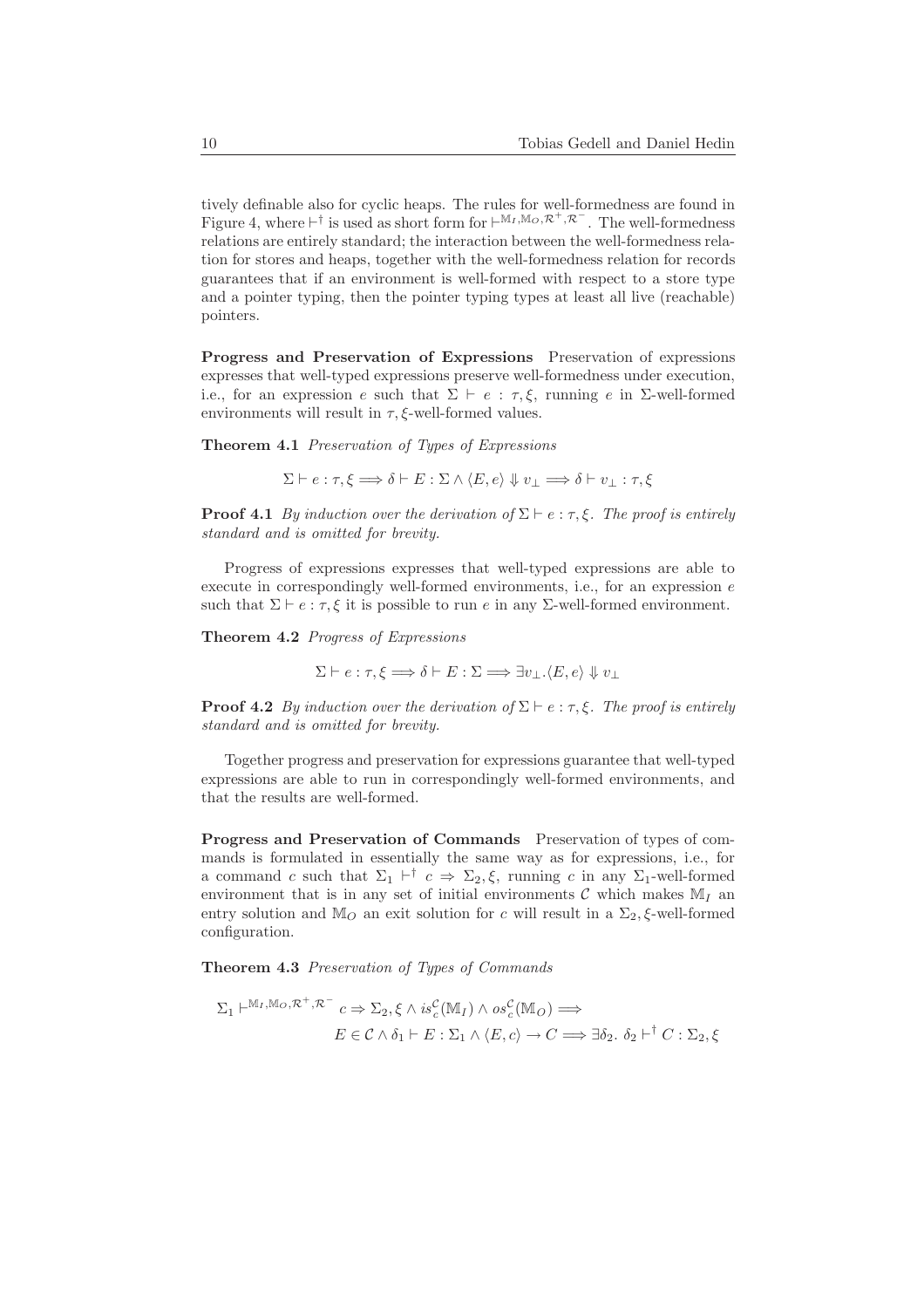**Proof 4.3** By induction on the derivation of  $\Sigma_1 \vdash^{M_I, M_O, \mathcal{R}^+, \mathcal{R}^-} c \Rightarrow \Sigma_2, \xi$ . The proof is entirely standard since the standard type rules do not make use of the parameterized information and is omitted for brevity.

Progress of commands expresses that well-typed commands are able to run in correspondingly well-formed environments, i.e., for a command  $c$  such that  $\Sigma_1 \vdash^{\dagger} c \Rightarrow \Sigma_2, \xi$ , it is possible to run c in any  $\Sigma_1$ -well-formed environment.

Theorem 4.4 Progress of Commands

$$
\Sigma_1 \vdash^{\mathbb{M}_I, \mathbb{M}_O, \mathcal{R}^+, \mathcal{R}^-} c \Rightarrow \Sigma_2, \xi \wedge is^{\mathcal{C}}_c(\mathbb{M}_I) \wedge os^{\mathcal{C}}_c(\mathbb{M}_O) \Longrightarrow
$$
  

$$
E \in \mathcal{C} \wedge \delta \vdash E : \Sigma_1 \Longrightarrow \exists C. \ \langle E, c \rangle \to C
$$

**Proof 4.4** By induction on the derivation of  $\Sigma_1 \vdash^{M_I, M_O, \mathcal{R}^+, \mathcal{R}^-} c \Rightarrow \Sigma_2, \xi$ . The proof is entirely standard since the standard type rules do not make use of the parameterized information and is omitted for brevity.

As above progress and preservation interact to guarantee successful execution of well-typed commands in well-formed environments. Let  $\langle E, c \rangle \rightarrow^n C$  be the obvious lifting of the small step evaluation to evaluation of  $n$  consecutive steps. We formulate the top-level correctness of commands, that well-typed commands terminate in well-formed environments or result in well-formed configurations regardless of the number of execution steps, in the following way, where  $T$  ranges over terminal configurations.

Theorem 4.5 Top-level Correctness of Commands

$$
\Sigma_1 \vdash^{\mathbb{M}_I, \mathbb{M}_O, \mathcal{R}^+, \mathcal{R}^-} c_1 \Rightarrow \Sigma_2, \xi \wedge is_{c_I}^{\mathcal{C}}(\mathbb{M}_I) \wedge os_{c_I}^{\mathcal{C}}(\mathbb{M}_O) \Longrightarrow
$$
  
\n
$$
E_1 \in \mathcal{C} \wedge \delta_1 \vdash E_1 : \Sigma_1 \wedge \langle E_1, c_1 \rangle \rightarrow^n C \Longrightarrow
$$
  
\n
$$
\exists \delta_2 \dots \delta_2 \vdash^{\mathbb{M}_I, \mathbb{M}_O, \mathcal{R}^+, \mathcal{R}^-} C : \Sigma_2, \xi
$$

**Proof 4.5** The proof of top-level correctness for commands proceeds by induction over the number of execution steps. The proof is completely independent on the parameterized information, and thus valid for all possible parameterizations and proceed by induction over the number of execution steps. For brevity we refer to [GH08] for the details of the proof.

# 5 Heap Types and Aliases

The type system presented in Section 4 allows the types of the variables to change; after an assignment to a variable, the type of the variable becomes the type of the expression that was assigned to the variable. This is an example of a flow-sensitive type system. As discussed, this type scheme does not immediately extend to records. Instead, it is common to demand type invariance for heap locations to guarantee a uniform type view of the heap.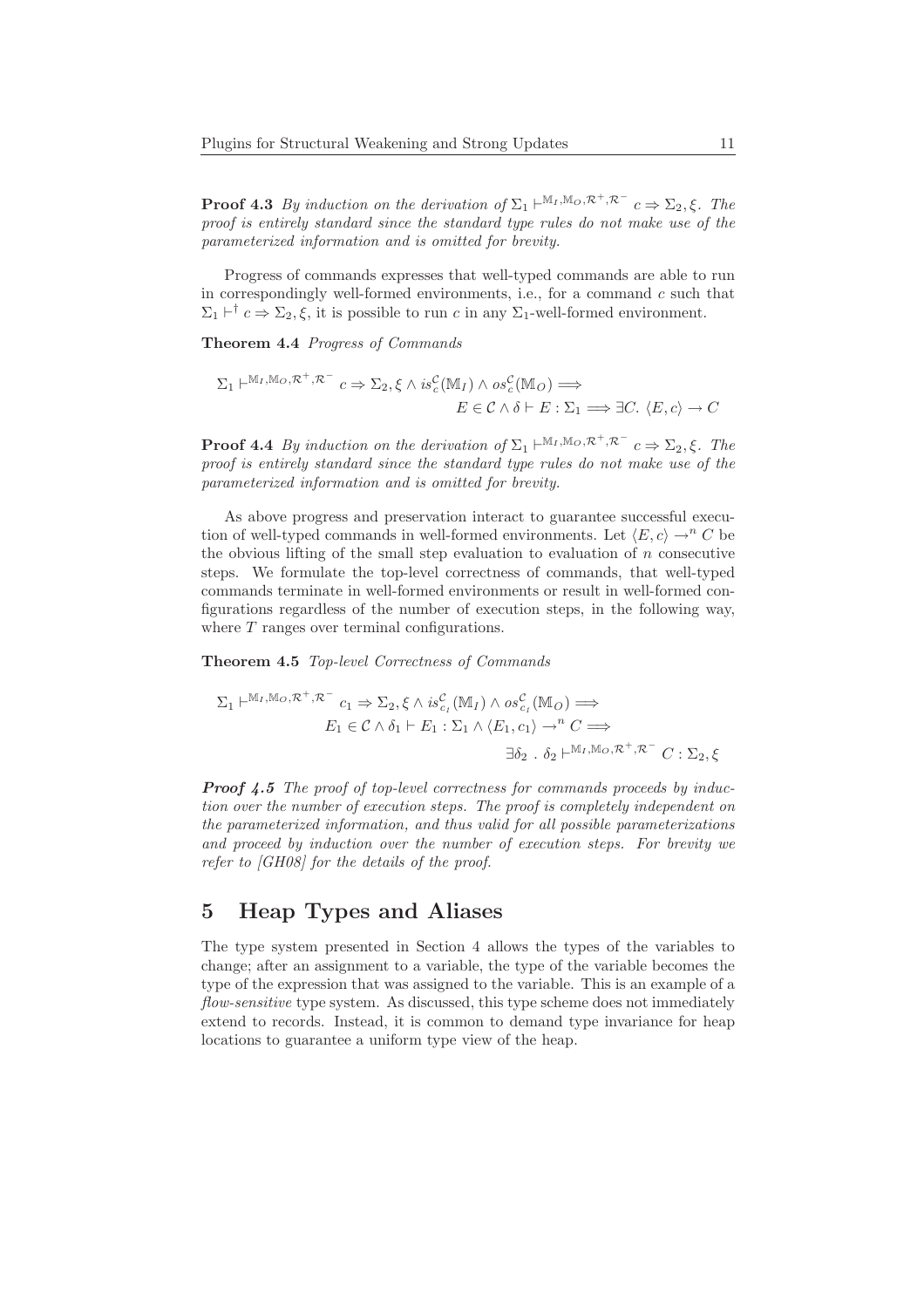Let sl range over symbolic locations, defined as follows.

$$
sl ::= x \mid sl.f
$$

The meaning of the symbolic locations with respect to a concrete environment is defined by recursive dereference. In a given environment, each symbolic location refers at most one concrete location, but different symbolic locations may refer to the same concrete location. When this occurs, we say that the symbolic locations are aliased.

This section explores the details of the interaction between aliases and subtyping in the presence of reading and writing, and how alias information can be obtained using the plugin framework. The following two sections show how this information can be used to achieve a certain degree of the freedom enjoyed by variable types — simplified, the alias information is used to make sure that all aliased locations agree on the type.

### 5.1 Flow-sensitive Heap Types

Consider the flow-sensitive type rule for variable assignment from Section 4.

$$
\frac{\Sigma \vdash e : \tau, \xi}{\Sigma \vdash^{\dagger} x := e \Rightarrow \Sigma[x \mapsto \tau], \xi}
$$

The soundness of this rule relies on the fact that each variable is stored at a unique place in the store, which is not shared by any other variables. Thus, writing to a variable does not modify the value, and hence neither the type, of any of the other variables.

A similar rule for records on the heap is not immediately possible in the presence of aliasing. Similar to above, if such a rule is provided we have a direct way of making a single concrete location seen as having two different types. As shown above, such a situation is equivalent to having a way of freely casting between the two types by writing into the concrete location via one symbolic location, and reading from the other symbolic location, as illustrated by the following program assuming that  $\Delta(A) = \{f : int\}.$ 

```
A x := new A; A y := x; y.f := true; int z := x.f;
```
First,  $x$  and  $y$  are initialized to point to the same record. Thereafter, the field of that record is updated with a boolean via  $y$ , causing the type of  $y$  to become  ${f : bool}$ . Integers written via x can now be read as booleans via y, and vice versa.

#### 5.2 Alias Information

Alias information is information about which symbolic locations may be or are guaranteed to be aliased with each other. There are two forms of aliases, may- and must-aliases, corresponding to whether two symbolic locations may be aliased, i.e., it cannot be ruled out that they are aliased, or must be aliased,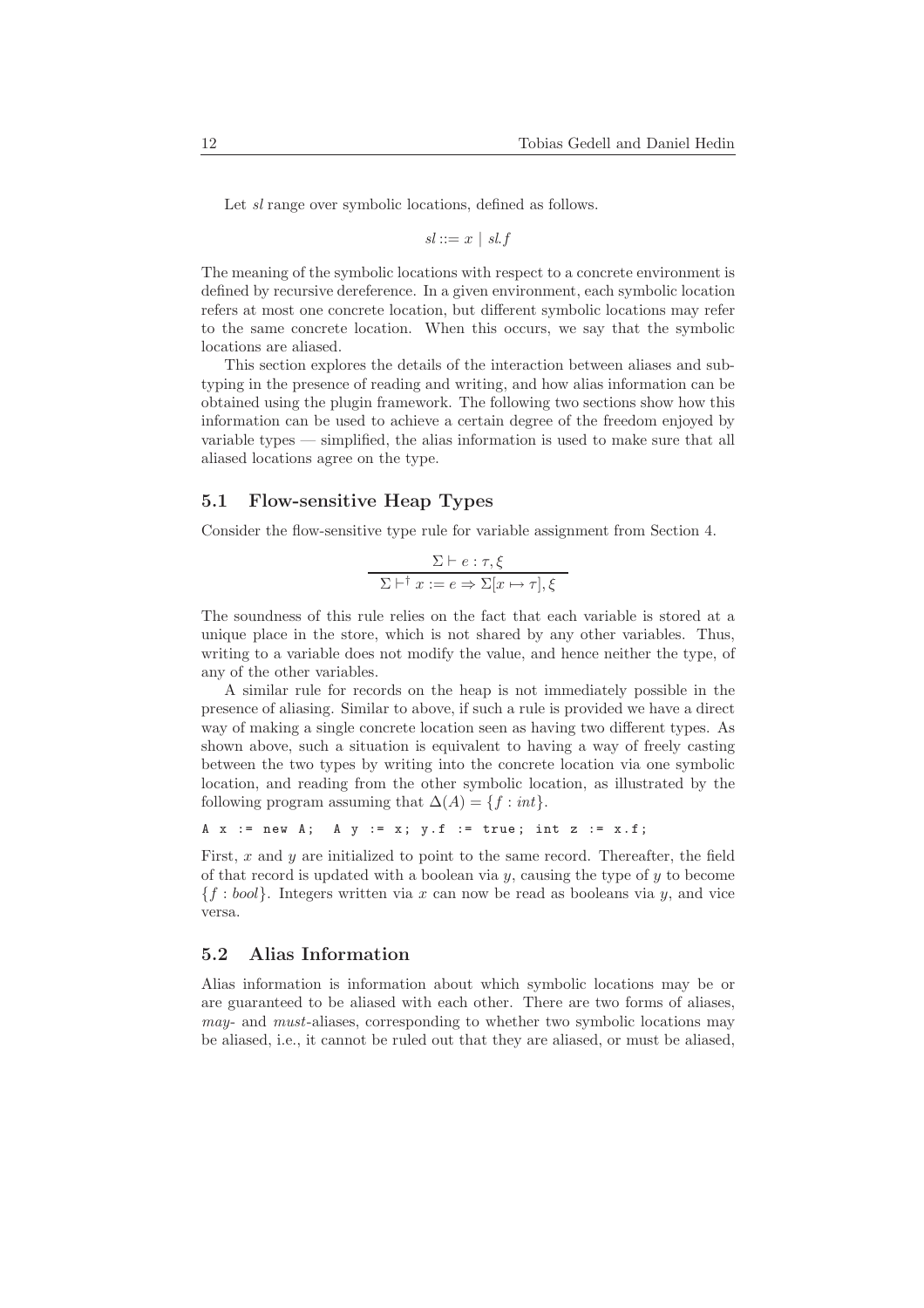i.e., they are always aliased. Intuitively, if  $x$  and  $y$  are may-aliased then it may be the case that in one of the program runs  $x$  and  $y$  contain the same pointer. On the other hand if x and y are must-aliased then it must be the case that they contain the same pointer in every program run.

There are two common forms of alias information: as a map from program points to 1) relations on symbolic locations, or 2) structural environments see [Deu94] for references of both methods.

In the former, if a pair of symbolic locations  $(s_1, s_2)$  are related for some program point labeled with  $l$  then, in the may-alias case, it cannot be excluded that  $sl_1$  and  $sl_2$  contain the same concrete pointer at l in some program run, and, in the must-alias case, it must be the case that  $sl_1$  and  $sl_2$  contain the same pointer at  $l$  in all program runs. To keep the alias information finite in the presence of cycles, two important properties of (both may- and must-) alias information are used. The first property is a form of substitutivity property

$$
(sl_1, sl_2) \land (sl_3, sl_4) \Longrightarrow (sl_3[sl_1/sl_2], sl_4[sl_1/sl_2])
$$
\n
$$
(1)
$$

which expresses that if  $sl_1$  and  $sl_2$  are aliased then one can form new aliases by replacing  $sl_1$  with  $sl_2$  in other aliases. For example, if  $(x, y)$  and  $(x, x.f)$ , then we know from this rule that  $(y, y, f)$ . This property subsumes transitivity, since if  $(sl_1, sl_2)$  and  $(sl_2, sl_3)$  then  $(sl_1, sl_3)$ . The second property

$$
(sl_1, sl_2) \Longrightarrow (sl_1.f, sl_2.f) \tag{2}
$$

expresses that anything reachable from an alias is also an alias.

For our purposes the second form of alias information — the structural environments — is more convenient to work with. The idea behind structural environments is to have an abstract representation that captures information about the common structure of a set of concrete environments. This is achieved by using abstract structural pointers with the property that (may- and must-) aliased symbolic locations contain the same structural pointer.

Syntax of Structural Environments The syntax of the structural environments follows the syntax of the values, with pointers represented by abstract pointers, and all other values represented by an abstract dummy.

$$
\widehat{E} \; ::= \; \widehat{p} \; | \; \bullet \qquad \quad \widehat{r} \; ::= \; \{f_1 \mapsto \widehat{v}_1, \dots, f_n \mapsto \widehat{v}_n\} \n\widehat{E} \; ::= \; (\widehat{s}, \widehat{h}) \qquad \quad \widehat{\widehat{h}} \; ::= \; \{x_1 \mapsto \widehat{v}_1, \dots, x_n \mapsto \widehat{v}_n\} \n\widehat{h} \; ::= \; \{\widehat{p}_1 \mapsto \widehat{r}_1, \dots, \widehat{p}_n \mapsto \widehat{r}_n\}
$$

That is, the structural values  $\hat{v}$  are either structural pointers, ranged over by  $\hat{p}$ , or any other value represented by  $\bullet$ . A structural record  $\hat{r}$  is a map from field names to structural values, a structural store  $\hat{s}$  is a map from variable names to structural values, and a structural heap  $\hat{h}$  is a map from structural pointers to structural records. Finally, the structural environments  $\hat{E}$  are pairs of structural stores and heaps.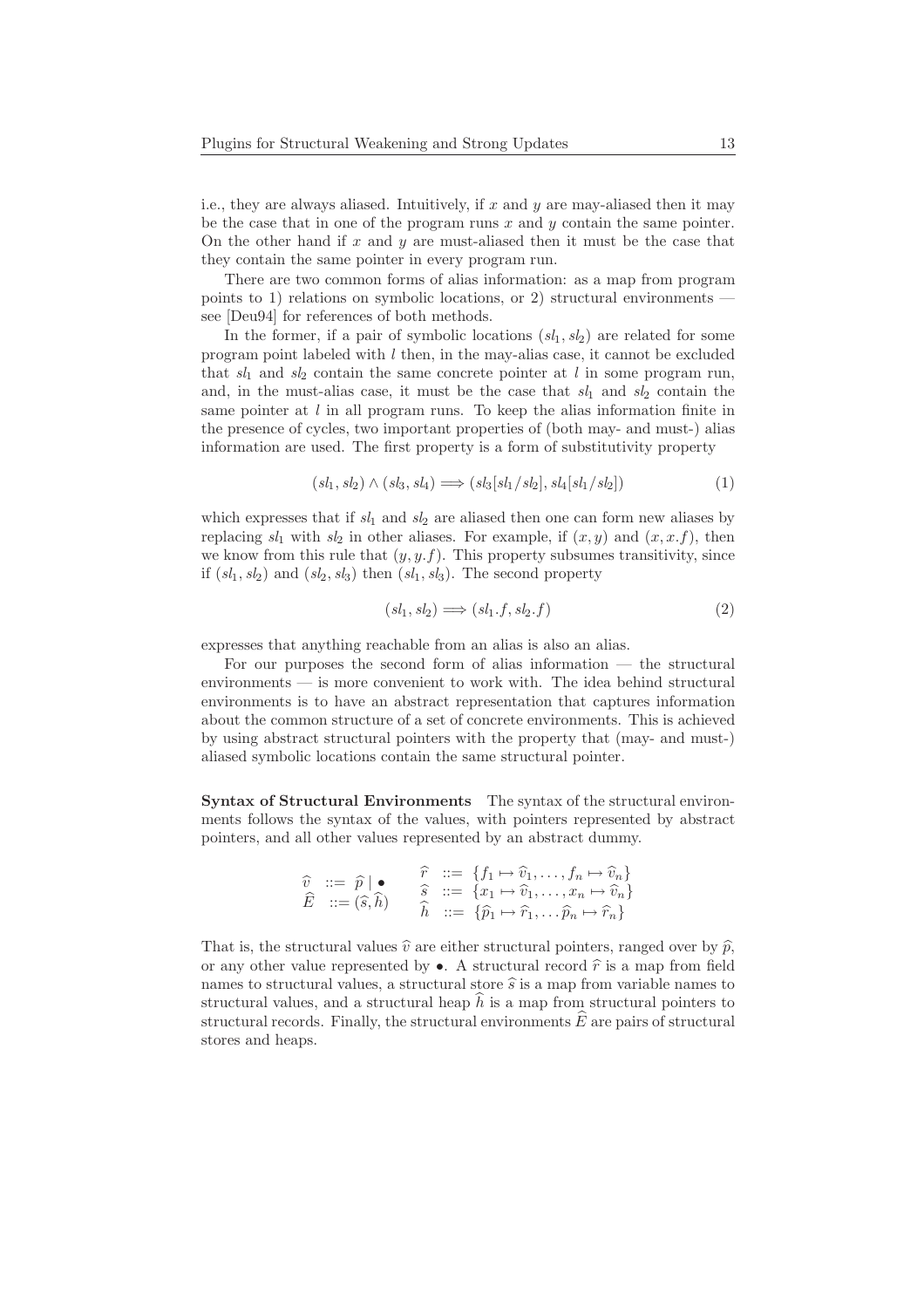May-alias interpretation We define the may-alias meaning of the structural heaps in terms of a may-alias concretization function  $\gamma^+$ . In the following we will drop the superscript when possible without risk of confusion. Let  $\xi$  range over maps from structural pointers to non-empty sets of concrete pointers. To make sure that different structural pointers get mapped to different concrete pointers we parameterize the concretization function over a structural pointer valuation with pairwise disjoint codomain, excluding the null-pointer. We say that such pointer valuations are may-alias sound.

Definition 5.1 (May-alias sound pointer valuation) A pointer valuation  $\xi$  is may-alias sound if it does not map anything to the null-pointer and has a pairwise disjoint codomain, i.e.

$$
\forall \widehat{p}_1, \widehat{p}_2 \in dom(\xi) \; . \; \widehat{p}_1 \neq \widehat{p}_2 \Longrightarrow \xi(\widehat{p}_1) \cap \xi(\widehat{p}_2) = \emptyset
$$

Let  $\xi^+$  range over the set of may-alias sound pointer valuations.

Let  $V_{\setminus p}$  be the set of concrete values excluding the pointers. The concretization for primitive values is defined as follows.

$$
\gamma_{\xi^+}^+(\bullet) = \mathcal{V}_{\setminus p} \qquad \gamma_{\xi^+}^+(\widehat{p}) = \xi^+(\widehat{p}) \cup \{nil\}
$$

The concretization function is extended structurally while allowing all possible combinations of concrete pointers as defined by the pointer valuation. For records we let  $\gamma_{\xi^+}^+(\hat{r}) = \{r \mid f \in dom(\hat{r}), r.f \in \gamma_{\xi^+}^+(\hat{r}.f)\}\)$ , and similarly for stores  $\gamma_{\xi^+}^+(\hat{s}) = \{s \mid x \in dom(\hat{s}), s(x) \in \gamma_{\xi^+}^+(\hat{s}(x))\}.$  For heaps we let  $\gamma_{\xi^+}^+(\hat{h}) = \{h \mid \hat{p} \in dom(\hat{h}), p \in \xi^+(\hat{p}), h(p) \in \gamma_{\xi^+}^+(\hat{h}(\hat{p}))\}.$  Finally, we define  $\gamma^+_{\xi^+}(\widehat{E})$  for environments by combining the results from the concretization functions for heaps and stores using the same pointer valuation.

The set of concrete environments associated with one particular structural environment is the union over all may-alias sound pointer valuations.

$$
\gamma^+(\widehat{E}) = \bigcup_{\xi^+} \{ \gamma^+_{\xi^+}(\widehat{E}) \}
$$

Must-alias interpretation The concretization function above defines the meaning of may-aliases; with a small change in the interpretation of the structural values we can define the meaning of must-aliases. Let  $\gamma$ <sup>-</sup> denote the concretization function for must-aliases. As above when there is no risk of confusion the superscript is dropped. A pointer valuation is must-alias sound if all sets in its codomain are singleton.

Definition 5.2 (Must-alias sound pointer valuation) A pointer valuation is must-alias sound if all sets in its codomain are singleton and do not contain the null-pointer, i.e.

$$
\forall \widehat{p} \in dom(\xi) \ . \ |\xi(\widehat{p})| = 1
$$

Let  $\xi^-$  range over must-alias sound pointer valuations.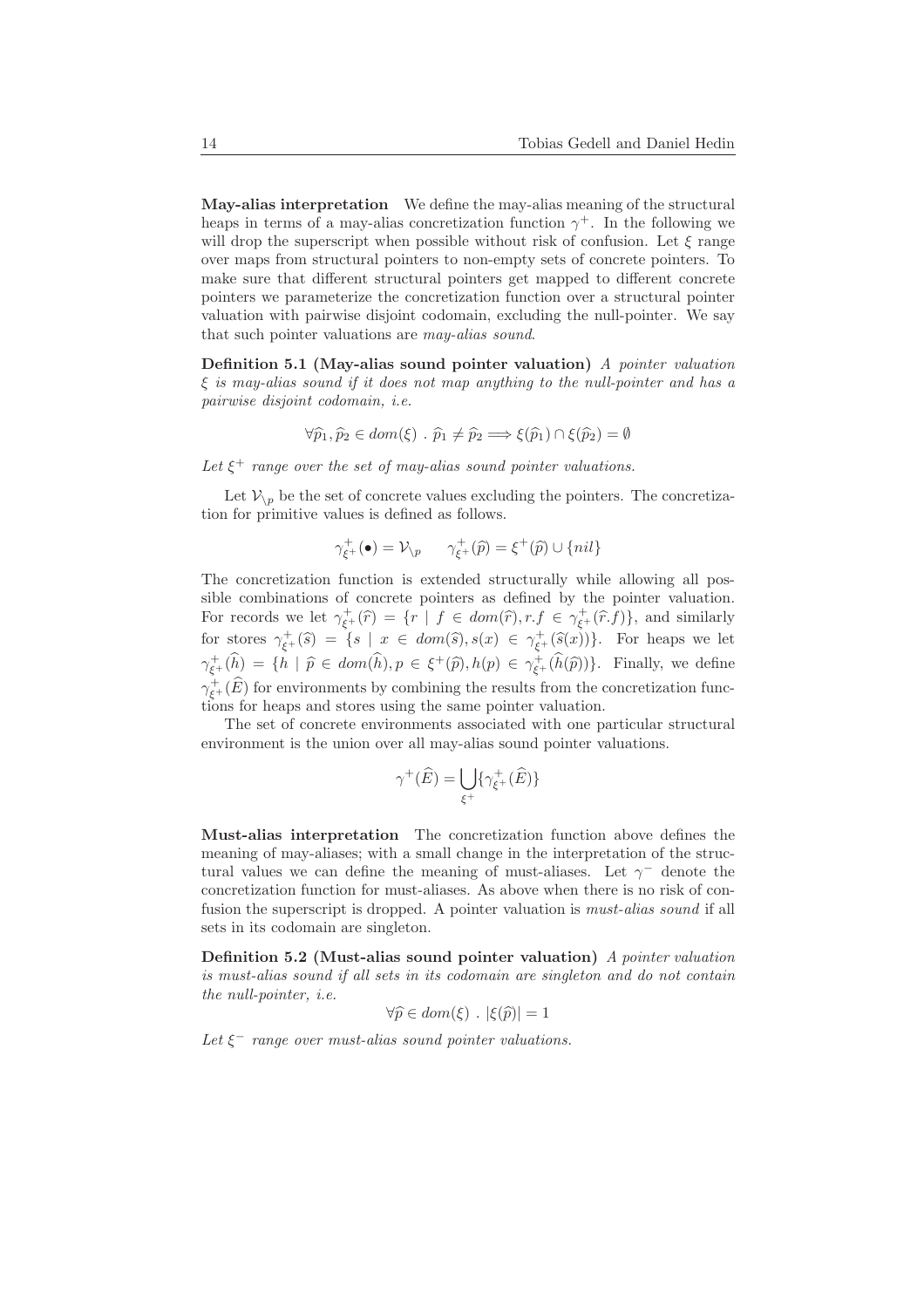For structural values we define the must-alias concretization function as

$$
\gamma^-_{\xi^-}(\bullet) = \mathcal{V} \qquad \gamma^-_{\xi^-}(\widehat{p}) = \xi^-(\widehat{p})
$$

with the difference that, unlike  $V_{\backslash p}$ , V ranges over the set of all concrete values including the pointers. The structural extension of the concretization function to structural environments is done in exactly the same way as above.

As before, the set of concrete environments associated with one particular structural environment is the union over all valid pointer valuations.

$$
\gamma^-(\widehat{E})=\bigcup_{\xi^-}\{\gamma^-_{\xi^-}(\widehat{E})\}
$$

This means that the must-alias information only conveys information about which pointer locations must be equal — it does not rule out any other aliases, and considers all locations to be possibly aliased with any other location.

#### 5.3 Plugins are Under Approximations

Sound may-alias information can be seen as an over approximation of the possibly aliased locations, i.e., it is safe to consider more locations to be aliased than actually are.

When designing plugin properties for probing may-alias information we must take into consideration that plugins are by definition under approximations, and as such not suitable for probing over approximations — if two locations are not marked as being aliases the conclusion is that they are unaliased, however a plugin may by definition freely exclude locations from the relation, making this conclusion invalid.

The solution to this is to use the dual interpretation of may-aliases — mustnot aliases — i.e., the under approximation of guaranteed unaliased locations. Thus, instead of using equality on pointers as the relation for our plugin property we use inequality.

#### 5.4 Extracting May-Aliases

Using the may-alias plugin  $\mathcal{R}^+$  defined above we can extract may-alias information by a traversal rooted in the variables of pointer type.

The algorithm takes a may-alias plugin R, an abstract environment aenv, a list of previously visited symbolic locations vs, a structural environment which is modified during the traversal env, and a work list of symbolic locations yet to be visited ls. Each iteration removes the topmost symbolic location of the work list, and checks it against all previously visited symbolic locations. If it is guaranteed to be unaliased with all previous locations a fresh structural pointer is introduced and the symbolic location associated with it; otherwise, the symbolic location is associated with the structural pointer of the found previous location. Whenever a new symbolic location is introduced all relevant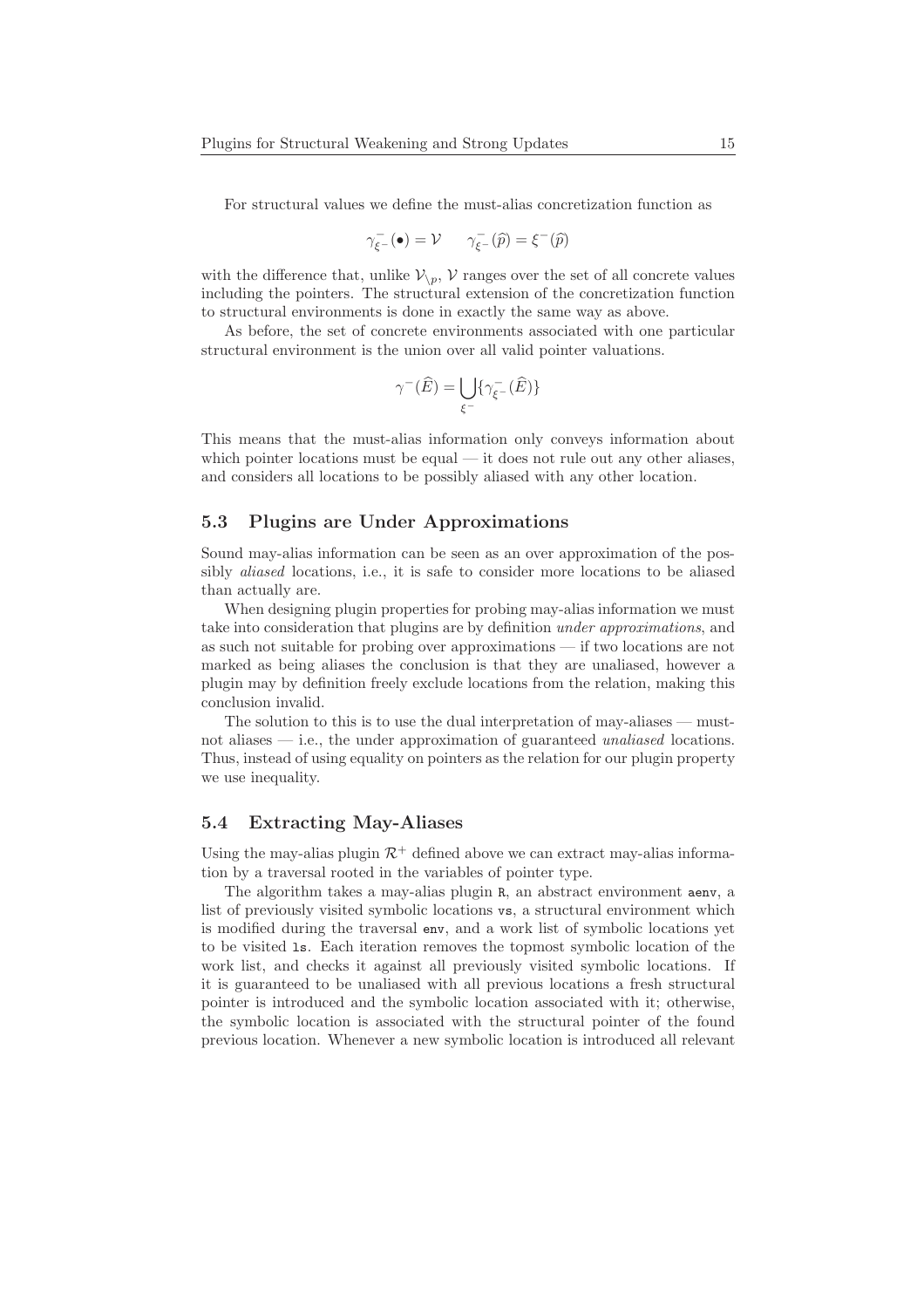succeeding symbolic locations (the fields of pointer type) are added at the end of the work list.

In the pseudo code below, lookup env v gets the structural pointer associated with v in the structural environment env, env[p  $\rightarrow$  \*] returns an updated version of env where p is associated with an initialization record that is type compatible with the location associated with p, i.e., the fields of pointer type are empty (they will be updated by subsequent iterations) and all other fields contain  $\bullet$ , env[1 -> p] returns an updated version of env where the location 1 is associated with the structural pointer p, and fields of l returns the list of symbolic locations of the fields of 1 of pointer type<sup>3</sup>

```
extract = ext{env} [] = envextract aenv R vs env (1:1s) =
 case find (not . R aenv 1) vs of
 None -> p = fresh pointer
          env' = env[p \rightarrow *][1 \rightarrow p]lfs = fields of lextract aenv R (1:vs) env' (1s+1fs)Some v -> p = lookup env v
            env' = env [1 \rightarrow p]extract aenv R vs env' 1s
```
We define the extraction function  $\eta^+$  for may-aliases in terms of the above extract function as follows, where  $init_{\Gamma}$  is the list of initial symbolic locations — the variables of pointer type (as given by the store type).

$$
\eta^+(\mathbb{E}, \mathcal{R}^+, \Gamma) = extract \mathbb{E} \mathcal{R}^+ \left[ \begin{array}{c} \end{array} \right] \left( \begin{array}{c} \end{array} \right], \left[ \begin{array}{c} \end{array} \right] \right) \text{ } init_{\Gamma}
$$

Thus,  $\eta^+(\mathbb{E}, \mathcal{R}^+, \Gamma)$  extracts a may-alias view of  $\mathbb{E}$ , using  $\mathcal{R}^+$  starting in the variables given pointer types by Γ.

The correctness of the algorithm relies on the substitutivity property of the may-alias information. Termination of the algorithm relies on the abstract environment and the number of fields being finite and every non-terminated path of field references in the may-alias information containing a cycle, i.e., there must not be an infinite number of unaliased locations; a formal definition of this cyclic path property is found in Appendix A. For each underlying mayalias information there exist plugins for which these properties hold.

### 5.5 Extracting Must-Aliases

Similar to above, we can extract must-alias information using the must-alias plugin  $\mathcal{R}^-$ .

The algorithm takes a must-alias plugin R, an abstract environment aenv, a list of previously visited symbolic locations vs, a a structural environment which is modified during the traversal env, and a work list of symbolic locations yet to be visited ls. Each iteration removes the topmost symbolic location of

<sup>3</sup>All aliased locations are required to have the same type.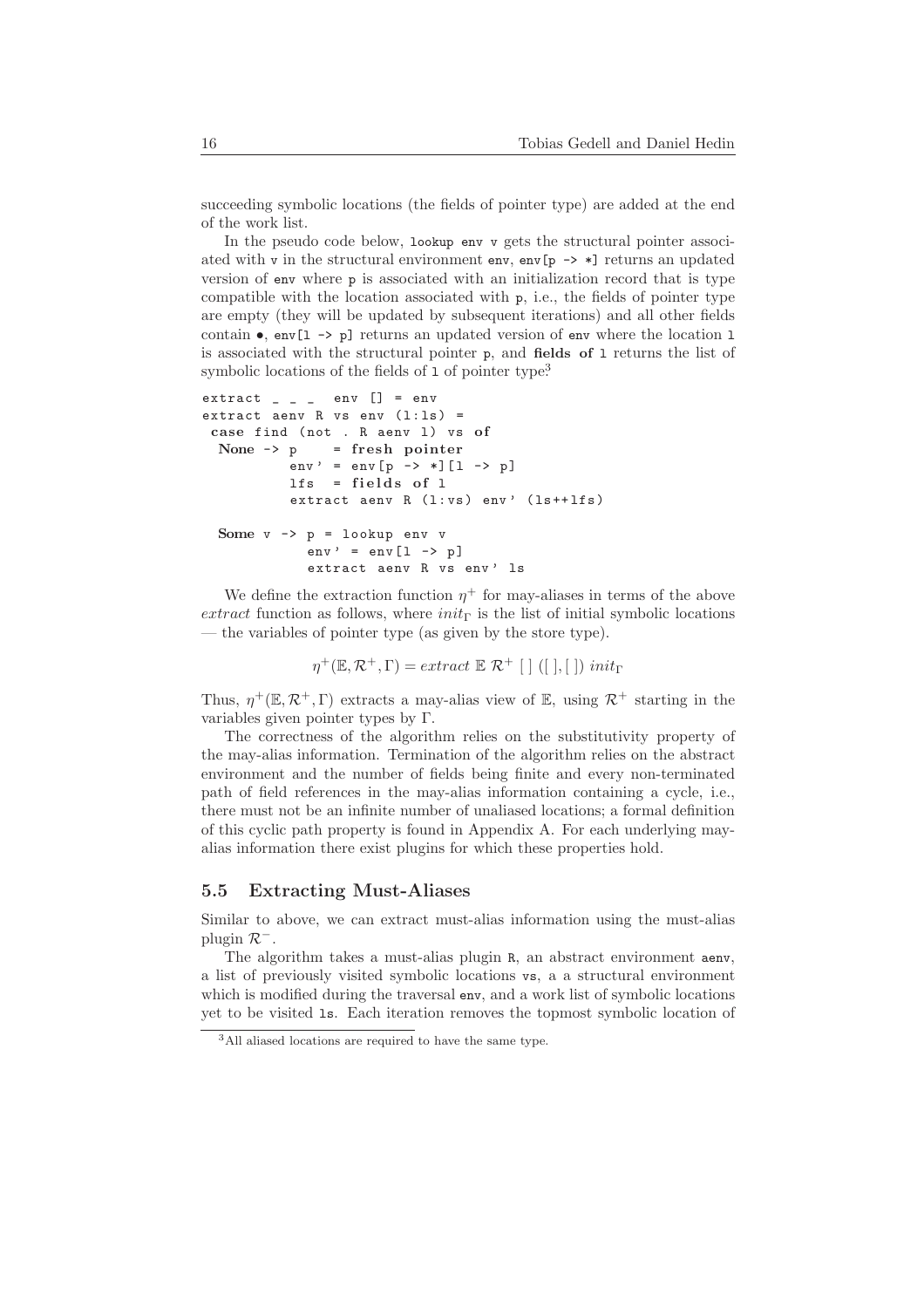the work list, and checks it against all previously visited symbolic locations. If it is must-aliased with any of the previously inspected symbolic locations it is associated with the structural pointer of the found previous location; otherwise, it is checked whether it is must-aliased with itself, which would imply that it is guaranteed not to be a null-pointer.<sup>4</sup> If it is must-aliased with itself a fresh structural pointer is introduced and the symbolic location associated with it. If it is not then the symbolic location is associated with •.

```
extract = ext{env} [] = envextract aenv R vs env (1:1s) =
 case find (not . R aenv 1) vs of
 None -> if R aenv 1 1 then
            p = fresh pointer
            env' = env [p -> *] [1 -> p]
            lfs = fields of lextract aenv R (1:ys) env' (1s+1fs)e l s e
            env' = env [1 \rightarrow \bullet]extract aenv R vs env' 1s
  Some v \rightarrow p = lookup env v
             env' = env [1 \rightarrow p]extract aenv R vs env' ls
```
The extraction function  $\eta^-$  for must-aliases is defined in the same way as the extraction function for may-aliases and correctness and termination of the algorithm rely on the same properties.

# 6 Structural Weakening

This section details how may-alias information can be used to safely weaken the types of heap locations. The section begins with two examples that show why a naive extension of the standard weakening rule is unsound, and how structural alias information can be used to provide a sound weakening rule by demanding that all aliased locations are subject to the same type changes. Thereafter, we introduce the basis for the weakening, the decorating structural well-formedness — essentially a well-formedness relation for structural values — and show how it can be used to create a sound weakening rule. The section ends with a small example illustrating the use of the weakening rule.

As we saw in Section 4, a weakening rule based on depth-subtyping is not sound in the presence of aliases and updates. The problem is that depthsubtyping makes it possible to create different type views of aliased symbolic locations. Without alias information we are forced to impose an invariant type view of all locations that may be aliased using width-subtyping; with may-alias information it is possible to relax this demand and demand an invariant type view only on the locations that are may-aliased.

<sup>4</sup>This is the case since the plugin for must-alias excludes the null-pointer.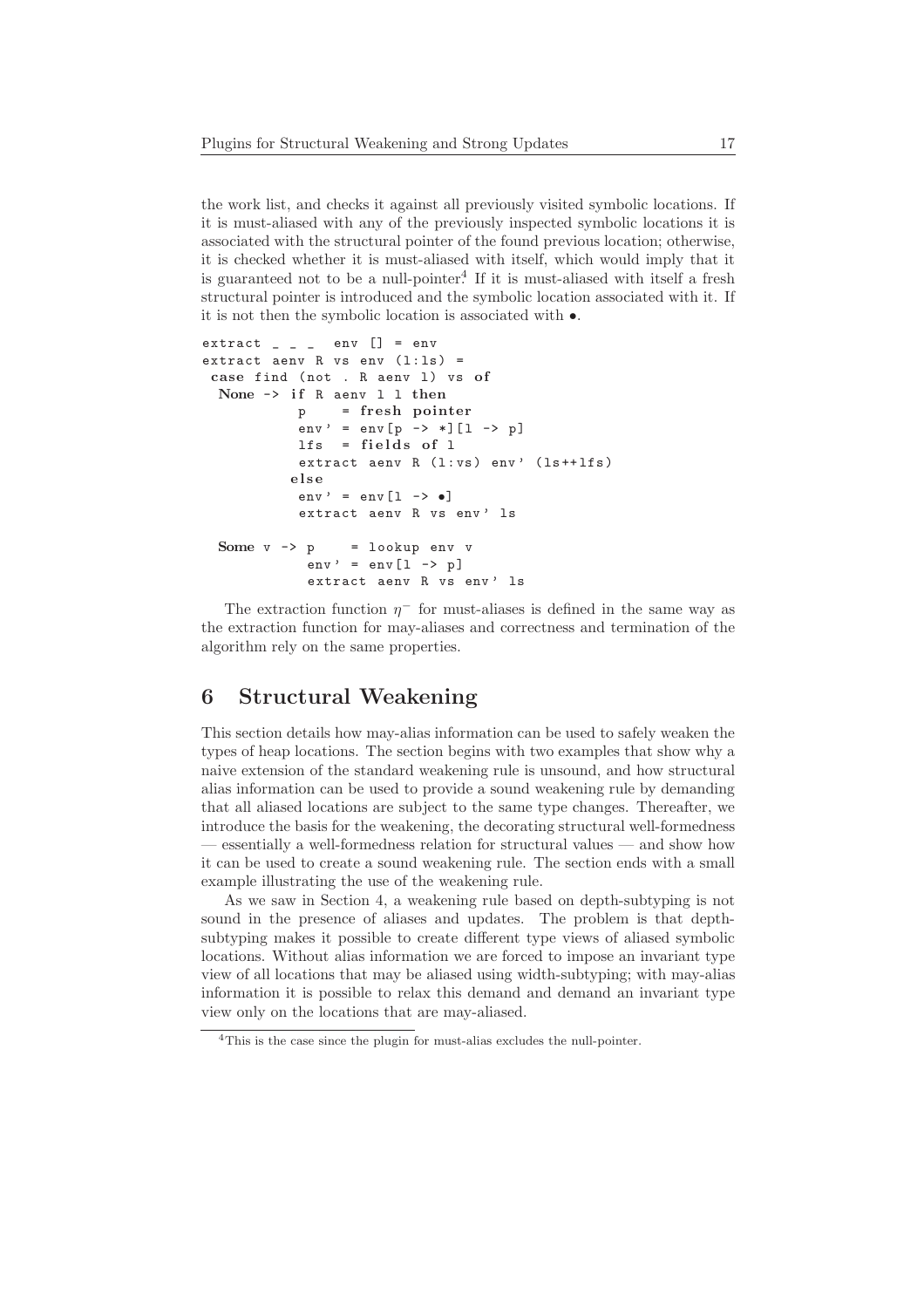To illustrate this, assume a set of concrete environments  $S$ , e.g., the set of environments reaching a certain program point in a particular program. Assume that x and y are may-aliased and that x and y are unaliased with  $z$ , i.e., there exist at least one environment in  $S$ , where  $x$  and  $y$  point to the same record, and in no environments in  $S$  does  $z$  point to the same record as  $x$  or  $y$ . Assume further that all of  $x, y$  and  $z$  point to records of one field  $f$  holding a natural number, i.e., that the environments in S are well-formed in  $\Sigma_1 = \{x : A, y : A, z : A\}$ A}, where  $\Delta(A) = \{f : nat\}$ . The possible heaps in S (up-to type constrained isomorphism and omitting null-pointers) can be illustrated as follows.

$$
x\begin{pmatrix} \sum_{1} \\ y \\ z \end{pmatrix} \begin{pmatrix} f: nat \\ f:nat \end{pmatrix} \qquad x\begin{pmatrix} \sum_{1} \\ f:nat \end{pmatrix}
$$

It is clear that we can safely change the types of  $x$  and  $y$  to hold an integer as long as we change both, i.e., all environments in S are well-formed in  $\Sigma_2 = \{x :$  $B, y : B, z : A$ , where  $\Delta(B) = \{f : int\}.$ 



To see how structural may-alias information can be used to achieve this consider the structural representation of the situation above:  $\hat{s} = \{x \mapsto \hat{p}_1, y \mapsto \hat{p}_1, z \mapsto z\}$  $\widehat{p}_2$ , with  $\widehat{h} = {\widehat{p}_1 \mapsto {f \mapsto \bullet}}, \widehat{p}_2 \mapsto {f \mapsto \bullet}.$ 



As can be seen in the picture and as was described in Section 5.2 all locations that may be aliased contain the same structural pointer. Thus, the same ideas underlying width well-formedness for concrete environments can be used for structural may-alias information to ensure a uniform type-view for all mayaliased locations.

Decorated Structural May-Aliases We define the well-formedness relation for structural may-aliases following the standard well-formedness; in addition we let the structural well-formedness produce a type decorated version of the structural environment — the use of the decoration will become apparent below.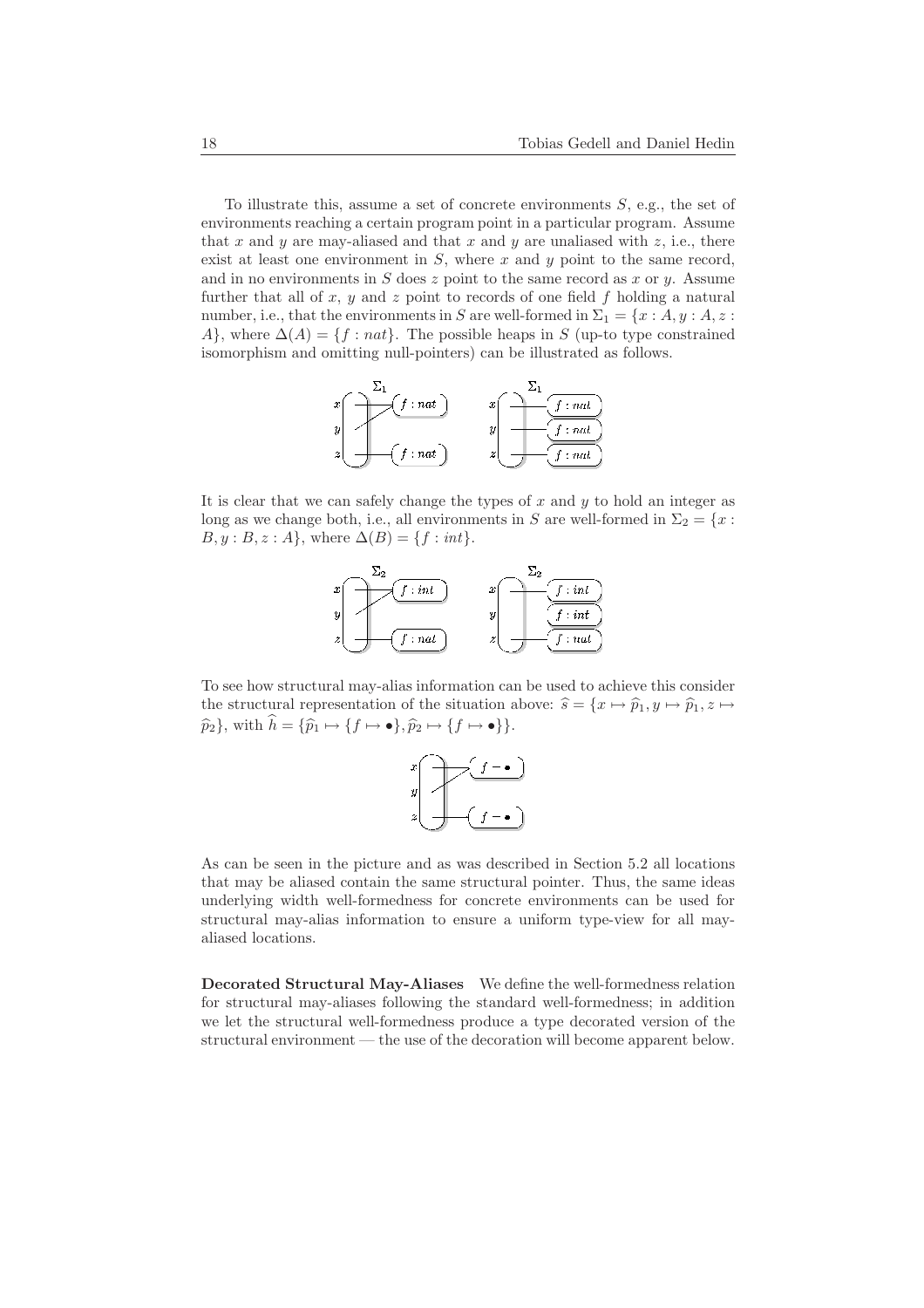$$
\Omega \vdash \bullet : \tau \curvearrowright \bullet_{\tau}, \ \tau \in \{nat, int, bool\} \quad \frac{\Omega(\widehat{p}) <: A \quad A <: \Omega(\widehat{p})}{\Omega \vdash \widehat{p} : A \curvearrowright \widehat{p}}
$$
\n
$$
(f, \tau) \in \omega. \ \Omega \vdash \widehat{r}. f : \tau \curvearrowright \widehat{r}_d. f
$$
\n
$$
\underline{dom}(\widehat{r}) = \underline{dom}(\widehat{r}_d) = \underline{dom}(\omega)
$$
\n
$$
\Omega \vdash \widehat{r} : \omega \curvearrowright \widehat{r}_d
$$
\n
$$
\forall (x, \tau) \in \Sigma. \ \Omega \vdash \widehat{s}(x) : \tau \curvearrowleft \widehat{s}_d(x)
$$
\n
$$
\underline{dom}(\widehat{s}) = \underline{dom}(\widehat{s}_d) = \underline{dom}(\Sigma)
$$
\n
$$
\Omega \vdash \widehat{s} : \Sigma \curvearrowright \widehat{s}_d
$$
\n
$$
\forall (\widehat{p}, A) \in \Omega. \ \Omega \vdash \widehat{h}(\widehat{p}) : \Delta(A) \curvearrowright \widehat{h}_d(\widehat{p})
$$
\n
$$
\underline{dom}(\widehat{h}) = \underline{dom}(\widehat{h}_d) = \underline{dom}(\Omega)
$$
\n
$$
\Omega \vdash \widehat{h} \curvearrowright \widehat{h}_d
$$
\n
$$
\Omega \vdash (\widehat{s}, \widehat{h}) : \Sigma \curvearrowleft (\widehat{s}_d, \widehat{h}_d)
$$



The language for the decorated structural may-aliases is identical to the language for the structural may-aliases with the addition of a type decoration on all occurrences of  $\bullet\!$  :

$$
\widehat{v} \ ::= \ \widehat{p} \mid \bullet_\tau
$$

When needed we use  $\hat{v}_d$ ,  $\hat{r}_d$ ,  $\hat{s}_d$ ,  $\hat{h}_d$ , and  $\hat{E}_d$  to distinguish decorated values, records, stores, heaps and environments from the undecorated structural mayalias counterparts.

Concretization of Decorated Structural May-Aliases The concretization is constrained to the meaning of the type annotation, instead of all values apart from the pointers

$$
\gamma_{\xi^+}^+(\bullet_\tau) = \llbracket \tau \rrbracket
$$

where  $[nat]$  is the set of natural numbers,  $[int]$  the set of integers, and  $[bool]$ the set of booleans.

Decorating Structural Well-formedness Let  $\Omega$  range over structural pointer typings, i.e., maps from structural pointers to record identifiers. The rules for the decorating structural well-formedness are found in Figure 5, and are easily extended to decorated structural values by replacing the rule for • with:

$$
\frac{\tau_1 <: \tau_2}{\Omega \vdash \bullet_{\tau_1} : \tau_2 \curvearrowright \bullet_{\tau_1}} \quad \tau_1, \tau_2 \in \{nat, int, bool\}
$$

 $\overline{a}$ 

The decorating structural well-formedness has two important properties. First, the type decoration does not exclude any well-formed environments.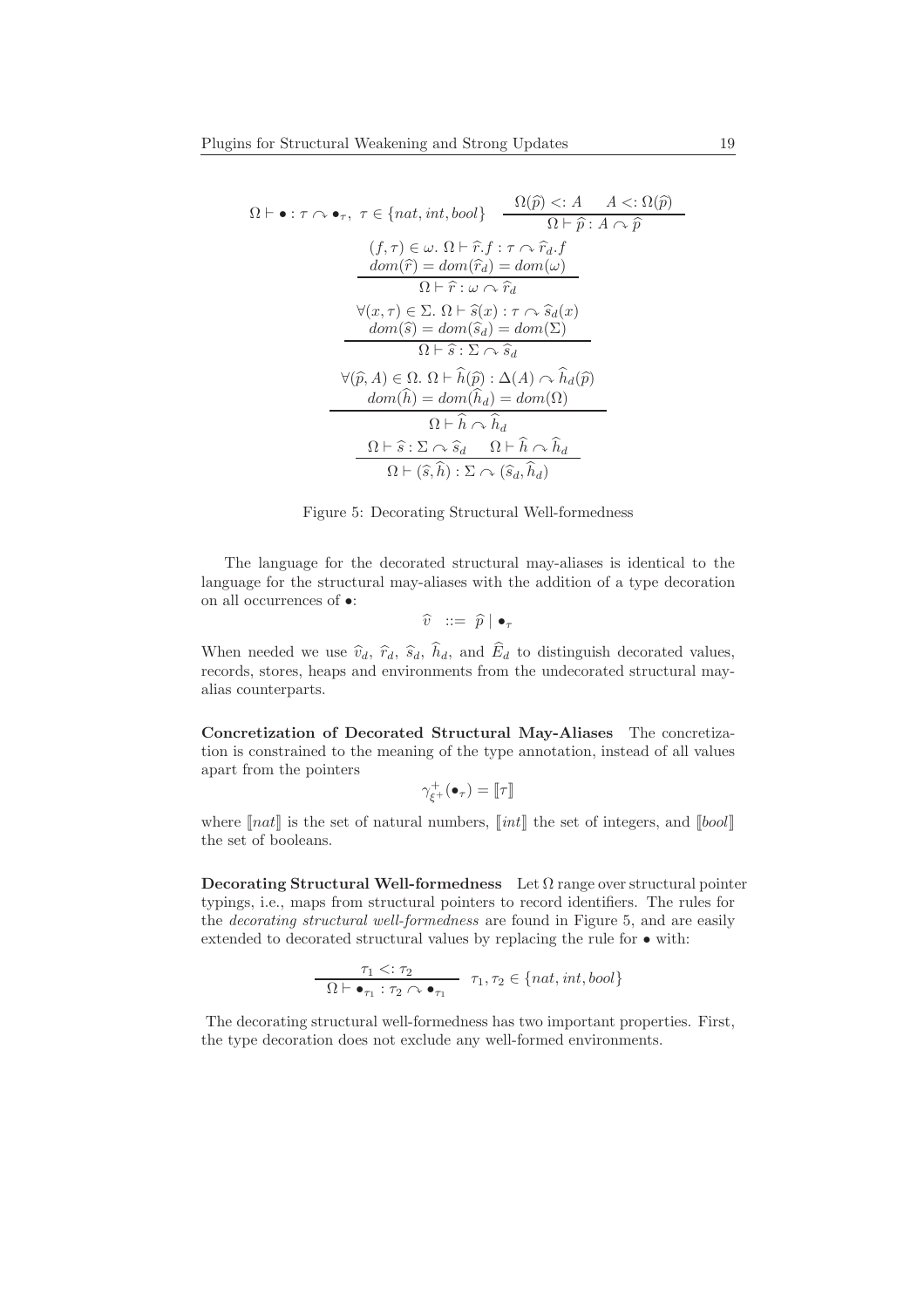#### Lemma 6.1 (Stability of Type Decoration)

 $\Omega_{max} \vdash \widehat{E} : \Sigma \curvearrowright \widehat{E}_d \wedge \delta \vdash E : \Sigma \wedge E \in \gamma^+(\widehat{E}) \Longrightarrow E \in \gamma^+(\widehat{E}_d)$ 

where  $\Omega_{max}$  denotes the maximal  $\Omega$  with respect to which  $\widehat{E}$  is well-formed in Σ. See Appendix B for details.

**Proof 6.1** First,  $E \in \gamma^+(\widehat{E})$  implies the existence of  $\xi^+$  such that  $E \in \gamma^+_{\xi^+}(\widehat{E})$ . Now, Lemma B.2 gives us that  $E \in \gamma_{c}^+$  $\epsilon_{\xi_{\rm E,\Sigma}}^{+}(E)$ . The result is immediate from Lemma B.7, and Lemma B.9.

Second, well-formedness is preserved by concretization of the decorated structural environment. Let  $\delta_{\Omega,\xi^+}$  be the pointer typing induced by  $\Omega$  and  $\xi^+$ , i.e.,  $\delta_{\Omega,\xi^+}(p) = \Omega(\xi^{+-1}(p)).$  We know that  $\xi^{+-1}$  exists, since all may-alias sound pointer valuations are injective.

#### Lemma 6.2 (Preservation of Well-formedness under Concretization)

$$
\Omega \vdash \widehat{E}_d : \Sigma \wedge E \in \gamma_{\xi^+}^+(\widehat{E}_d) \Longrightarrow \delta_{\Omega, \xi^+} \vdash E : \Sigma
$$

**Proof 6.2** Given that  $E = (s, h)$  we must show that  $\delta_{\Omega, \xi^+} \vdash s : \Sigma$ , and that  $\delta_{\Omega,\xi^+}\vdash h$ . The result is immediate from Lemma C.3, and Lemma C.5.

One way of viewing the decorated structural may-alias representation is as a may-alias aware environment type, i.e., an environment type where types have been specialized to the may-alias structure. The following picture of the standard type view to the left and the decorated structured may-alias environment from the example above to the right illustrates this idea.



It is easy to see how the structural may-alias information limits the freedom of the types as illustrated by the following picture showing three different environment types and a structural environment (rightmost). The structural environment gives a limit to the maximal possible type structure in the sense that it defines which symbolic locations must have the same types. Thus, intuitively, the two leftmost environment types are compatible, but not the third, since the third tries to give x and y different types —  $A_3$  and  $A_2$  respectively.

$$
x\n\begin{bmatrix}\n x \\
 y \\
 z\n\end{bmatrix}\n\begin{bmatrix}\n x \\
 y \\
 z\n\end{bmatrix}\n\begin{bmatrix}\n x \\
 y \\
 z\n\end{bmatrix}\n\begin{bmatrix}\n x \\
 y \\
 z\n\end{bmatrix}\n\begin{bmatrix}\n x_1 \\
 y_2 \\
 z\n\end{bmatrix}\n\begin{bmatrix}\n x_1 \\
 y_2 \\
 z\n\end{bmatrix}\n\begin{bmatrix}\n x_1 \\
 y_2 \\
 z\n\end{bmatrix}\n\begin{bmatrix}\n x_1 \\
 y_2 \\
 z\n\end{bmatrix}\n\begin{bmatrix}\n x_2 \\
 y_1 \\
 z\n\end{bmatrix}\n\begin{bmatrix}\n x_1 \\
 y_2 \\
 z\n\end{bmatrix}\n\begin{bmatrix}\n x_1 \\
 y_2 \\
 z\n\end{bmatrix}\n\begin{bmatrix}\n x_1 \\
 y_2 \\
 z\n\end{bmatrix}\n\begin{bmatrix}\n x_1 \\
 y_2 \\
 z\n\end{bmatrix}\n\begin{bmatrix}\n x_1 \\
 y_2 \\
 z\n\end{bmatrix}\n\begin{bmatrix}\n x_1 \\
 y_2 \\
 z\n\end{bmatrix}\n\begin{bmatrix}\n x_1 \\
 y_2 \\
 z\n\end{bmatrix}\n\begin{bmatrix}\n x_1 \\
 y_2 \\
 z\n\end{bmatrix}\n\begin{bmatrix}\n x_1 \\
 y_2 \\
 z\n\end{bmatrix}\n\begin{bmatrix}\n x_1 \\
 y_2 \\
 z\n\end{bmatrix}\n\begin{bmatrix}\n x_1 \\
 y_2 \\
 z\n\end{bmatrix}\n\begin{bmatrix}\n x_1 \\
 y_2 \\
 z\n\end{bmatrix}\n\begin{bmatrix}\n x_1 \\
 y_2 \\
 z\n\end{bmatrix}\n\begin{bmatrix}\n x_1 \\
 y_2 \\
 z\n\end{bmatrix}\n\begin{bmatrix}\n x_1 \\
 y_2 \\
 z\n\end{bmatrix}\n\begin{bmatrix}\n x_1 \\
 y_2 \\
 z\n\end{bmatrix}\n\begin{bmatrix}\n x_1 \\
 y_2 \\
 z\n\end{bmatrix}\n\begin{bmatrix}\n x_1 \\
 y_2 \\
 z\n\end{bmatrix}\n\begin{bmatrix}\n x_1 \\
 y_2 \\
 z\n\end{bmatrix}\n\begin{bmatrix}\n x_1 \\
 y_2 \\
 z\n\end{bmatrix}\n\begin{bmatrix}\n x_1 \\
 y_2 \\
 z\n\end{bmatrix}\n\begin{bmatrix}\n x_1 \\
 y_2 \\
 z\n\end{bmatrix}\n\begin{bmatrix}\n x_1 \\
 y_2 \\
 z\n\end{bmatrix}\n\begin{bmatrix
$$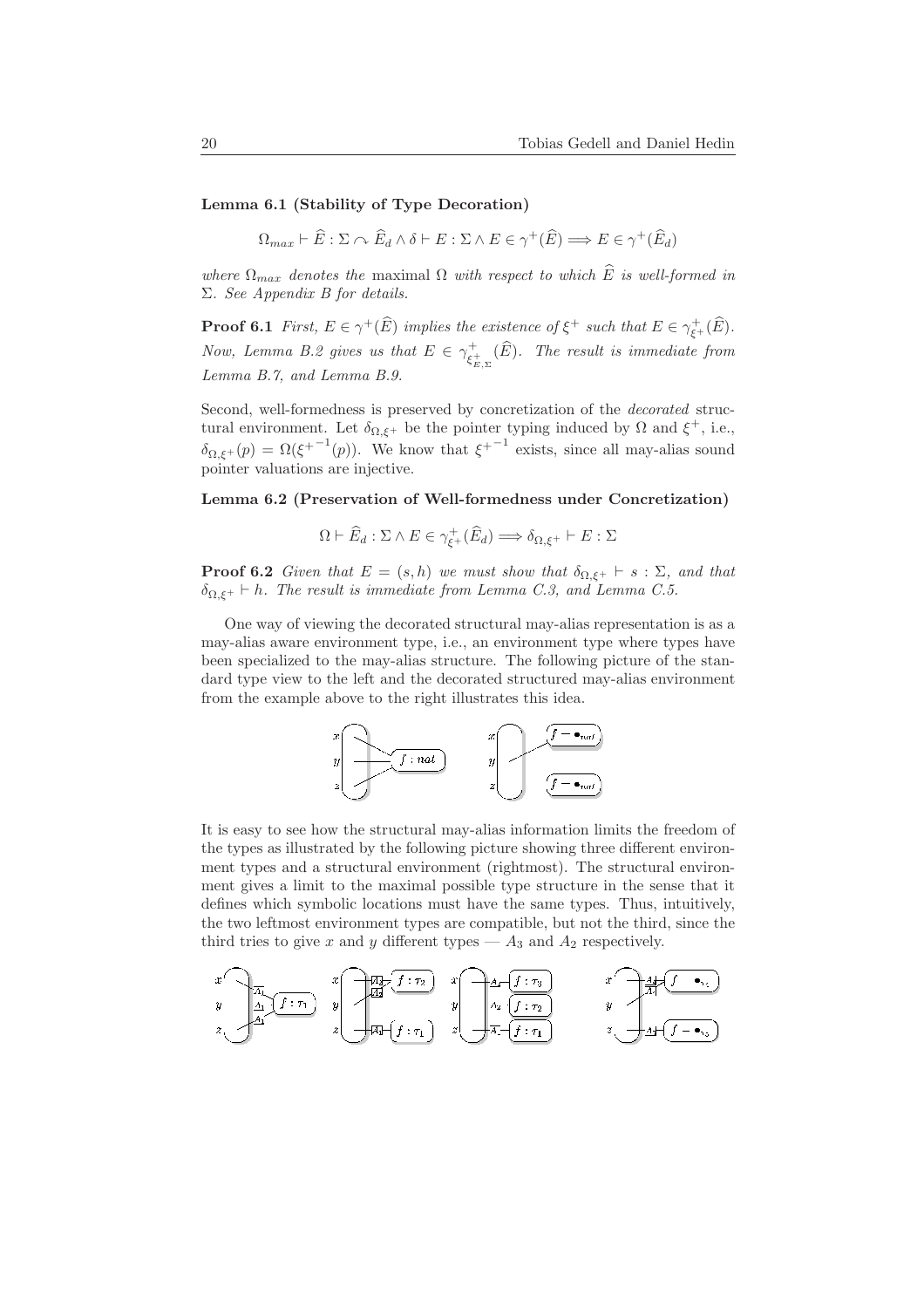For a more detailed explanation, assume that  $A_1$ ,  $A_2$ , and  $A_3$  are different. The first example can be accommodated by choosing  $A_4 = A_5 = A_1$  and thus  $\tau_4 = \tau_5 = \tau_1$ , the second example by choosing  $A_4 = A_2$  and  $A_5 = A_1$ , and thus  $\tau_4 = \tau_2$  and  $\tau_5 = \tau_1$ , whereas the third example cannot be accommodated, since that would imply choosing  $A_4$  and  $\tau_4$  to two different types corresponding to different type views for aliased locations.

With this view the well-formedness for decorated structural values can be used to formulate something that can be seen as a constrained depth-subtype relation. To see this let  $\Omega_1 \vdash \widehat{E}: \Sigma_1 \cap \widehat{E}_d \wedge \Omega_2 \vdash \widehat{E}_d : \Sigma_2$  be written  $\Sigma_1 < \widehat{E}_E \Sigma_2$ . We have the following semantic property.

#### Lemma 6.3 (Structural Subtype)

$$
\Sigma_1 < \varepsilon_{\widehat{E}} \Sigma_2 \wedge E \in \gamma_{\xi^+}^+(\widehat{E}) \wedge \delta \vdash E : \Sigma_1 \Longrightarrow \exists \delta. \ \delta \vdash E : \Sigma_2
$$

**Proof 6.3** We have that (1)  $\Omega_1 \vdash \widehat{E} : \Sigma_1 \cap \widehat{E}_d$ , (2)  $\Omega_2 \vdash \widehat{E}_d : \Sigma_2$ , (3)  $E \in$  $\gamma_{\xi^+}^+(\widehat{E}), \text{ and } (4) \text{ } \delta \vdash E : \Sigma_1$ 

First, Lemma 6.1 together with  $(1,4,3)$  gives us that  $(5)$   $E \in \gamma_{\xi^+}^+(\widehat{E}_d)$ . Now, Lemma 6.2 together with (2,5) gives us that  $\delta_{\Omega_2,\xi^+}\vdash E:\Sigma$  and we are done.

To illustrate the use consider the example from above where  $\hat{s} = \{x \mapsto$  $\widehat{p}_1, y \mapsto \widehat{p}_1, z \mapsto \widehat{p}_2$ , with  $\widehat{h} = {\widehat{p}_1 \mapsto {f \mapsto \bullet}}, \widehat{p}_2 \mapsto {f \mapsto \bullet}$ ,  $\Sigma_1 = \{x :$  $A, y : A, z : A$  and  $\Sigma_2 = \{x : B, y : B, z : A\}$ , where  $\Delta(A) = \{f : nat\}$ , and  $\Delta(B) = \{f : int\}.$  In this example the two steps of  $\Sigma_1 \langle \xi, \hat{h} \rangle$   $\Sigma_2$  are  $\{\hat{p}_1 \mapsto$  $A, \hat{p}_2 \mapsto A\} \vdash (\widehat{s}, \widehat{h}) : \Sigma_1 \curvearrowright (\widehat{s}_d, \widehat{h}_d),$  and  $\{\widehat{p}_1 \mapsto B, \widehat{p}_2 \mapsto A\} \vdash (\widehat{s}_d, \widehat{h}_d) : \Sigma_2$ , for  $\hat{s}_d = \hat{s}$  and  $\hat{h}_d = {\hat{p}_1 \mapsto {f \mapsto \bullet_{nat}}}, \hat{p}_2 \mapsto {f \mapsto \bullet_{nat}}$ , since nat  $\langle : int,$ as illustrated by the following picture, where the subtyping annotations express the demands put on the structural environments by  $\Sigma_1$  in the middle structural environment and  $\Sigma_2$  in the rightmost structural environment.



The picture illustrates how  $\Sigma_1$  has decorated the the original structural environment  $(\widehat{s}, h)$ , and how  $\Sigma_2$  is able to change the type view of x and y to a super type of the previous type recorded by the decorated structural environment.

Structural Weakening Based on this we can create a new weakening rule based on well-formedness where the structural representations of the entry and exit environments of a command c are used to ensure that all aliased pointers have compatible type views. Let  $\mathbb{M}_I$  and  $\mathbb{M}_O$  range over entry and exit solutions,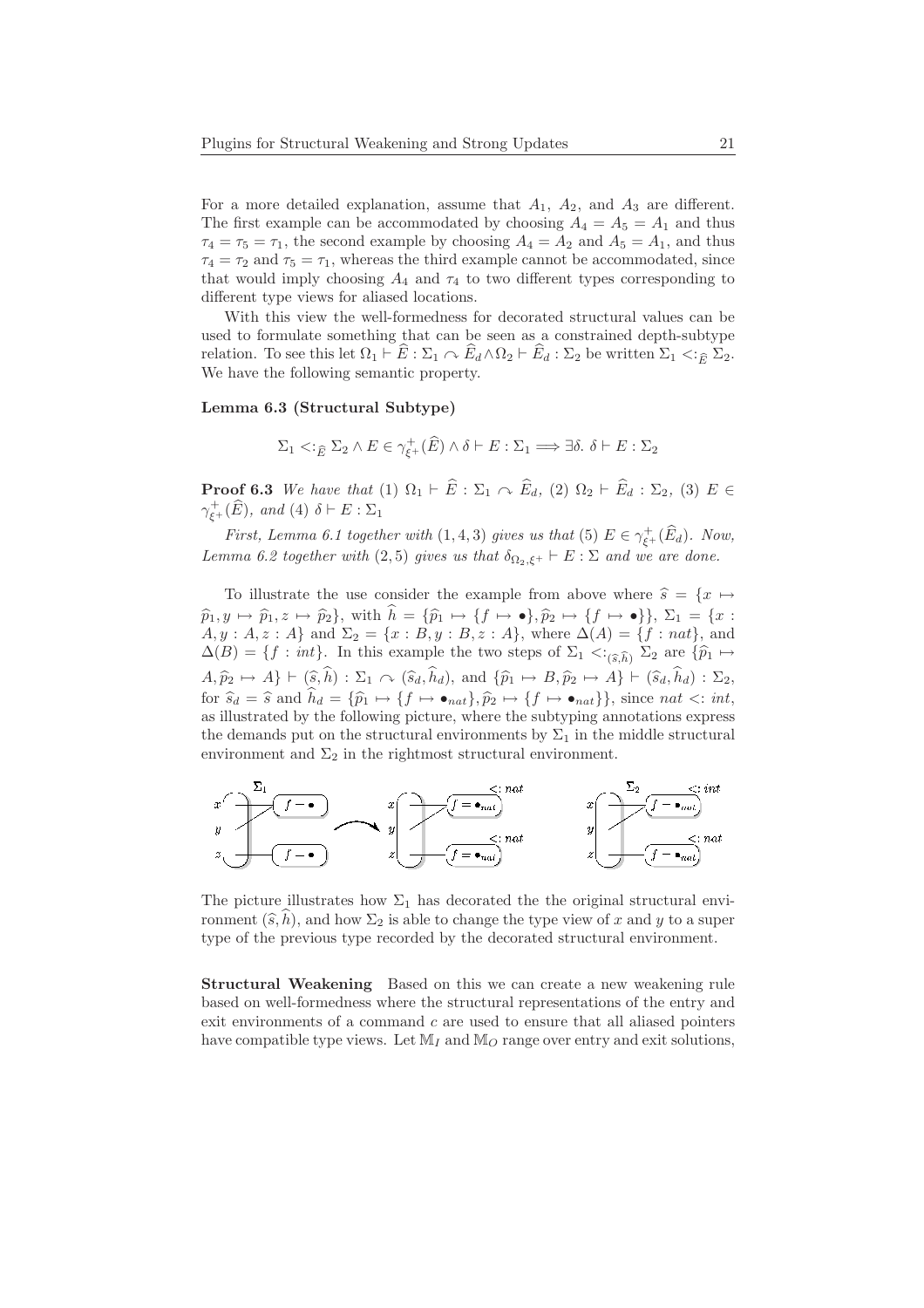respectively, and let  $\eta^+$  be the may-alias extraction function.

$$
\Sigma_2 \vdash^{\mathbb{M}_I, \mathbb{M}_O, \mathcal{R}^+, \mathcal{R}^-} c \Rightarrow \Sigma_3, \xi_1 \quad \xi_1 <: \xi_2
$$
\n
$$
\Sigma_1 <:_{\eta^+(\mathbb{M}_I(l_1), \mathcal{R}^+, \Sigma_1)} \Sigma_2 \quad \Sigma_3 <:_{\eta^+(\mathbb{M}_O(l_2), \mathcal{R}^+, \Sigma_3)} \Sigma_4
$$
\n
$$
\Sigma_1 \vdash^{\mathbb{M}_I, \mathbb{M}_O, \mathcal{R}^+, \mathcal{R}^-} (c)_{l_2}^{l_1} \Rightarrow \Sigma_4, \xi_2
$$

We prove soundness of the structural weakening rule by proving preservation of types for it.

#### Lemma 6.4 (Preservation of Types of Structural Weakening)

$$
\Sigma_1 \vdash^{\mathbb{M}_I, \mathbb{M}_O, \mathcal{R}^+, \mathcal{R}^-} c \Rightarrow \Sigma_2, \xi \wedge is^{\mathcal{C}}_c(\mathbb{M}_I) \wedge os^{\mathcal{C}}_c(\mathbb{M}_O) \Longrightarrow
$$
  

$$
E \in \mathcal{C} \wedge \delta_1 \vdash E : \Sigma_1 \wedge \langle E, c \rangle \to C \Longrightarrow
$$
  

$$
\exists \delta_2. \ \delta_2 \vdash^{\mathbb{M}_I, \mathbb{M}_O, \mathcal{R}^+, \mathcal{R}^-} C : \Sigma_2, \xi
$$

**Proof 6.4** Assume (1)  $\Sigma_1 \vdash^{\mathbb{M}_I, \mathbb{M}_O, \mathcal{R}^+, \mathcal{R}^-} c \Rightarrow \Sigma_2, \xi$ , (2) is  $_c^{\mathcal{C}}(\mathbb{M}_I)$ , (3) os  $_c^{\mathcal{C}}(\mathbb{M}_O)$ , (4)  $E \in \mathcal{C}$ , (5)  $\delta_1 \vdash E : \Sigma_1$  and (6)  $\langle E, c \rangle \rightarrow C$ .

(1) gives (7)  $\Sigma'_1 \vdash^{\mathbb{M}_I, \mathbb{M}_O, \mathcal{R}^+, \mathcal{R}^-} c \Rightarrow \Sigma'_2, \xi', (8) \xi' < \xi, (9) \Sigma_1 < \varepsilon_{\eta^+(\mathbb{M}_I(l_1), \mathcal{R}^+, \Sigma_1)}$  $\Sigma'_1$ , and (10)  $\Sigma'_2 < \varepsilon_{\eta^+({\mathbb M}_O(l_2), {\mathcal R}^+, \Sigma'_2)} \Sigma_2$ .

(2) and (4) gives  $(13)E \in \gamma^+ (\mathbb{M}_I(l_1))$  which together with soundness of the extraction function for may-aliases gives  $(14)E \in \gamma_{c}^+$  $\frac{1}{\xi_1^+}(\eta^+(\mathbb{M}_I(l_1), \mathcal{R}^+, \Sigma_1))$  for some  $\xi_1^+$ . From this Lemma 6.3 (11) $\delta'_1 \vdash E : \Sigma'_1$  for some  $\delta'_1$ . Now the induction hypothesis is applicable, which gives (12)  $\delta_2 \vdash C : \Sigma'_2$ ,  $\xi$  for some  $\delta_2$ . We proceed with an analysis of  $(12)$ .

- abnormal termination This case gives  $\delta_2$  ⊢  $E_2$  :  $\Sigma_e$  for some  $\Sigma_3$ , where  $C = \perp_{E_3}$ , which immediately gives  $\delta_2 \vdash \perp_{E_2} : \Sigma'_2, \perp_{\Sigma_3}$ .
- termination This case gives  $\delta_2 \vdash E_2 : \Sigma'_2$ , where  $C = E_2$ . From  $\sigma s_c^{\mathcal{C}}(\mathbb{M}_O)$ , we get that  $E_2 \in \gamma^+({\mathbb M}_O(l_2))$ , and, thus, from the soundness of the extraction function that  $E_2 \in \gamma_{c}^+$  $\begin{pmatrix} + \\ \xi_2^+ (\eta^+ (\mathbb{M}_O(l_2), \mathcal{R}^+, \Sigma_2')) & \text{for some } \xi_2^+ \text{.} \end{pmatrix}$  Similar to above Lemma 6.3 gives  $\delta'_2$   $\vdash E_2$  :  $\Sigma_2$ , for some  $\delta'_2$  which gives us that  $\delta'_2 \vdash E_2 : \Sigma_2, \xi$  from which the result is immediate.
- non-termination This case gives  $\Sigma_3 \vdash^{M_I, M_O, \mathcal{R}^+, \mathcal{R}^-} c' \Rightarrow \Sigma'_2$  for some  $\Sigma_3$ , and  $\delta_2 \vdash E : \Sigma_3$ . In the same way as above we establish that  $\delta'_2 \vdash E_2 : \Sigma_2$  for some  $\delta_2'$ . It now remains to show that  $\Sigma' \vdash^{\mathbb{M}_I, \mathbb{M}_O, \mathcal{R}^+, \mathcal{R}^-}$   $c' \Rightarrow \Sigma_2$ , which is immediate from the structural weakening rule.

Example Use We end this section with a small example of the use of structural weakening for achieving a limited form of flow-sensitive types on the heap. Assuming  $\Delta(A) = \{f : nat\}$  consider the following program, which is not typable in the standard type system since int is not a subtype of nat.

A  $x = new A$ ; A  $y := x$ ;  $x.f := 0$ ;  $x.f := -1$ ;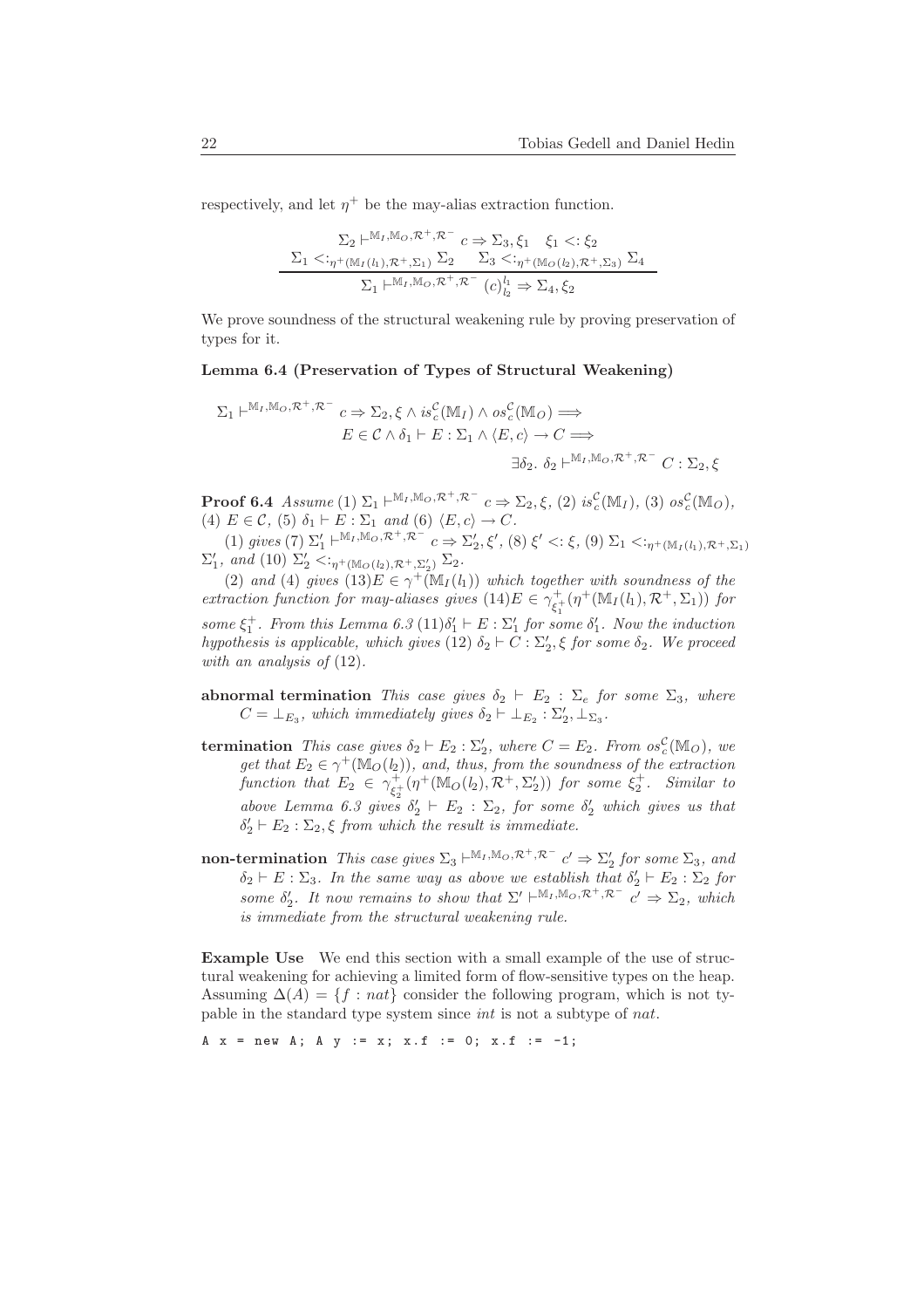However, even a simplistic alias analysis is able to determine that  $x$  and  $y$  are may-aliased, and unaliased with all other locations. This means that before  $x.f := -1$  the type of x and y can be weakened to B, given that  $\Delta(B) = \{f :$ int}, which allows us to perform the update. Since all aliases have their types changed uniformly, the pitfall of introducing the possibility of casting values is avoided.

## 7 Strong Updates

This section shows how may-alias information and must-alias information can be combined to allow for heap updates that do not follow the subtype hierarchy — similar to the updates of variables where the variable type environment is updated with the type of the value written into the variable. This differs from the structural weakening of the previous section, where the structure of the environments was used to express which types soundly described the environments, and the update was supported by finding a type in which the update was supported. For strong updates the actual update is more central; the old environment is typically not well-formed in the new environment type, and vice versa. Consider the following tiny program, which is typable in pre-type  $\Sigma_1 = \{x : \tau\}$  for any type  $\tau$ , and post-type  $\Sigma_2 = \{x : \text{bool}\}\$  using the flow sensitive type rule for variables.

 $x := 0; x := true;$ 

Clearly, after assigning a boolean to  $x$  the environment is not typable in the post-type of  $x := 0$ , in which the type of x is nat.

The soundness of the flow-sensitive type rule for variables comes from the fact that no variables are aliased. In the same way, if a structural (may-) pointer is uniquely associated with a symbolic location we know that that symbolic location is alias free and can safely be strongly updated. However, demanding that a location is completely unaliased to support strong updates is unnecessarily restrictive. For instance, if we know that all aliases to the symbolic location are must-aliases, we know that a strong update is safe, given that we change the type of all must-aliases accordingly. Thus, it would be natural to expect the following program to be typable in the empty pre-type  $\{\}$  and post-type  $\{x : B, y : B\}$ , where  $\Delta(A) = \{f : \tau\}$  for some  $\tau$ , and  $\Delta(B) = \{f : bool\}$ .

```
A \times := new A; A \times := x; x.f := true;
```
The previous section showed how may-alias information can be used to support weakening, and how weakening can be used to support a limited form of flow sensitive types. This was achieved by the use of a structural width well-formedness relation that guaranteed concrete width well-formedness. To fit with the results of the previous section, and with the correctness proof of the standard type system we will use preservation of width well-formedness as the base for the correctness argument of this section. This restricts the result to updates of must-aliased location that are not reachable via may-aliases. This restriction is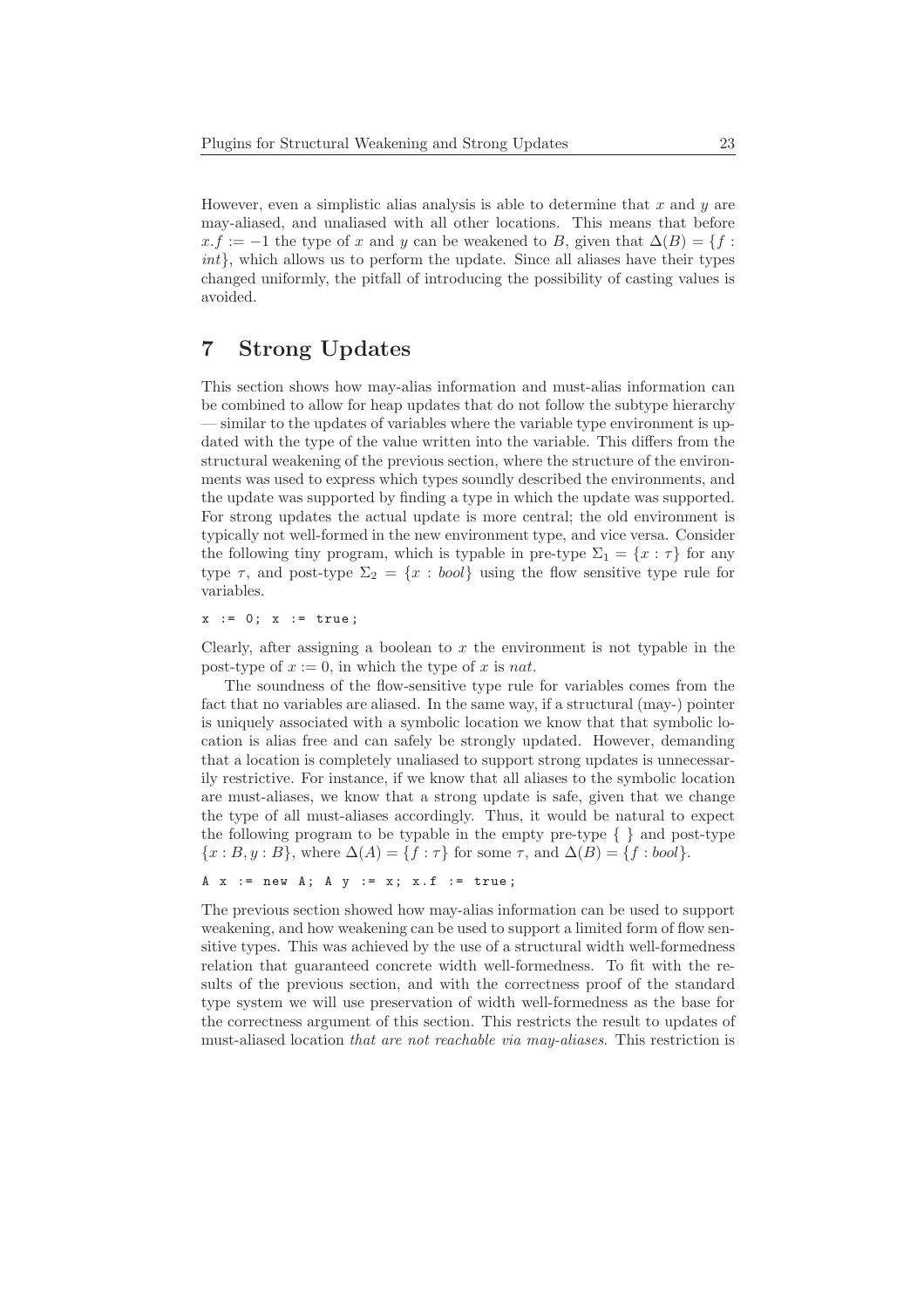justified by the fact that the presence of may-aliases would constrain the update to follow the sub-type hierarchy, which together with the demand of concrete width well-formedness would result in the same expressive power as structural weakening.

Combined May- and Must-alias Information The approach we consider is based on a sound merge of may- and must-alias information that guarantees that the must-aliased heap locations are not reachable via may-aliases. In short, this is achieved by annotating the pointers in the structural environment as either may-alias pointers or must-alias pointers and making sure that must and may aliases never concretize to the same concrete pointer.

As before we introduce the syntax, the semantics in form of a concretization function and decorating structural well-formedness; for brevity we only present the changes to what has previously been presented. First, the syntax for structural values is extended to contain both structural may-alias pointers  $\hat{p}^+$  and structural must-alias pointers  $\hat{p}^-$ .

$$
\widehat{v} ::= \widehat{p}^- | \widehat{p}^+ | \bullet
$$

The separation between must and may aliases is achieved by demanding shared pointer valuations with pairwise disjoint codomains with the additional demand that the pointer valuations map all must-alias pointers to singleton sets, and to limit the concretization of  $\bullet$  to non-pointer values. The demand that the pointer valuations are pairwise disjoint also for must-aliased pointers is not a restriction since two must-aliased pointers that concretize to the same concrete pointer is by definition may-aliased and may-aliases have priority over must-aliases in the merged alias information.

Definition 7.1 (May- and Must-alias sound pointer valuations) Let  $\hat{p}$ range over structural may-alias pointers and structural must-alias pointers.

$$
\widehat{p} ::= \widehat{p}^+ \ | \ \widehat{p}^-
$$

A pointer valuation  $\xi$  is may- and must-alias sound if it has pairwise disjoint codomain that does not contain the null-pointer and maps all structural mustalias pointers to singleton sets.

$$
\forall \widehat{p}_1, \widehat{p}_2 \in dom(\xi) \; . \; \widehat{p}_1 \neq \widehat{p}_2 \Longrightarrow \xi(\widehat{p}_1) \cap \xi(\widehat{p}_2) = \emptyset \land \forall \widehat{p}^- \in dom(\xi) \; . \; |\xi(\widehat{p}^-)| = 1
$$

Let  $\xi^*$  range over may- and must-alias sound pointer valuations.

The meaning of the combined may- and must-alias information is formulated in terms of a concretization function  $\gamma^*$ .

$$
\gamma_{\xi^*}^*(\bullet) = \mathcal{V}_{\backslash p} \quad \gamma_{\xi^*}^*(\widehat{p}^+) = \xi^*(\widehat{p}^+) \cup \{nil\} \quad \gamma_{\xi^*}^*(\widehat{p}^-) = \xi^*(\widehat{p}^-)
$$

Similarly to before we form a decorated version of the structural values, stores and heaps by annotating  $\bullet$  with a type. The concretization is changed accordingly to  $\gamma^*_{\xi^*}(\bullet_\tau) = [\![\tau]\!]$ , where  $[\![\mathit{int}]\!]$  is the set of integers,  $[\![\mathit{nat}]\!]$  the set of natural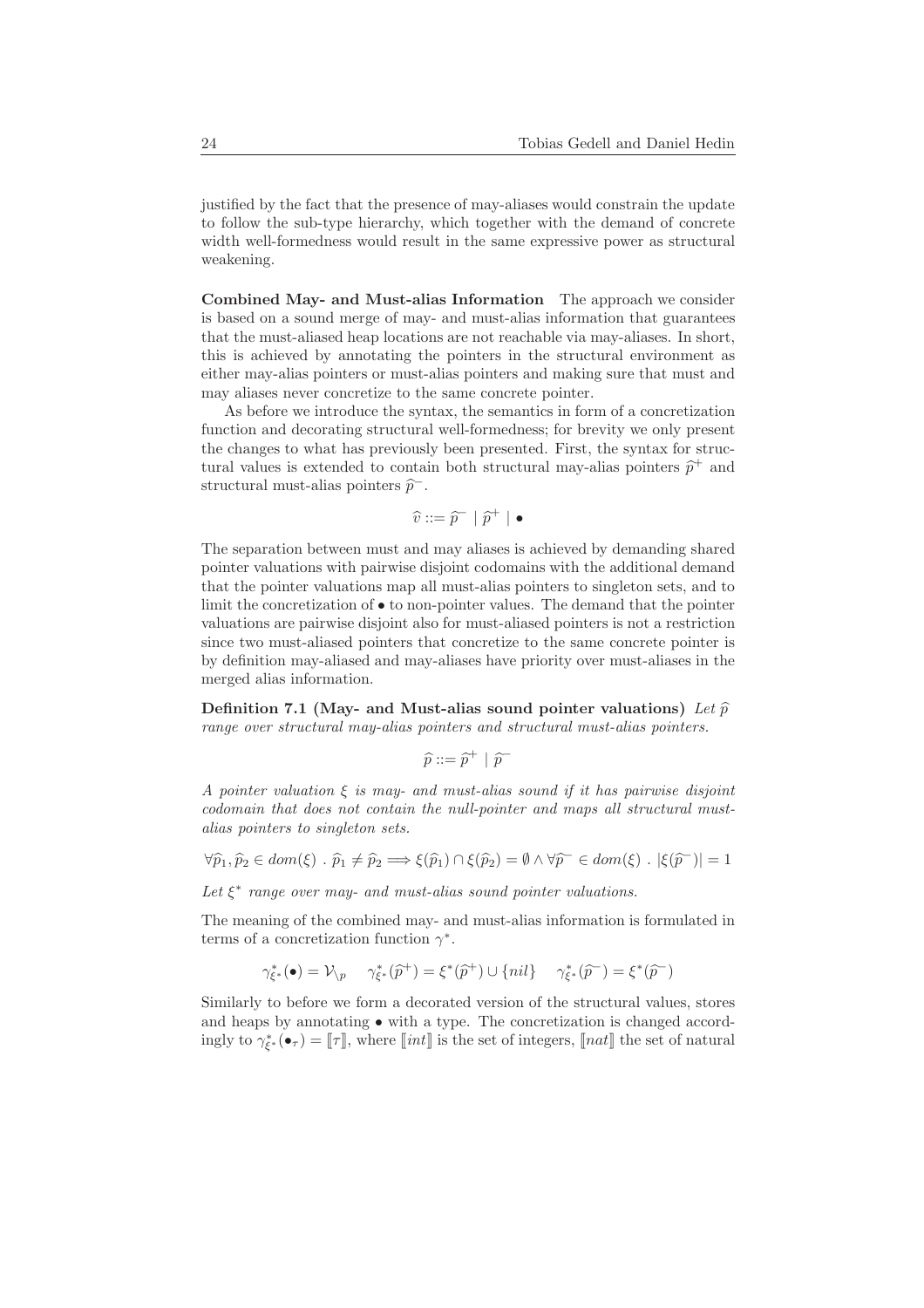numbers, and  $\llbracket bool \rrbracket$  the set of booleans. The set of concrete environments associated with one particular combined structural environment is the union over all may- and must-alias sound pointer valuations.

$$
\gamma^*(\widehat{E}) = \bigcup_{\xi^*} \{ \gamma_{\xi^*}^*(\widehat{E}) \}
$$

The decorating structural well-formedness for the combined may- and mustalias information is immediate both for the undecorated syntax and the decorated syntax, using the rule for structural may pointers of Figure 5 for structural may pointers, and the rules for the undecorated  $\bullet$ , and the decorated  $\bullet$ <sub>τ</sub> from Section 6 above.

$$
\Omega \vdash \bullet : \tau \curvearrowright \bullet_{\tau}, \ \tau \in \{nat, int, bool\}
$$
\n
$$
\frac{\tau_1 < : \tau_2}{\Omega \vdash \bullet_{\tau_1} : \tau_2 \curvearrowright \bullet_{\tau_2}} \quad \tau_1, \tau_2 \in \{nat, int, bool\}
$$
\n
$$
\frac{\Omega(\widehat{p}^-) = A_1 \quad A_1 < : A_2}{\Omega \vdash \widehat{p}^- : A_2 \curvearrowright \widehat{p}^-} \quad \frac{\Omega(\widehat{p}^+) < : A \quad A < : \Omega(\widehat{p}^+)}{\Omega \vdash \widehat{p}^+ : A \curvearrowright \widehat{p}^+}
$$

The structural well-formedness of the extended structural language have the same properties as the structural well-formedness for may-aliases of the previous section.

#### Lemma 7.1 (Stability of Type Decoration)

$$
\Omega_{max} \vdash \widehat{E} : \Sigma \curvearrowright \widehat{E}_d \wedge \delta \vdash E : \Sigma \wedge E \in \gamma^*(\widehat{E}) \Longrightarrow E \in \gamma^*(\widehat{E}_d)
$$

**Proof 7.1** First,  $E \in \gamma^*(\widehat{E})$  implies the existence of  $\xi^*$  such that  $E \in \gamma_{\xi^*}^*(\widehat{E})$ . Now, Lemma B.2 gives us that  $E \in \gamma_{\xi_{E,\Sigma}^*}^*(\widehat{E})$ . The result is immediate from Lemma B.7, and Lemma B.9.

#### Lemma 7.2 (Preservation of Well-formedness under Concretization)

$$
\Omega \vdash \widehat{E} : \Sigma \wedge E \in \gamma_{\xi^*}^*(\widehat{E}) \Longrightarrow \delta_{\Omega, \xi^*} \vdash E : \Sigma
$$

**Proof 7.2** Given that  $E = (s, h)$  we must show that  $\delta_{\Omega, \xi^*} \vdash s : \Sigma$ , and that  $\delta_{\Omega,\xi^*} \vdash h$ . The result is immediate from Lemma C.3, and Lemma C.5 below.

Merging May and Must Alias Information A structural may-alias environment, and a structural must-alias environment are mergeable with respect to a merge function  $f$  if the concretization of the merged result is conservative. Let  $\widehat{E}$ <sup>+</sup> range over structural may-alias environments, and  $\widehat{E}$ <sup>−</sup> range over structural must-alias environments.

$$
\gamma^+(\widehat{E}^+) \cap \gamma^-(\widehat{E}^-) \subseteq \gamma^*(f(\widehat{E}^+,\widehat{E}^-))
$$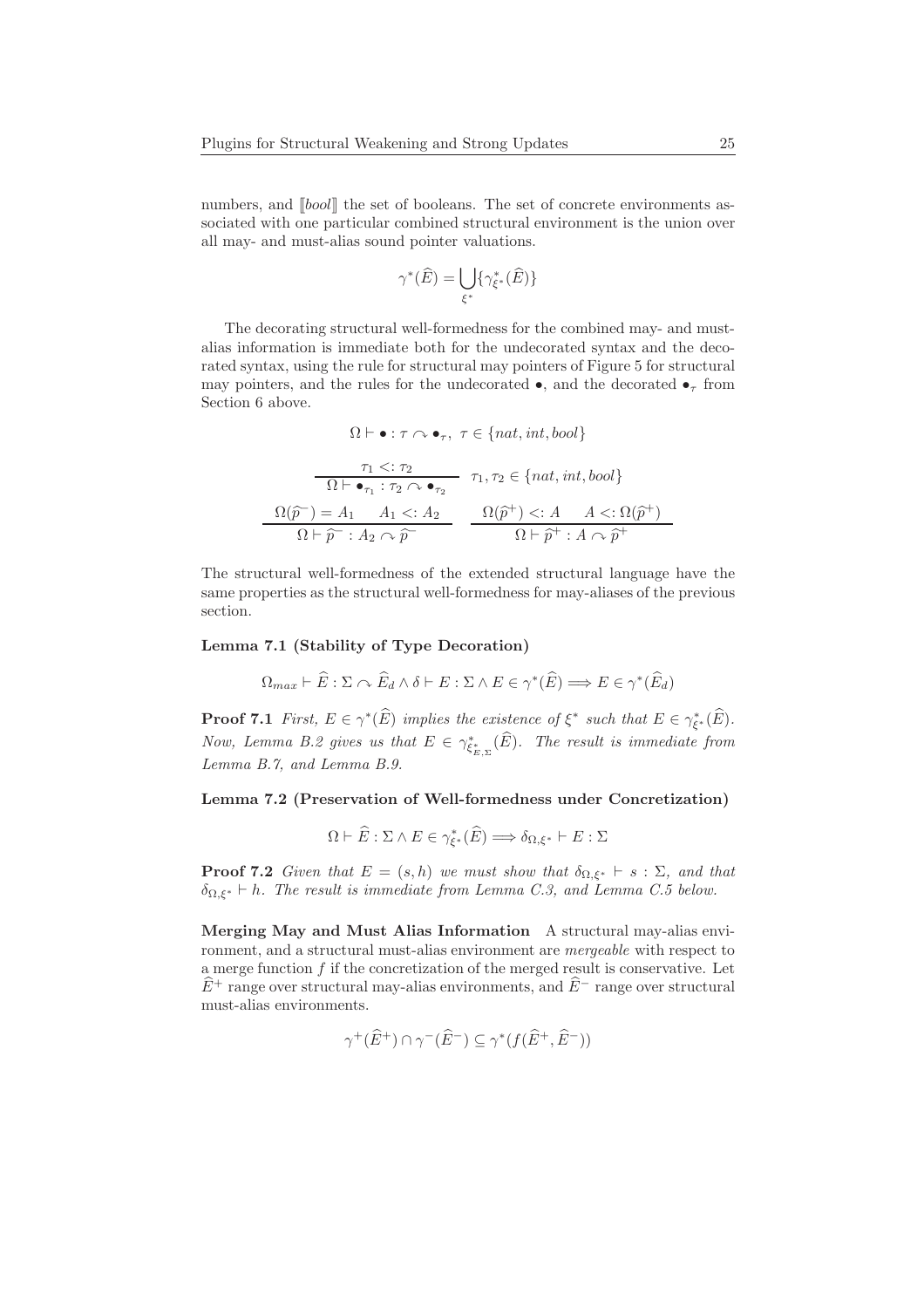An abstract environment  $E$  is *mergeable* with respect to a merge function f, a may plugin  $\mathcal{R}^+$ , a must plugin  $\mathcal{R}^-$ , and an environment type  $\Sigma$ , if the extracted may- and must-alias environments are mergeable. We define the function merge as  $merge(\mathbb{E}, \mathcal{R}^+, \mathcal{R}^-, \Sigma) = f(\eta^+(\mathbb{E}, \mathcal{R}^+, \Sigma), \eta^-(\mathbb{E}, \mathcal{R}^-, \Sigma))$  given that  $\mathbb E$  is mergeable with respect to f,  $\mathcal{R}^+$ ,  $\mathcal{R}^-$ , and  $\Sigma$ , and undefined otherwise. It is always possible to find merge functions, e.g., simply using the may-alias information is sound, possibly with the additional optimization that unique may-aliases are replaced by must-aliases as discussed above. For generality, in the following we parameterize over the merge function.

Strong Updates Using the combined may- and must-alias information we can create a flow-sensitive field update rule from the flow-insensitive counterpart. First, consider the type rule for field updates from Section 4 above.

$$
\frac{\Sigma(x_1) = A \quad \Sigma(x_2) = \tau \quad \tau <: \Delta(A).f}{\Sigma \vdash x_1.f := x_2 \Rightarrow \Sigma, \bot_{\Sigma}}
$$

Using the ideas outlined above, we can extract the merged alias-information; if the merge succeeds we know that the result is an accurate representation of the concrete environments reaching the command. Further, we know by construction that must-alias pointers form semi-isolated subgraphs in the heap in the sense that no may alias pointer points into the subgraphs, but may very well point out from it, as illustrated below, where  $+$  indicates may-aliases and − must-aliases. For the may-alias pointer  $\hat{p}^+$ , represented by the dashed line in the figure, to point to the same position as the must-alias pointer  $\hat{p}^-$ , they must be equal, i.e.,  $\hat{p}^+ = \hat{p}^-$ , which is clearly not possible.



The basic idea is to perform the update in the type decorated structural representation of the environment and making sure that the new structural environment is well-formed with respect to the exit type. Let  $\operatorname{upd}_f(\widehat{p}^-, \widehat{v}, \widehat{E}) =$  $(\widehat{s}_1, \widehat{h}_2)$  given that  $\widehat{E} = (\widehat{s}_1, \widehat{h}_1), \widehat{r}_1 = \widehat{h}_1(\widehat{p}^-), \widehat{r}_2 = \widehat{r}_1[f \mapsto \widehat{v}],$  and  $\widehat{h}_2 = \widehat{h}_1[\widehat{p}^- \mapsto \widehat{v}_2]$  $\widehat{r}_2$ , i.e., the result of updating the field  $f$  with  $\widehat{v}$  in the record pointed to by  $\widehat{p}^$ in  $\hat{E}$ , defined identically for concrete environments. The rule for strong updates is defined as follows.

$$
\Omega_1 \vdash merge(\mathbb{M}_I(l), \mathcal{R}^+, \mathcal{R}^-, \Sigma_1) : \Sigma_1 \curvearrowright (\hat{s}_1, \hat{h}_1)
$$
  
\n
$$
\hat{s}_1(x_1) = \hat{p} \qquad \hat{s}_1(x_2) = \hat{v}
$$
  
\n
$$
\Omega_2 \vdash updf(\hat{p}^-, \hat{v}, (\hat{s}_1, \hat{h}_1)) : \Sigma_2
$$
  
\n
$$
\Sigma_1 \vdash^{\mathbb{M}_I, \mathbb{M}_O, \mathcal{R}^+, \mathcal{R}^-} (x_1, f := x_2)^l \Rightarrow \Sigma_2, \bot_{\Sigma_1}
$$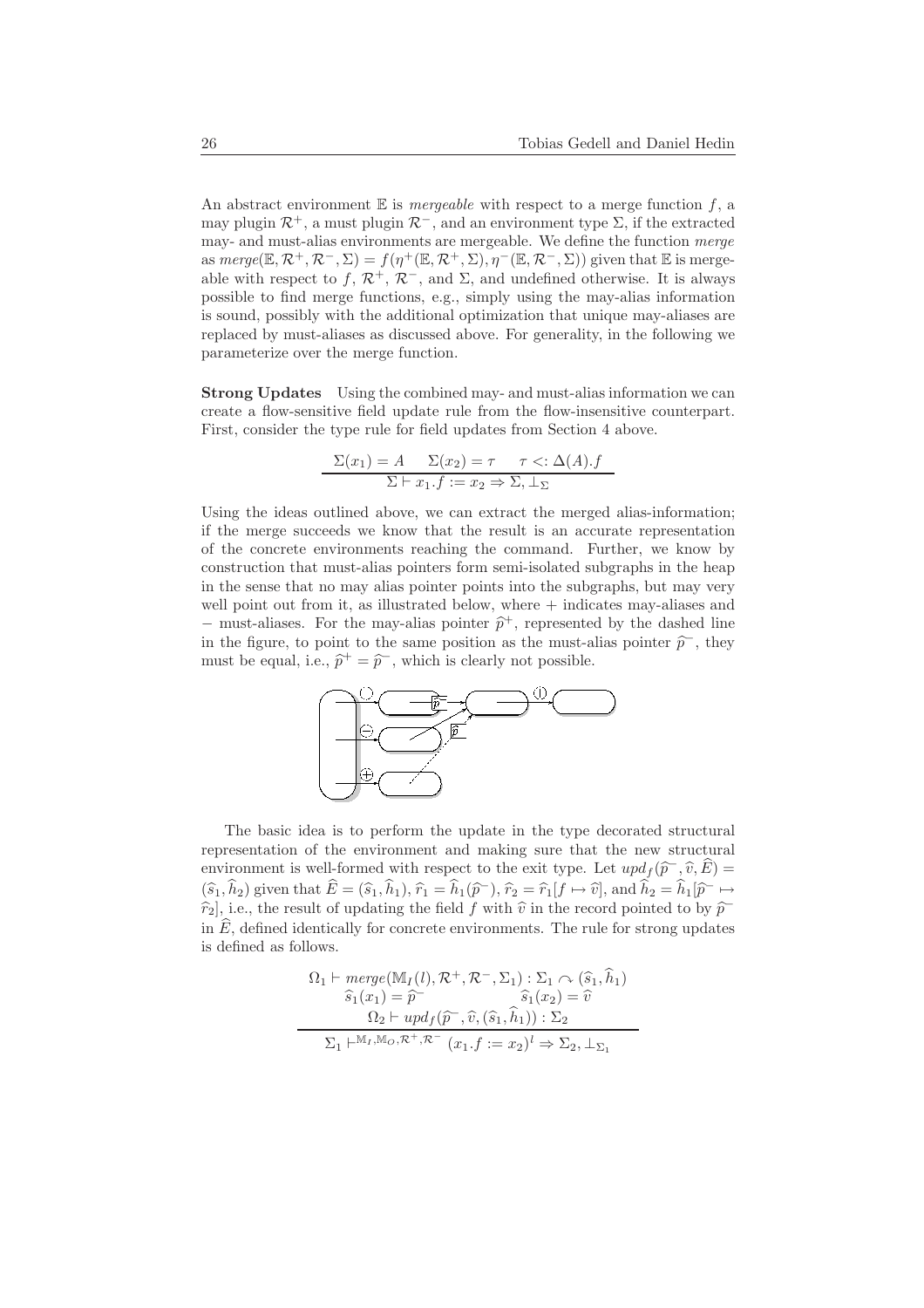The soundness of this rule relies on one important property for updates over must-aliases that expresses the soundness of the structural update.

### Lemma 7.3 (Stability of Must-update under Concretization)

 $\{upd_f(p, v, E) \mid E \in \gamma_{\xi^*}^*(\widehat{E}), p \in \gamma_{\xi^*}^*(\widehat{p}^-), v \in \gamma_{\xi^*}^*(\widehat{v})\} = \gamma_{\xi^*}^*(upd_f(\widehat{p}^-,\widehat{v},\widehat{E}))$ 

Proof 7.3 Since the store is unaffected by the update is suffices to show that the property holds for heaps, which is shown in the following lemma.

#### Lemma 7.4 (Stability of Must-update under Heap Concretization)

$$
\{h[p \mapsto r] \mid h \in \gamma_{\xi^*}^*(\widehat{h}), p \in \gamma_{\xi^*}^*(\widehat{p}^-), r \in \gamma_{\xi^*}^*(\widehat{r})\} = \gamma_{\xi^*}^*(\widehat{h}[\widehat{p}^- \mapsto \widehat{r}])
$$

**Proof 7.4** The proof relies on the facts that  $\xi^*$  has a pairwise disjoint codomain and  $\gamma_{\xi^*}^*(\widehat{p})$  is a singleton set not containing the null-pointer, since  $\widehat{p}$  is a must-alias. Let  $\{p\}$  be this set. Intuitively, the reasoning is as follows. On the left hand side we have that in all heaps in the concretization of  $\hat{h}$ , p points to one of the concretizations of  $\widehat{h}(\widehat{p}^-)$ . Similarly, on the right hand side we have that in all heaps in the concretization of  $\hat{h}[\hat{p}^-\mapsto \hat{r}],$  p points to one of the concretizations of  $\hat{r}$ . Now, if we take the concretization of  $\hat{h}$  and update p to point to a record in the concretization of  $\hat{r}$  then we get the same set as the concretization of  $\widehat{h}[\widehat{p} \mapsto \widehat{r}]$ .

If  $\hat{p}$  was concretized to more than one concrete pointer, we would on the left hand side add heaps where only one of the concrete pointers is updated to point to records in the concretization of  $\hat{r}$ , the other would still point to records in the concretization of  $\widehat{h}(\widehat{p}^-)$ .

If  $\xi^*$  did not have a pairwise disjoint codomain, p might be in the concretization of more structural pointers than  $\hat{p}$ . This would require r to not only be in the concretization of  $\hat{r}$  but also in the concretization of each structural record pointed to by the additional structural pointers, something that in general would not be the case.

To see why the proof does not hold for may-aliases, it helps to illustrate why it holds for must-aliases. In fact, we can easily justify that  $\{upd_f(p, v, E) \mid E \in$  $\gamma_{\xi^*}^*(\widehat{E}), p \in \gamma_{\xi^*}^*(\widehat{p}^+), v \in \gamma_{\xi^*}^*(\widehat{v})\} \supseteq \gamma_{\xi^*}^*(upd_f(\widehat{p}^+,\widehat{v},\widehat{E})),$  i.e., that the structural update is no longer guaranteed to be a sound approximation of the update. This comes from the fact that  $\gamma_{\xi^*}^*(upd_f(\hat{p}^+, \hat{v}, \hat{E}))$  only generates heaps where the records pointed to by all pointers  $p \in \gamma_{\xi^*}^*(\hat{p}^+)$  are updated whereas  $\{upd_f(p, v, E) \mid E \in \gamma_{\xi^*}^*(\widehat{E}), p \in \gamma_{\xi^*}^*(\widehat{p}^+), v \in \gamma_{\xi^*}^*(\widehat{v})\}$  only updates the record pointer to by p. Consider the following example, where  $\hat{s} = \{x \mapsto \hat{p}_1^+, y \mapsto \hat{p}_1^+\}$ , with  $\widehat{h} = {\widehat{p}_1^+ \mapsto {f \mapsto \bullet_{nat}}}$ .

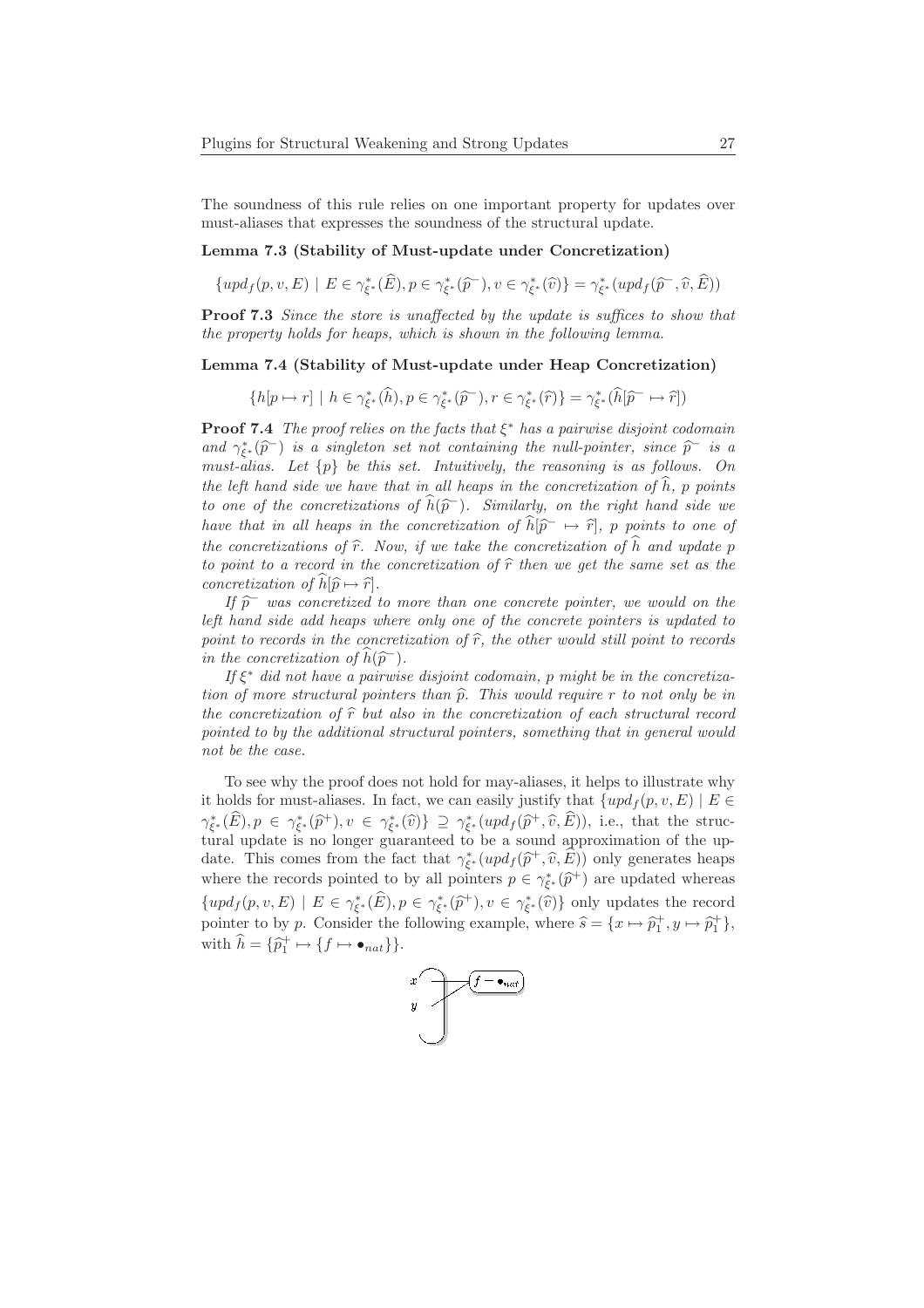As described, the possible heaps concretized from  $(\widehat{s}, \widehat{h})$  (ignoring null-pointers) can be illustrated as follows.



Updating the rightmost heap by  $x.f := true$ , i.e.,  $s_1 \mapsto \{x \mapsto p_1, y \mapsto p_2\}$ , and  $h_1 = \{p_1 \mapsto \{f \mapsto n_2\}, p \mapsto \{f \mapsto n_3\}\}\)$  results in a new heap  $h_2 \mapsto \{p_1 \mapsto p_2\}$  ${f \mapsto true}, p \mapsto {f \mapsto n_3},$  illustrated below, i.e., where the record pointed to by  $y$  remains unchanged, since  $x$  and  $y$  were not aliased in this particular environment.

$$
x \t\t \f = true
$$
  

$$
y \t\t \f = n_3
$$

However,  $upd_f(\hat{p}^+, \hat{v}, \hat{E}) = (\hat{s}, \hat{h}_3)$ , where  $\hat{h}_2 \mapsto {\hat{p}_1 \mapsto {f \mapsto \bullet_{bool}}}$ , will only produce environments of the following form.



This problem does not occur with must-aliases, since must-aliased locations are guaranteed to alias, i.e.,  $\hat{s} = \{x \mapsto \hat{p}_1, y \mapsto \hat{p}_1\}$ , with  $\hat{h} = \{\hat{p}_1 \mapsto \{f \mapsto \} \}$  $\bullet_{nat}\}$  will only concretize to environments of the following structure, which are correctly modeled by the structural update.



With this, we prove the soundness of the strong update rule by proving its case in a preservation of types proof in the same way as in Section 6 above. Again, since the rule preserves width well-formedness under the assumption that the weakened command also preserves width well-formedness it can safely be added to the type system in Figure 3.

Lemma 7.5 (Preservation of Types of Strong Updates)

M1,M2,η+,η<sup>−</sup>

$$
\Sigma_1 \vdash^{\mathbb{M}_1, \mathbb{M}_2, \eta^-, \eta^-} x_1 \cdot f := x_2 \Rightarrow \Sigma_2, \xi \land
$$
  
\n
$$
is_c^C(\mathbb{M}_I) \land os_c^C(\mathbb{M}_O) \Longrightarrow
$$
  
\n
$$
\forall E \in \mathcal{C}. \ \delta_1 \vdash E : \Sigma_1 \land \langle E, x_1 \cdot f := x_2 \rangle \to C \Longrightarrow
$$
  
\n
$$
\exists \delta_2. \ \delta_2 \vdash C : \Sigma_2, \xi
$$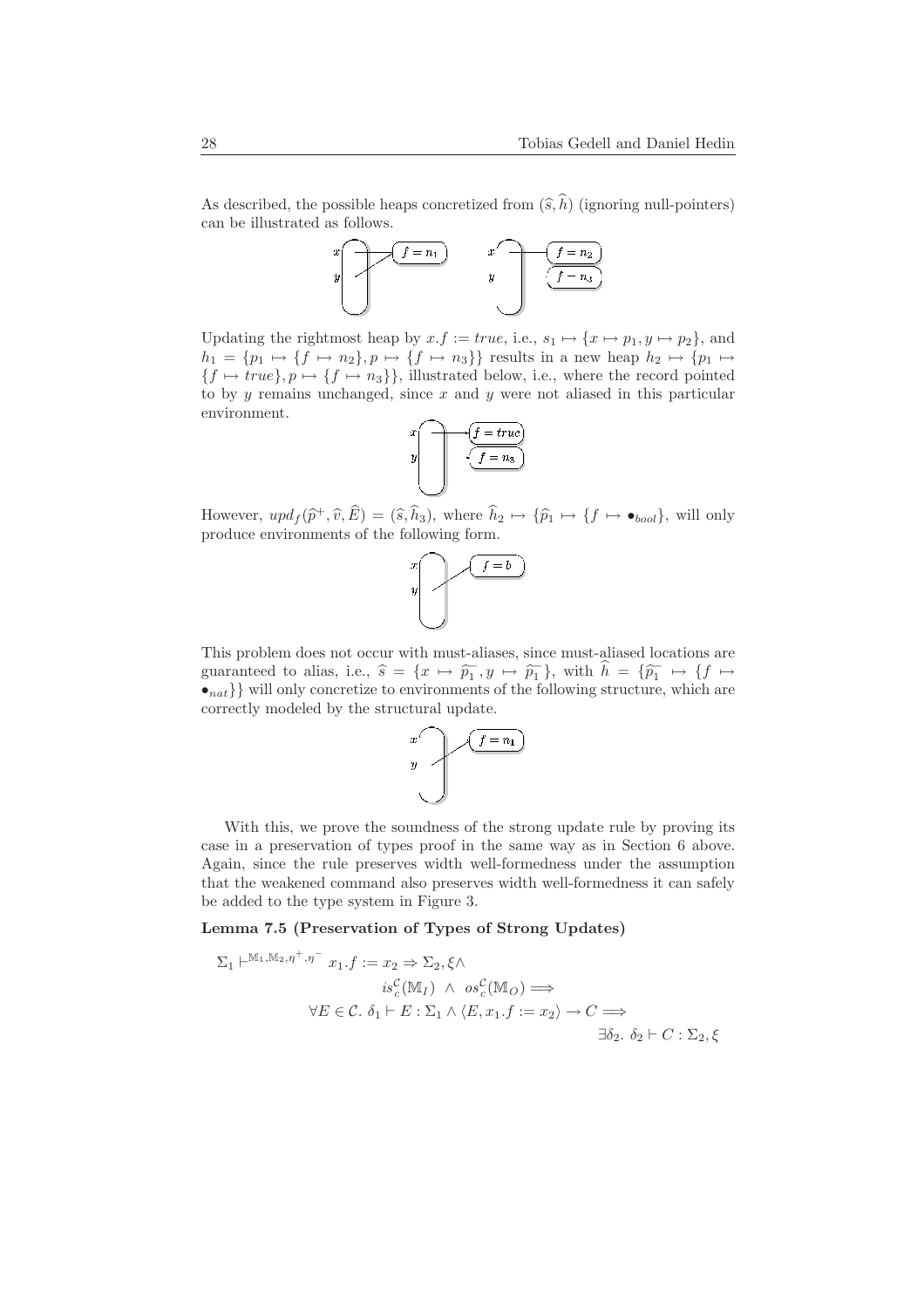**Proof 7.5** Assume an  $E \in \mathcal{C}$ , such that (1)  $\delta_1 \vdash E : \Sigma_1$ , and (2)  $\langle E, x_1 \ldots f \rangle :=$  $x_2 \rightarrow C$ . We must show that  $\delta_2 \vdash C : \Sigma_2$ ,  $\xi$  for some  $\delta_2$ .

(2) gives two possible cases: 1) the execution fails due to  $x_1$  containing a null-pointer, and 2) the execution succeeds and  $C = \nu pd_f(p, v, E) = (s, h[p \mapsto$  $r[f \mapsto v]]$  for  $E = (s, h)$ . The first case is a simple exception propagation, and we focus on the second case in the following.

First, the soundness of the merge function gives us that together with  $(1)$ and Lemma 7.1 gives that  $E \in \gamma_{\xi^*}^*(\widehat{s}_1, \widehat{h}_1)$  for some pointer valuation  $\xi^*$ , which also gives that  $p \in \gamma_{\xi^*}^*(\widehat{p}^-)$ , and  $v \in \gamma_{\xi^*}^*(\widehat{v})$ , since  $\widehat{p}^- = \widehat{s}(x_1)$ , and  $\widehat{v} = \widehat{s}(x_2)$ .

We have that  $\operatorname{upd}_f(p, v, E) \in \gamma_{\xi^*}^*(\operatorname{upd}_f(\widehat{p}^-, \widehat{v}, (\widehat{s}_1, \widehat{h}_1)))$  from Lemma 7.3, and the result is immediate from Lemma 7.2.

Example Use We end this section with a variation of the example of the previous section. Assuming  $\Delta(A) = \{f : nat\}$  we saw how the following program was typable using structural weakening, by weakening the type of  $x$  and  $y$  to B, where  $\Delta(B) = \{f : int\}.$ 

A  $x = new A$ ; A  $y := x$ ;  $x.f := 0$ ;  $x.f := -1$ ;

As discussed, structural weakening is limited to type changes that are supported by the subtype hierarchy. Thus, the following minor modification to the program makes the program untypable using structural weakening.

A  $x = new A$ ; A  $y := x$ ;  $x.f := 0$ ;  $x.f := true$ ;

As in the case above, even a simplistic alias analysis is able to determine that  $x$  and  $y$  are not only may-aliases but also must-aliases, and unaliased with all other locations. This means that the type rule for strong updates can be used to type  $x.f := true$  which results in x and y getting the type B, where  $\Delta(B) = \{f : \text{bool}\}\.$  The strong update is safe, since we know that x and y contain the same pointer in all program runs, and that this pointer is different from all other pointers.

### 8 Related Work

Using alias information to improve the precision of other analysis is widespread, e.g., [ABB06, CG93, CCL<sup>+</sup>96, LH98, PC04, FTA01, DF01, SWM99, WM01]. Common to most of these analyses is that they compute the needed alias information; our approach allows for the alias analysis to be parameterized, allowing different alias analyses to be plugged in with relative ease. Of the above mentioned work only the work on extending single static assignment (SSA) to non-scalar variables [CCL<sup>+</sup>96, CG93, LH98] uses parameterized information. It would be interesting to investigate to which extent the plugins framework could benefit the rest of the analyses.

Most closely related is the work by Smith, Walker and Morrisett [SWM99]. Therein they develop a pseudo-linear type system for alias types allowing for limited flow-sensitive types of aliased locations, and safe deallocation. With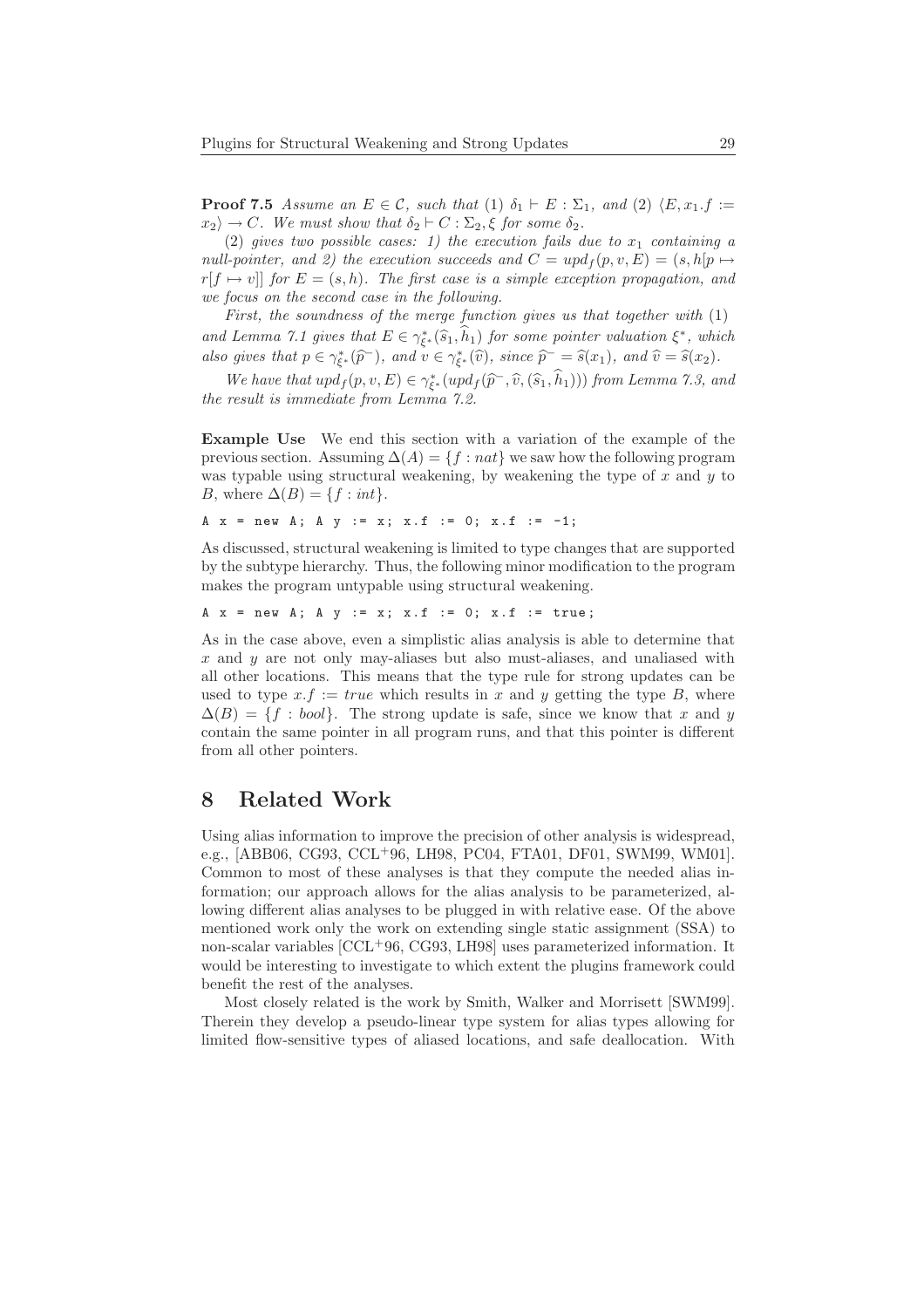respect to the type change, our work is a generalization of theirs; their flowsensitivity is limited to linear types, and a very specific extension using dynamic type checking.

Also related is the work by Foster, Terauchi and Aiken [FTA01] on inferring flow-sensitive type qualifiers. Even though they limit their work to type qualifiers nothing seems to prohibit their method to be applied to the full types instead of only the qualifiers. Again our work generalizes their work with respect to the use of alias information for flow-sensitivity, since they restrict the flow-sensitivity to linear types; it would be interesting to see to which extent our ideas could be used to generalized their approach.

In [ABB06] Amtoft, Bandhakavi and Banerjee develop a hoare-style logic for reasoning about noninterference. In particular, the logic contains region assertions — a simple form of alias analysis — used to increase the precision of the analysis.

In [HS06] Hunt and Sands study a flow-sensitive type system for information flow security; their work shows us that there exists a most general lattice for each program — the powerset lattice of the variables — and that, for a simple imperative language with variables, one can form a type based transformation from the flow-sensitive type system to a flow-insensitive one. This suggests that flow-sensitivity might not be necessary for information flow security. The transformation does, however, rely on the ability of easily cloning the contents of variables, and statically allocating more variables to hold the values of different types. This is not always possible, or practical. For instance, in many JVM implementations the number of simultaneously live variable is limited.

With respect to the computation of alias information, see the work on shape analysis by Sagiv, Reps and Wilhelm [SRW96], or Walker and Morrisett [WM01] on recursive alias types. For a more recent result on shape analysis see the work by Yang et al.  $[YLB^+08]$ . This work focuses on combining precision and scalability for use in the verification of device drivers and contains many interesting references to real world application of pointer analyses. For a more standard exposition of alias analysis see, e.g., [Deu94].

# 9 Conclusion

We have presented a way to allow for flow-sensitive types on the heap based on our plugin framework. In particular we have shown how may-alias information can be used to support structural weakening, where information about mayaliases is used to allow for a safe use of depth-subtyping in the subtyping rule, which made it possible to change the types of heap locations while retaining a uniform type view of all may-aliases, thus guaranteeing conformance with the concrete width well-formedness. Structural weakening only supports changing heap location type to more general types.

We have also shown how the combination of may- and must-alias information can be used to support strong updates, i.e., updates that do not have to follow the subtyping hierarchy. This was done by using a combined representation of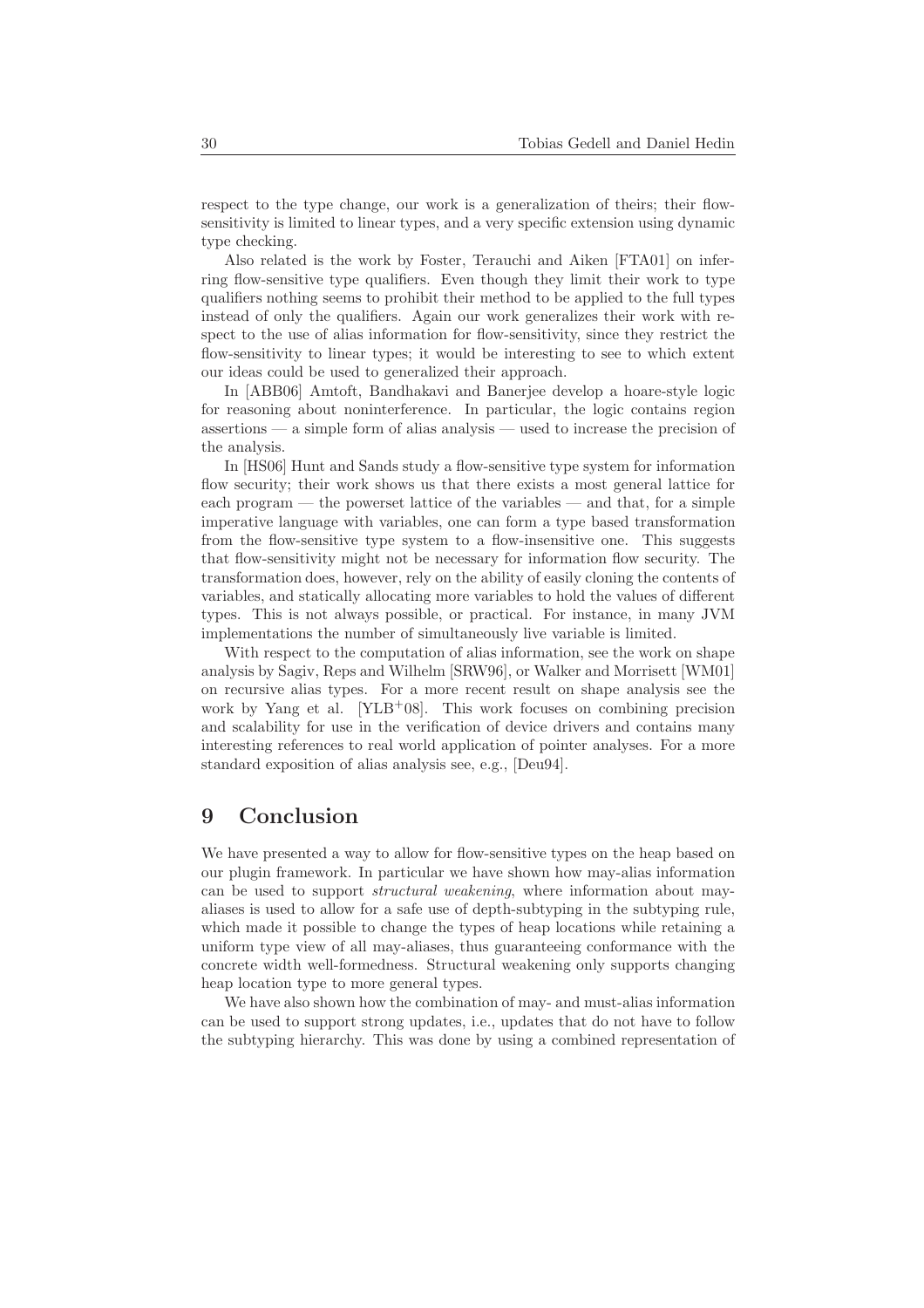may-alias and must-alias information that guaranteed that no location was both must-and may-aliased with any other location.

In addition to this we have shown how may- and must-alias information can be extracted using our plugin framework. The use of the plugin framework has very much contributed to the generality of this work by forcing us to think abstractly about may- and must-aliases, and by allowing us a flexibility of exploring many different type rules with relative ease coming from the fact that the rules are free from the computation of alias information, only containing its usage.

# Bibliography

- [ABB06] Torben Amtoft, Sruthi Bandhakavi, and Anindya Banerjee. A logic for information flow in object-oriented programs. In POPL '06: Symposium on Principles of Programming Languages, New York, NY, USA, 2006. ACM Press.
- [CCL<sup>+</sup>96] Fred C. Chow, Sun Chan, Shin-Ming Liu, Raymond Lo, and Mark Streich. Effective representation of aliases and indirect memory operations in ssa form. In CC '96: Proceedings of the 6th International Conference on Compiler Construction, pages 253–267, London, UK, 1996. Springer-Verlag.
- [CG93] Ron Cytron and Reid Gershbein. Efficient accommodation of mayalias information in ssa form. SIGPLAN Not., 28(6):36–45, 1993.
- [Deu94] Alain Deutsch. Interprocedural may-alias analysis for pointers: beyond k-limiting. Proceedings of the ACM SIGPLAN 1994 conference on Programming language design and implementation, 29(6), 1994.
- [DF01] Robert DeLine and Manuel Fähndrich. Enforcing high-level protocols in low-level software. In PLDI '01: Proceedings of the ACM SIGPLAN 2001 conference on Programming language design and implementation, pages 59–69, New York, NY, USA, 2001. ACM.
- [FTA01] Jeffrey S. Foster, Tachio Terauchi, and Alex Aiken. Flow-sensitive type qualifiers. Technical report, Berkeley, CA, USA, 2001.
- [GH08] Tobias Gedell and Daniel Hedin. Abstract interpretation plugins for type systems. In 12th International Conference on Algebraic Methodology and Software Technology AMAST 2008, LNCS, 2008.
- [HS06] S. Hunt and D. Sands. On flow-sensitive security types. In POPL'06, Proceedings of the 33rd Annual. ACM SIGPLAN - SIGACT. Symposium. on Principles of Programming Languages, January 2006.
- [HS08] S. Hunt and D. Sands. Just forget it the semantics and enforcement of information erasure. In Programming Languages and Systems. 17th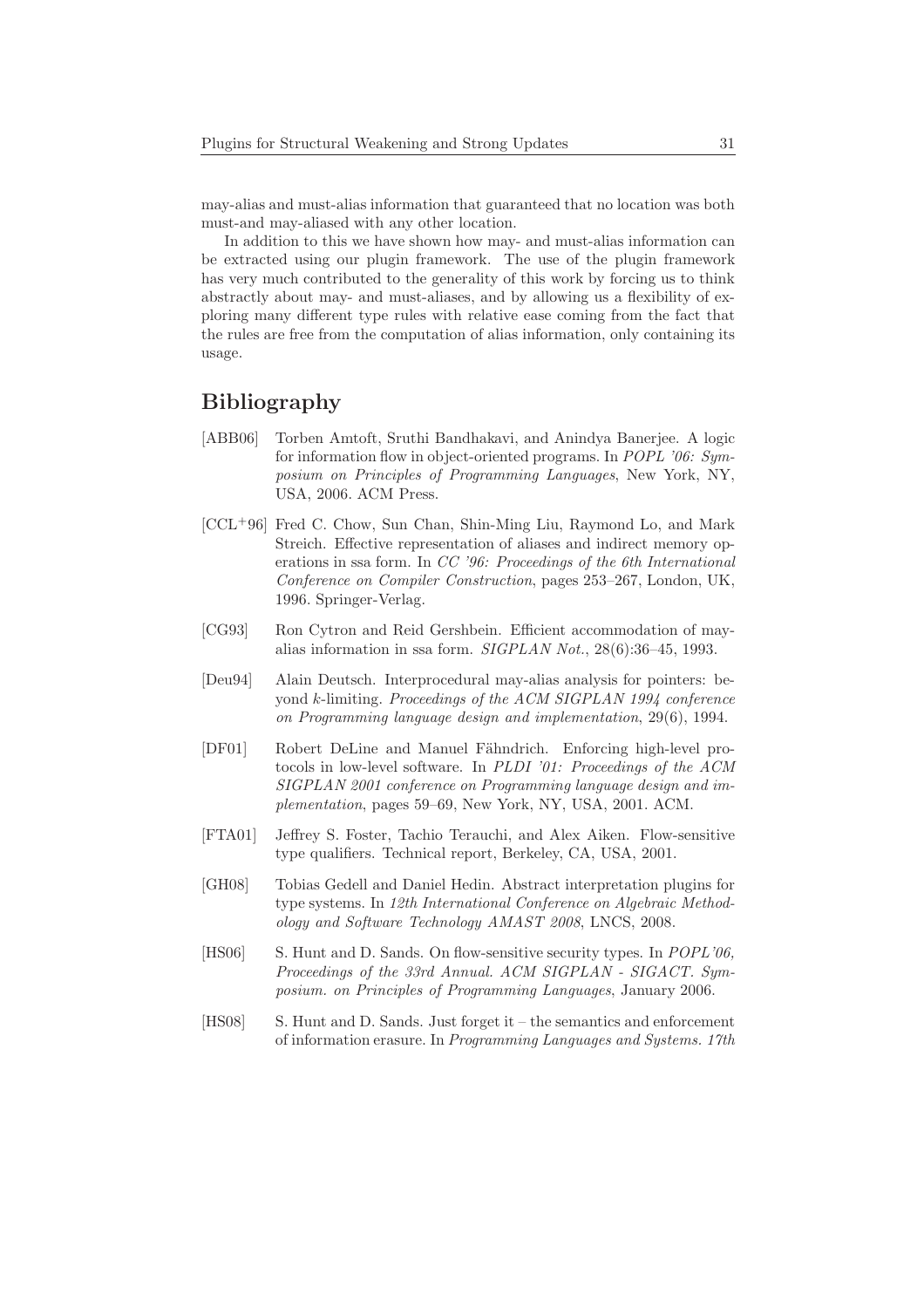European Symposium on Programming, ESOP 2008, number 4960 in LNCS, 2008.

- [LH98] Christopher Lapkowski and Laurie J. Hendren. Extended ssa numbering: Introducing ssa properties to language with multi-level pointers. In CC '98: Proceedings of the 7th International Conference on Compiler Construction, pages 128–143, London, UK, 1998. Springer-Verlag.
- [PC04] Corneliu Popeea and Wei-Ngan Chin. A type system for resource protocol verification and its correctness proof. In PEPM '04: Proceedings of the 2004 ACM SIGPLAN symposium on Partial evaluation and semantics-based program manipulation, pages 135–146, New York, NY, USA, 2004. ACM.
- [Pie02] Benjamin C. Pierce, editor. Types and Programming Languages. MIT Press, 2002.
- [Pie05] Benjamin C. Pierce, editor. Advanced Topics in Types and Programming Languages. MIT Press, 2005.
- [SRW96] Mooly Sagiv, Thomas Reps, and Reinhard Wilhelm. Solving shapeanalysis problems in languages with destructive updating. In POPL '96: Proceedings of the 23rd ACM SIGPLAN-SIGACT symposium on Principles of programming languages, pages 16–31, New York, NY, USA, 1996. ACM.
- [SWM99] Frederick Smith, David Walker, and Greg Morrisett. Alias types. Technical report, Ithaca, NY, USA, 1999.
- [WM01] David Walker and J. Gregory Morrisett. Alias types for recursive data structures. In TIC '00: Selected papers from the Third International Workshop on Types in Compilation, pages 177–206, London, UK, 2001. Springer-Verlag.
- [YLB<sup>+</sup>08] Hongseok Yang, Oukseh Lee, Josh Berdine, Cristiano Calcagno, Byron Cook, Dino Distefano, and Peter W. O'Hearn. Scalable shape analysis for systems code. In Aarti Gupta and Sharad Malik, editors, CAV, volume 5123 of Lecture Notes in Computer Science, pages 385–398. Springer, 2008.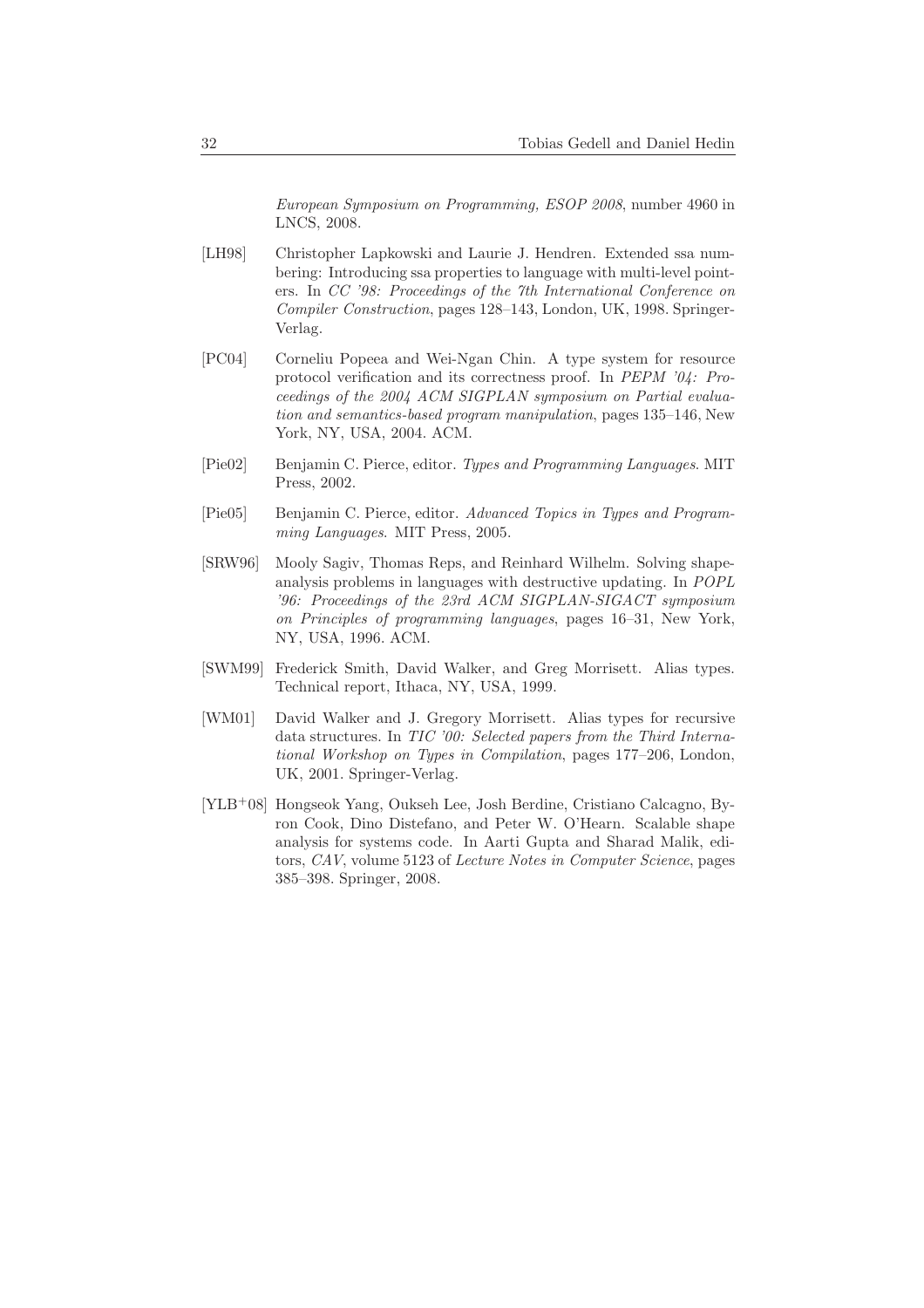# A Cyclic Path Property

The path property path  $(sl_1 \ldots sl_2)$ , expressing that the symbolic location  $sl_2$  can be reached from the symbolic location  $sl_1$  by a number of field references, is defined as follows where  $fs(sl)$  returns the set of pointer fields of the symbolic location sl.

> $path(sl) \equiv true$  $path(sl_1 \ldots sl_n) \equiv path(sl_1 \ldots sl_{n-1}) \wedge$  $\exists f \in fs(sl_{n-1}). \ s l_{n-1}.f = sl_n$

The cyclic property  $cyclic(sl_1 \ldots sl_n, \mathcal{R})$ , expressing that there exists two unique locations  $sl_i$  and  $sl_j$  in  $sl_1 \ldots sl_n$  such that they are related by the plugin R, is defined in the following way.

$$
cyclic(sl_1 \dots sl_n, \mathcal{R}) \equiv \exists i, j \in [1 \dots n]. \ i \neq j \ \land \ (sl_i, sl_j) \in \mathcal{R}
$$

Finally, we define the cyclic path property  $cyclicp(\mathcal{R})$ , expressing that the plugin  $R$  has an upper limit n on the length of acyclic paths.

 $cyclic(\mathcal{R}) \equiv \exists n. \forall sl_1 \dots sl_n. \ path(sl_1 \dots sl_n) \Longrightarrow cyclic(sl_1 \dots sl_n, \mathcal{R})$ 

# B Stability of Type Decoration

This section contains the proofs of stability of type decoration of the structural may-aliases of Section 6, and the combined structural may- and must-aliases of Section  $7$  — the former language is a sublanguage of the latter. In this section all pointer valuations are may- and must-alias sound, why the ∗ superscript is dropped from  $\xi^*$  throughout.

**Definition B.1** ( $\Omega$  order) We define an order  $\leq$  on abstract pointer typings as follows.

$$
\frac{\widehat{p} \in dom(\Omega_2). \ \Omega_1(\widehat{p}) <: \Omega_2(\widehat{p})}{\Omega_1 \leq \Omega_2}
$$

The intuition behind the order is that bigger abstract pointer typings place less demands on structural environment.

**Lemma B.1 (Maximal**  $\Omega$ **)** For a given structural environment  $\widehat{E}$ , there exists a unique maximal (up to type constrained isomorphism)  $\Omega_{max}$ , such that

$$
\Omega \vdash \tilde{E} : \Sigma \Longrightarrow \Omega \leq \Omega_{max} \wedge \Omega_{max} \vdash \tilde{E} : \Sigma
$$

Proof B.1 The intuition is that increasing abstract pointer typings place less demands on the structural environment, and that the maximal abstract-pointer typing for a given well-formed structural environment is given by  $\Sigma$ .

First, it is clear that for a given  $\Omega$  there exists a maximal abstract-pointer typing  $\Omega_{max}$  obtainable by repeatedly choosing bigger pointer typings until no bigger exists in which  $\widehat{E}$  is still  $\Sigma$  well-formed.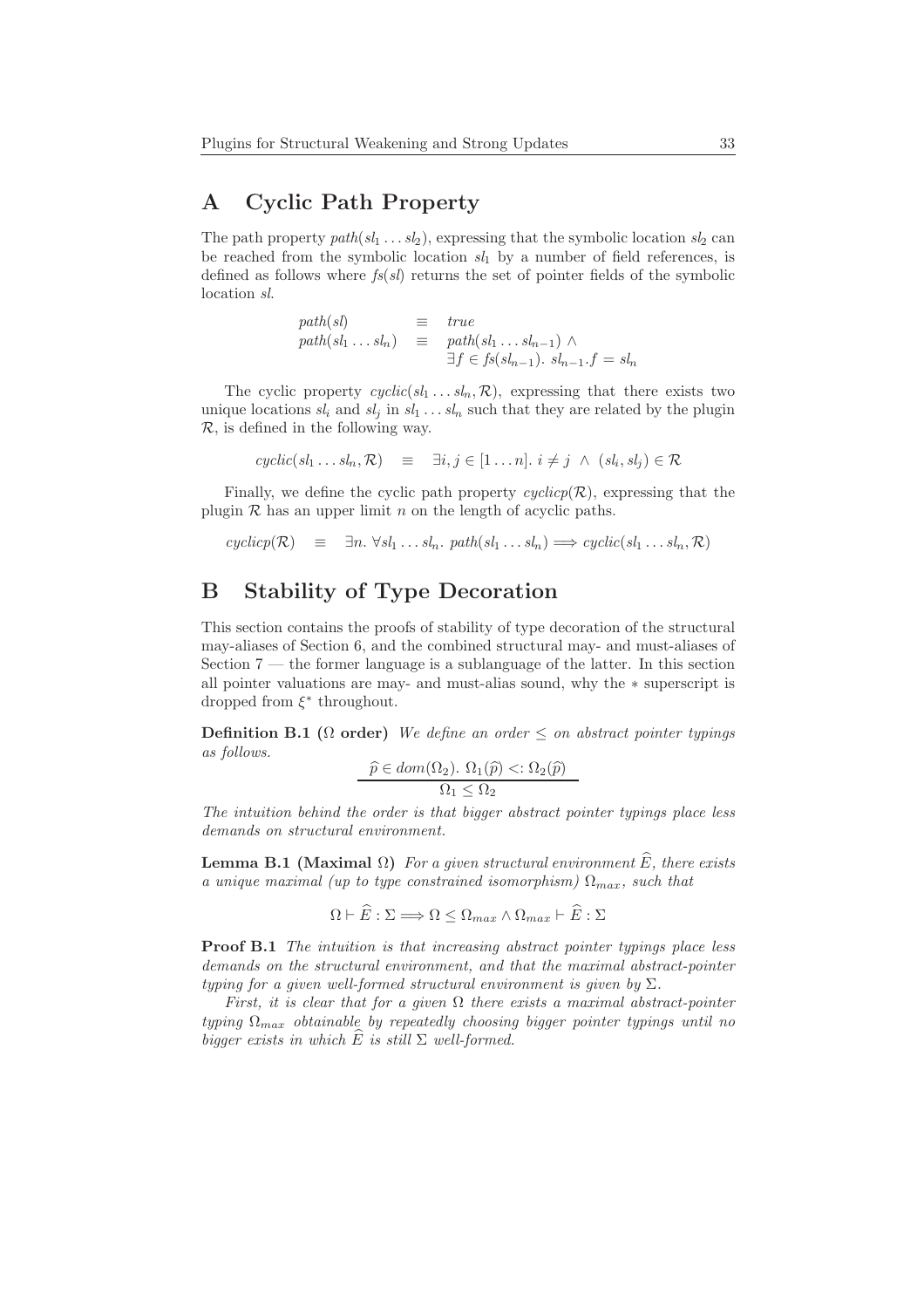Now, assume that there exists two different maximal pointer typings  $\Omega_{max_1}$  $\Omega_{max_2}$ . It is clear that neither  $\Omega_{max_1} \leq \Omega_{max_2}$ , nor  $\Omega_{max_2} \leq \Omega_{max_1}$ , since in such case one of them would not be maximal. Thus, there exists at least one abstract pointer  $\widehat{p}$  occurring at a symbolic location l, such that  $\Omega_{max_1}(\widehat{p}) < \Sigma(l)$ , and  $\Omega_{max_2}(\widehat{p}) \leq \Sigma(l)$ , but with  $\Omega_{max_1}(\widehat{p})$  and  $\Omega_{max_2}(\widehat{p})$  incomparable. Because of the use of width-subtyping we know that all shared fields of  $\Omega_{max_1}(\hat{p})$ , and  $\Omega_{max_2}(\widehat{p})$  must be equal.

This gives us that  $\Omega_{max_1}(\hat{p})$  has a field not in  $\Omega_{max_2}(\hat{p})$  and vise versa. However, the incompatible fields are not forced by  $\Sigma(l)$ , given by  $\Omega_{max_1}(\widehat{p}) < \Sigma(l)$ , and  $\Omega_{max_2}(\widehat{p}) \leq \Sigma(l)$ , which means  $\Omega_{max_1}(\widehat{p})$  and  $\Omega_{max_2}(\widehat{p})$  are not maximal — they can both be replaced by  $\Omega_{max_1}(\widehat{p}) \cap \Omega_{max_2}(\widehat{p}) \leq \Sigma(l)$ .

The maximal abstract pointer typing  $\Omega_{max}$  is easily obtained by a fixed-point iteration.

Pointers not being live require special care when establishing stability of type decoration. To illustrate this, consider the case where  $\widehat{s}(x) = \widehat{p}$ ,  $h(\widehat{p}) = \{f \mapsto \bullet\},\$  $\xi(\hat{p}) = \{p_1, p_2\}, \Sigma(x) = A \text{ and } \Delta(A) = \{f : int\}.$ 

All heaps in the concretization of  $\hat{h}$  will have both  $p_1$  and  $p_2$  in its domain. In all heaps that are well-formed with respect to  $\Sigma$ , the well-formedness relation will require that the pointer that  $x$  contains will point to a record containing a value that is well-formed with respect to the type int. The other pointer will, however, not have any requirements placed on it since it will not be live.

However, in the concretization of the type decorated version of the heap,  $h(\widehat{p}) = \{f \mapsto \bullet_{int}\},$  both  $p_1$  and  $p_2$  will be required to point to records containing values that are well-formed with respect to the type int.

This means that type decoration does not preserve concretizations for all pointer valuations. In order to work around this, we restrict ourselves to only consider the live pointers. This is reasonable to do, since a pointer that is not live is semantically safe to ignore. More, specifically, noting that the wellformedness relation only places requirements on pointers that are typed by  $\Sigma$ , we limit ourselves to only consider pointers that are live and that are given a type by  $\Sigma$ . We do this by defining  $\Sigma$ -reachability.

Definition B.2 (Σ-reachability) We say that p is  $\Sigma$ -reachable in E, written  $p \in E_{\Sigma}$ , if there exists a  $\delta$  such that  $\delta \vdash E : \Sigma$  and there exists a symbolic location l such that  $\Sigma(l)$  is defined and  $E(l) = p$ .

When establishing stability of type decoration this is done with respect to a pointer valuation  $\xi$  whose codomain only consists of  $\Sigma$ -reachable pointers. We call such a  $\xi$  minimal and define it in the following way.

**Definition B.3 (Minimal ξ)** For each environment  $E \in \gamma_{\xi}(\widehat{E})$  such that  $\delta \vdash$  $E : \Sigma$ , we define the minimal pointer valuation  $\xi_{E,\Sigma}$  to be the sub-valuation of  $\xi$  that only contains the pointers  $\Sigma$ -reachable in E.

$$
\forall \widehat{p} \in dom(\xi), p \in \xi_{E,\Sigma}(\widehat{p}), p \in \xi(\widehat{p}) \land p \in E_{\Sigma}
$$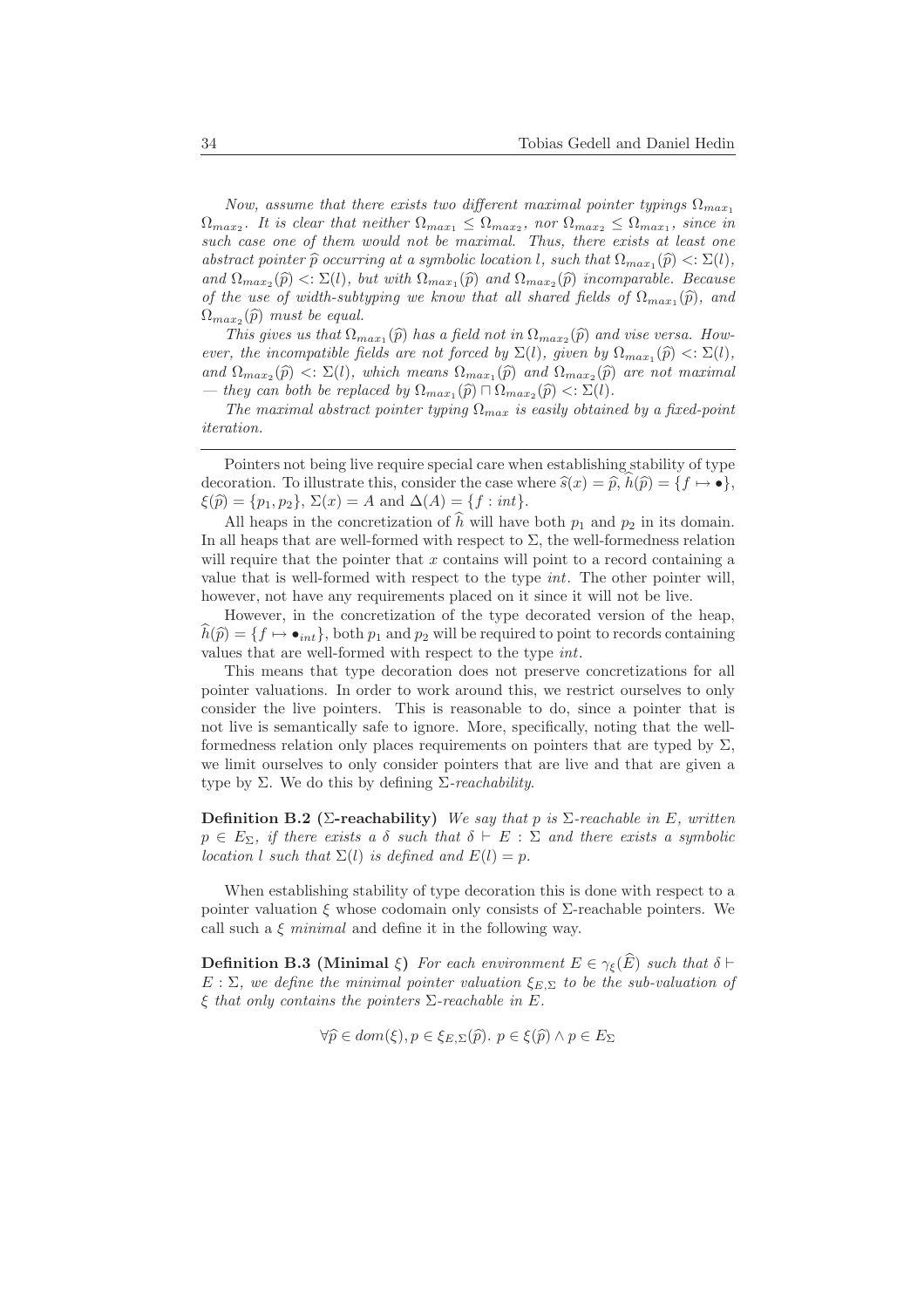Lemma B.2 ( $\xi_{E,\Sigma}$  preserves E)

$$
\Omega \vdash \widehat{E} : \Sigma \wedge E \in \gamma_{\xi}(\widehat{E}) \wedge \delta \vdash E : \Sigma \Longrightarrow E \in \gamma_{\xi_{E,\Sigma}}(\widehat{E})
$$

**Proof B.2** By construction  $-\xi_{E,\Sigma}$  contains all pointers that are live, and typed in E, but no else. Thus, it removes all demands on things that are not live or typed, while allowing for the same concretization of all live and typed locations.

Lemma B.3 ( $\Sigma$ -reachable locations are well-formed)

 $\delta \vdash E : \Sigma \wedge E(l) = v \wedge \Sigma(l) = \tau \Longrightarrow \delta \vdash v : \tau$ 

Proof B.3 By straightforward induction on the symbolic location.

Lemma B.4 ( $\Sigma$ -reachable pointers are well-formed)

 $\delta \vdash E : \Sigma \wedge p \in \gamma_{\varepsilon_{E,\Sigma}} \Longrightarrow \exists A \cdot \delta(p) = A$ 

**Proof B.4** The result is immediate, since  $\xi_{E,\Sigma}$  forms a subset of the  $\Sigma$ -reachable pointers.

By definition if  $p \in \gamma_{\xi_{E,\Sigma}}$  there exists a symbolic location l such that  $E(l) = p$ and  $\Sigma(l) = \tau$ . From Lemma B.3 we have that  $\delta \vdash p : \tau$ , which gives us  $\tau = A_1$ , and  $\delta(p) = A_2 < A_1$ .

#### Lemma B.5

$$
\Omega_{max} \vdash E : \Sigma \land \delta \vdash E : \Sigma \land E \in \gamma_{\xi_{E,\Sigma}}(E) \Longrightarrow
$$

$$
p \in \xi_{E,\Sigma}(\hat{p}) \land \hat{p} \in dom(\Omega_{max}) \land \Longrightarrow \delta(p) <: \Omega_{max}(\hat{p})
$$

Proof B.5 First we state some properties needed.

- 1.  $\Omega_{max} \vdash E : \Sigma$  gives us that all symbolic locations l such that  $\Sigma(l)$  is defined we either that  $\widehat{E}(l) = \widehat{p}^+, \widehat{E}(l) = \widehat{p}^-,$  or that  $\widehat{E}(l) = \bullet$ .
- 2. Let  $L_{\hat{p}^+}$  be the set of symbolic locations such that for  $l \in L_{\hat{p}^+}$ ,  $\Sigma(l)$  is defined and  $E(l) = \hat{p}$ . Since  $E \in \gamma_{\xi}(\hat{E})$  we have for each  $p \in \xi(\hat{p}^+)$  that the set  $L_{\widehat{\mathcal{D}}}$  such that  $l \in L_p$ ,  $\Sigma(l)$  is defined and  $E(l) = p$  is a subset of  $L_{\widehat{n}^+}$ .
- 3. Let  $L_{\widehat{p}}-$  be the set of symbolic locations such that for  $l \in L_{\widehat{p}}-$ ,  $\Sigma(l)$  is defined and  $E(l) = \widehat{p}$ . Since  $E \in \gamma_{\xi}(\widehat{E})$  we have for the unique  $p \in \xi(\widehat{p}^{-})$ that the set  $L_p$  such that  $l \in L_p$ ,  $\Sigma(l)$  is defined and  $E(l) = p$  is a equal to the set  $L_{\widehat{n}^-}$ .
- 4. From,  $\Omega_{max} \vdash \widehat{E} : \Sigma$  we have that for all  $l \in L_{\widehat{p}^+}$  it holds that  $\Omega_{max}(\widehat{p})$  <:  $\Sigma(l)$  and  $\Sigma(l) \langle \Omega_{max}(\hat{p}), i.e., all may-aliased locations have exactly the$ same type view (up to renaming). Together with  $E \in \gamma_{\xi}(\widehat{E})$  this gives us that all occurrences of concrete pointers  $p \in \xi(\widehat{p})$  have the same type view.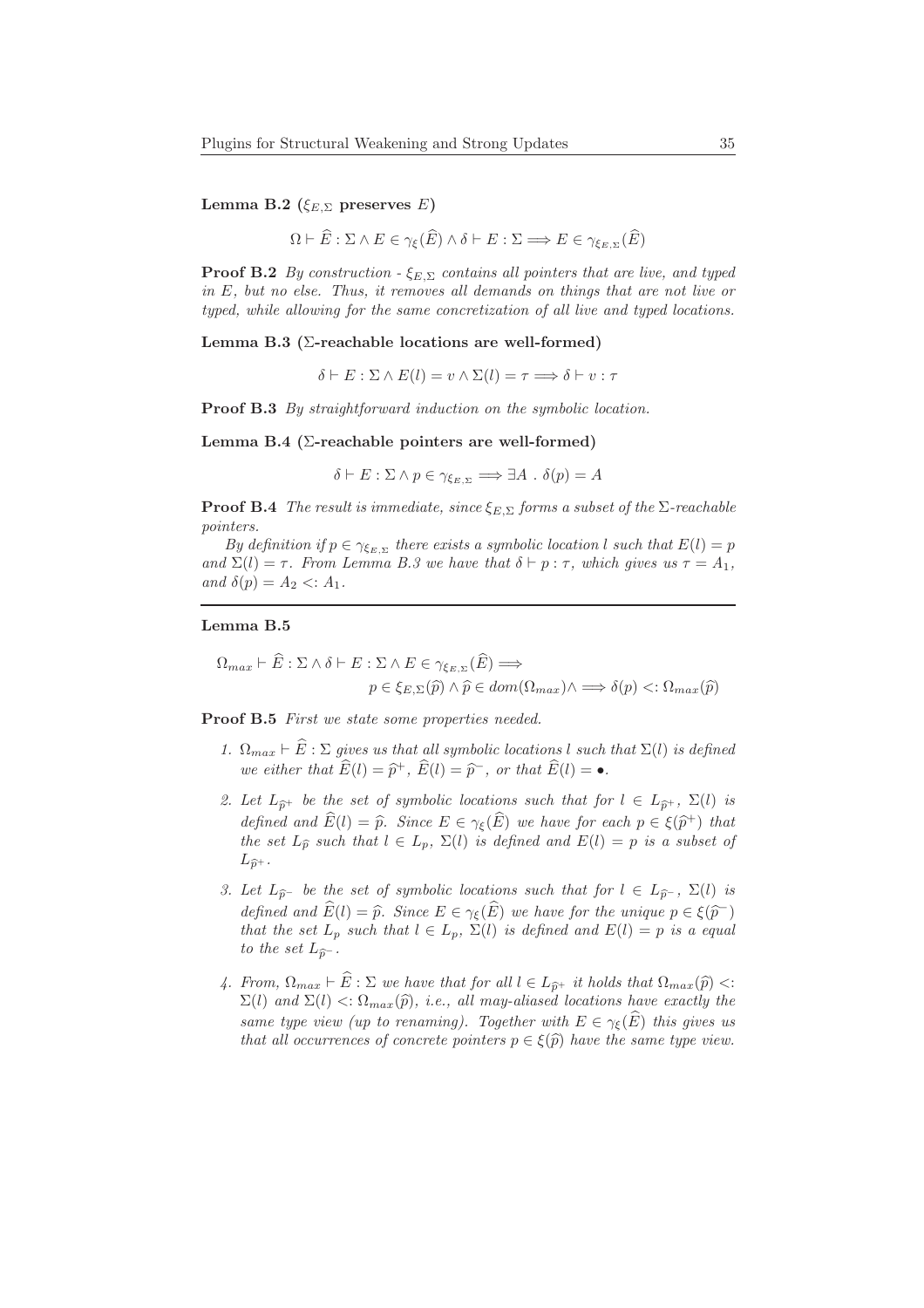5. From,  $\Omega_{max} \vdash \widehat{E} : \Sigma$  we have that for all  $l \in L_{\widehat{p}^-}$  it holds that  $\Omega_{max}(\widehat{p})$  <:  $\Sigma(l)$ , i.e., all must-aliased locations have compatible type views Together with  $E \in \gamma_{\varepsilon}(\widehat{E})$  this gives us that all occurrences of concrete pointers  $p \in \xi(\widehat{p})$  have compatible type views.

First, using  $\delta \vdash E : \Sigma$  and  $p \in \xi_{E,\Sigma}(\widehat{p})$ , Lemma B.4 gives us  $\delta(p) = A$  for some A, i.e.,  $\delta(p)$  is defined. The proof has two cases.

- **May-alias case** Assume  $p \in \xi(\hat{p}^+)$ , and  $\hat{p}^+ \in dom(\Omega_{max})$ ; from above we have that all  $l \in L_{\hat{p}^+} \supseteq L_p$  have exactly the same type view. Thus,  $\delta(p)$  <:  $\Sigma(l) = \Omega_{max}(\hat{p}^+)$ .
- Must-alias case Assume  $p \in \xi(\hat{p}^-)$ , and  $\hat{p}^- \in dom(\Omega_{max})$ ; from above we have that  $l \in L_{\hat{p}^+} = L_p$ . Furthermore, since  $\Omega_{max}$  is maximal we know that  $\Omega_{max}(\widehat{p}^-) = \prod_{l \in L_{\widehat{p}^+}} \Sigma(l)$ . Thus, since for all  $l \in L_p$  it holds  $\delta(p)$  <:  $\Sigma(l)$  we have that  $\delta(p) < \Omega_{max}(\widehat{p}^-) < \Sigma(l).$

### Lemma B.6 (Stability of Value Type Decoration)

 $\Omega_{max} \vdash \widehat{v} : \tau_1 \curvearrowright \widehat{v}_d \wedge \delta \vdash v : \tau_2 \wedge \tau_2 \ltminus : \tau_1 \wedge v \in \gamma_{\epsilon}(\widehat{v}) \Longrightarrow v \in \gamma_{\epsilon}(\widehat{v}_d)$ 

**Proof B.6** Assume (1)  $\Omega_{max} \vdash \hat{v} : \tau_1 \curvearrowright \hat{v}_d$ , (2)  $\delta \vdash v : \tau_2$ , (3)  $\tau_2 \ltimes \tau_1$  and (4)  $v \in \gamma_{\xi}(\widehat{v})$ .

The proof continues by a case analysis of  $(1)$ .

- case  $\Omega_{max} \vdash \bullet : \tau_1 \wedge \bullet_{\tau_1}$  We must show that  $v \in \gamma_{\xi}(\widehat{v}_d) = \llbracket \tau_1 \rrbracket$  for the cases where  $\tau_1$  is one of int, nat or bool. This follows directly from (2) and (3).
- case  $\Omega_{max} \vdash \hat{p} : A \curvearrowright \hat{p}$  Since the decoration does not affect the concretization of pointers the result follows directly from (4).

#### Lemma B.7 (Stability of Store Type Decoration)

 $\Omega_{max} \vdash \widehat{s} : \Sigma \curvearrowright \widehat{s}_d \wedge \delta \vdash s : \Sigma \wedge s \in \gamma_{\xi}(\widehat{s}) \Longrightarrow s \in \gamma_{\xi}(\widehat{s}_d)$ 

**Proof B.7** Assume (1)  $\Omega_{max} \vdash \hat{s} : \Sigma \curvearrowright \hat{s}_d$ , (2)  $\delta \vdash s : \Sigma$ , and (3)  $s \in \gamma_{\xi}(\hat{s})$ .

We must show that  $\forall x \in dom(\widehat{s}_d)$ .  $s(x) \in \gamma_{\xi}(\widehat{s}_d(x))$ . We have that  $(4)$   $\forall x \in$ dom(s).  $s(x) \in \gamma_{\xi}(\widehat{s}(x))$  from (3), and (2) gives us that (5)  $\forall x \in dom(\Sigma)$ .  $\delta \vdash$  $s(x): \Sigma(x)$ . Now, (1) gives us that (6)  $\forall (x, \tau) \in \Sigma$ .  $\Omega_{max} \vdash \hat{s}(x) : \tau \curvearrowright \hat{s}_d(x)$ , (7)  $dom(\widehat{s}) = dom(\widehat{s}_d)$ , and (8)  $\forall x \in dom(\widehat{s}) \setminus dom(\Sigma)$ .  $\widehat{s}_d(x) = \widehat{s}(x)$ .

Thus, assuming  $x \in dom(\widehat{s}_d)$ , we either have  $x \in dom(\widehat{s}) \setminus dom(\Sigma)$  in which case we are done by (8) or  $x \in dom(\Sigma)$  and  $x \in dom(\widehat{s})$  by (7). Now, (6) gives  $\Omega_{max} \vdash \hat{s}(x) : \Sigma(x) \curvearrowright \hat{s}_d(x),$  (5) gives  $\delta \vdash s(x) : \Sigma(x),$  (4) gives  $s(x) \in \gamma_{\xi}(\hat{s}(x)),$ and we reach the conclusion via Lemma B.6.

### Lemma B.8 (Stability of Record Type Decoration)

 $\Omega_{max} \vdash \hat{r} : \omega_1 \curvearrowright \hat{r}_d \wedge \delta \vdash r : \omega_2 \wedge \omega_2 <: \omega_1 \wedge r \in \gamma_{\epsilon}(\hat{r}) \Longrightarrow r \in \gamma_{\epsilon}(\hat{r}_d)$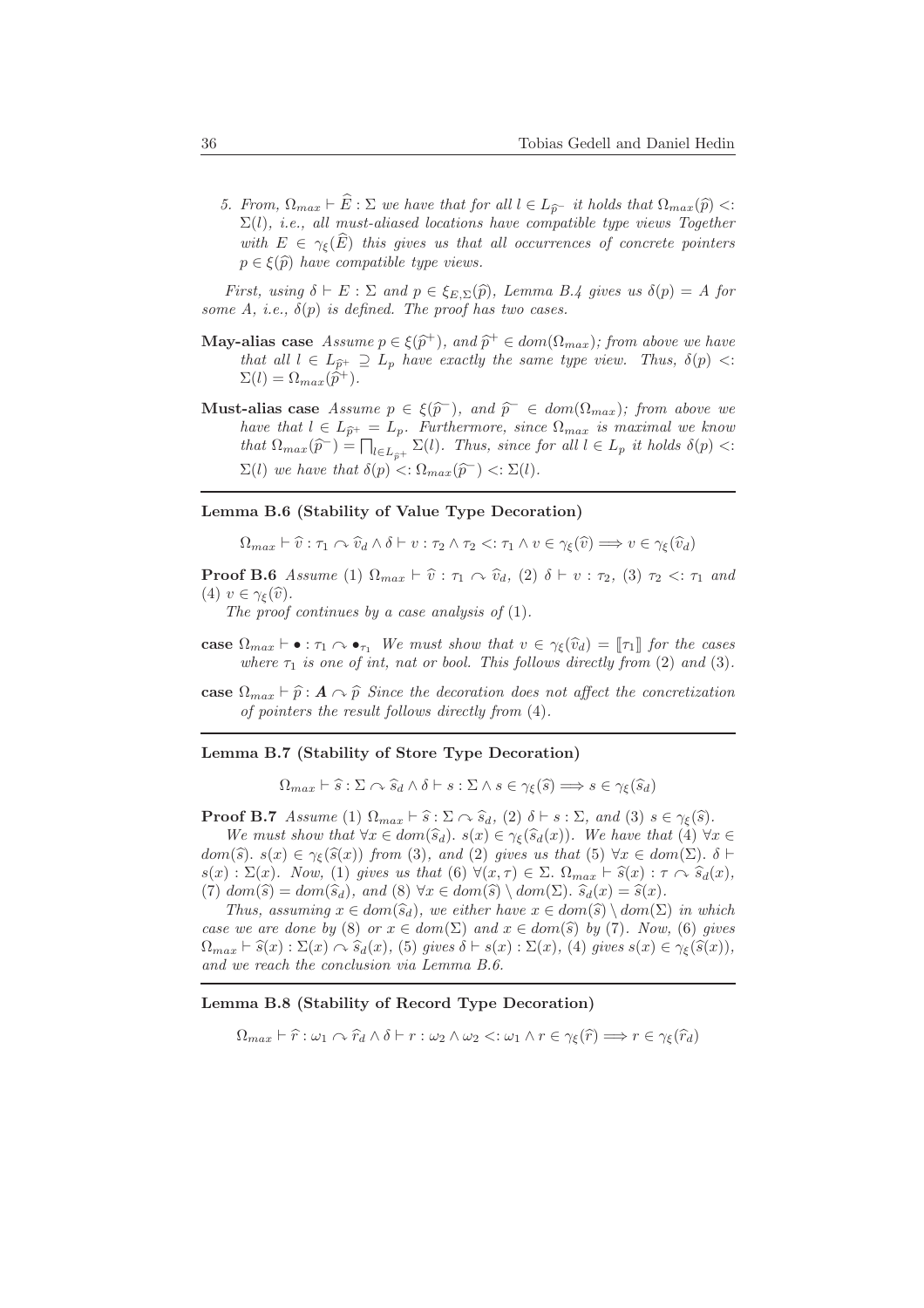**Proof B.8** Assume (1)  $\Omega_{max} \vdash \hat{r} : \omega_1 \curvearrowright \hat{r}_d$ , (2)  $\delta \vdash r : \omega_2$ , (3)  $\omega_2 < \omega_1$ , and (4)  $r \in \gamma_{\xi}(\widehat{r})$ .

To show  $r \in \gamma_{\xi}(\hat{r}_d)$  we need to show that  $\forall f \in dom(\hat{r}_d)$ .  $r.f \in \gamma_{\xi}(\hat{r}_d.f)$ .

(1) gives (5)  $\forall (f, \tau) \in \omega_1$ .  $\Omega_{max} \vdash \hat{r} \cdot f : \tau \sim \hat{r}_d \cdot f$ , (6)  $dom(\hat{r}) = dom(\hat{r}_d)$ , and (7)  $\forall f \in dom(\widehat{r}) \setminus dom(\omega)$ .  $\widehat{r}_d(f) = \widehat{r}(f)$ . (2) gives (8)  $\forall (f, \tau) \in \omega_2$ .  $\delta \vdash$ r.f : τ. (3) gives (9)  $\forall (f, \tau) \in \omega_1$ .  $\omega_2.f = \tau$ .

Assume  $f \in dom(\hat{r}_d)$ . (6) gives that we have either  $f \in dom(\hat{r})\setminus dom(\omega_1)$  and we are done by (7), or  $f \in \hat{r}$ , and  $f \in \omega_1$  such that  $\Omega_{max} \vdash \hat{r}.f. : \omega_1.f. \cap \hat{r}_d.f.$ Now, (9) gives us that  $\omega_2.f = \omega_1.f$ , and (8) gives  $\delta \vdash r.f : \omega_2.f$ . With this Lemma B.6 allows us to conclude.

Lemma B.9 Stability of Heap Type Decoration

$$
\Omega_{max} \vdash (s,\widehat{h}) : \Sigma \curvearrowright (\widehat{s}_d, \widehat{h}_d) \wedge \delta \vdash (s,h) \wedge h \in \gamma_{\xi_{E,\Sigma}}(\widehat{h}) \Longrightarrow h \in \gamma_{\xi_{E,\Sigma}}(\widehat{h}_d)
$$

**Proof B.9** Assume (1)  $\Omega_{max} \vdash \hat{h} \sim \hat{h}_d$ , (2)  $\delta \vdash h$ , and (3)  $h \in \gamma_{\xi_{E,\Sigma}}(\hat{h})$ . (1) gives (4)  $\forall (\widehat{p}, A) \in \Omega_{max}$ .  $\Omega_{max} \vdash \widehat{h}(\widehat{p}) : \Delta(A) \cap \widehat{h}_d(\widehat{p}),$  (5)  $dom(\widehat{h}) = dom(\widehat{h}_d)$ , and (6)  $\forall \widehat{p} \in dom(\widehat{h}) \setminus dom(\Omega)_{max}$ .  $\widehat{h}_d(\widehat{p}) = \widehat{h}(\widehat{p})$ . (2) gives  $\forall (p, A) \in \delta$ .  $\delta \vdash$  $h(p): \Delta(A)$ , and (3) gives  $\forall \widehat{p} \in dom(h), p \in \xi_{E,\Sigma}(\widehat{p})$ .  $h(p) \in \gamma_{\xi_{E,\Sigma}}(h(\widehat{p})).$ 

We must show that  $\forall \widehat{p} \in dom(h_d), p \in \xi_{E,\Sigma}(\widehat{p})$ .  $h(p) \in \gamma_{\xi_{E,\Sigma}}(h_d(\widehat{p}))$ . Assume  $\widehat{p} \in dom(h_d)$  and  $p \in \xi_{E,\Sigma}(\widehat{p})$ . (5) gives either  $\widehat{p} \in dom(h) \setminus dom(\Omega_{max})$  and we are done by (6) or  $(\widehat{p}, A_1) \in \Omega_{max}$  and thus that  $\Omega_{max} \vdash \widehat{h}(\widehat{p}) : \Delta(A_1) \cap \widehat{h}_d(\widehat{p})$ by (4). From Lemma B.5 we have that  $\delta(p) \leq A_1$ , which implies that  $\delta$  is defined for p, i.e.,  $\delta(p) = A_2$  for some  $A_2$ . Now, (2) gives us  $\delta \vdash h(p) : \Delta(A_2)$ , and we are done by Lemma B.8.

Lemma B.10 (Stability of Type Decoration)

$$
\Omega_{max} \vdash : \widehat{E} : \Sigma \curvearrowright \widehat{E}_d \wedge \delta \vdash : E : \Sigma \wedge E \in \gamma(\widehat{E}) \Longrightarrow E \in \gamma(\widehat{E}_d)
$$

**Proof B.10** First,  $E \in \gamma(\widehat{E})$  implies the existence of  $\xi$  such that  $E \in \gamma_{\xi}(\widehat{E})$ . Now, Lemma B.2 gives us that  $E \in \gamma_{\xi_{E,\Sigma}}(E)$ . The result is immediate from Lemma B.7, and Lemma B.9.

Lemma B.11 Type Decoration Preserves Well-formedness

$$
\Omega \vdash \widehat{E}_1 : \Sigma \curvearrowright \widehat{E}_2 \Longrightarrow \Omega \vdash \widehat{E}_2 : \Sigma
$$

Proof B.11 The result is immediate from inspecting the rules and noting that the only decoration takes place in the well-formedness rule for  $\bullet$  and that the decoration is the type demanded by well-formedness, i.e.,  $\Omega \vdash \bullet : int : \bullet_{int}$ .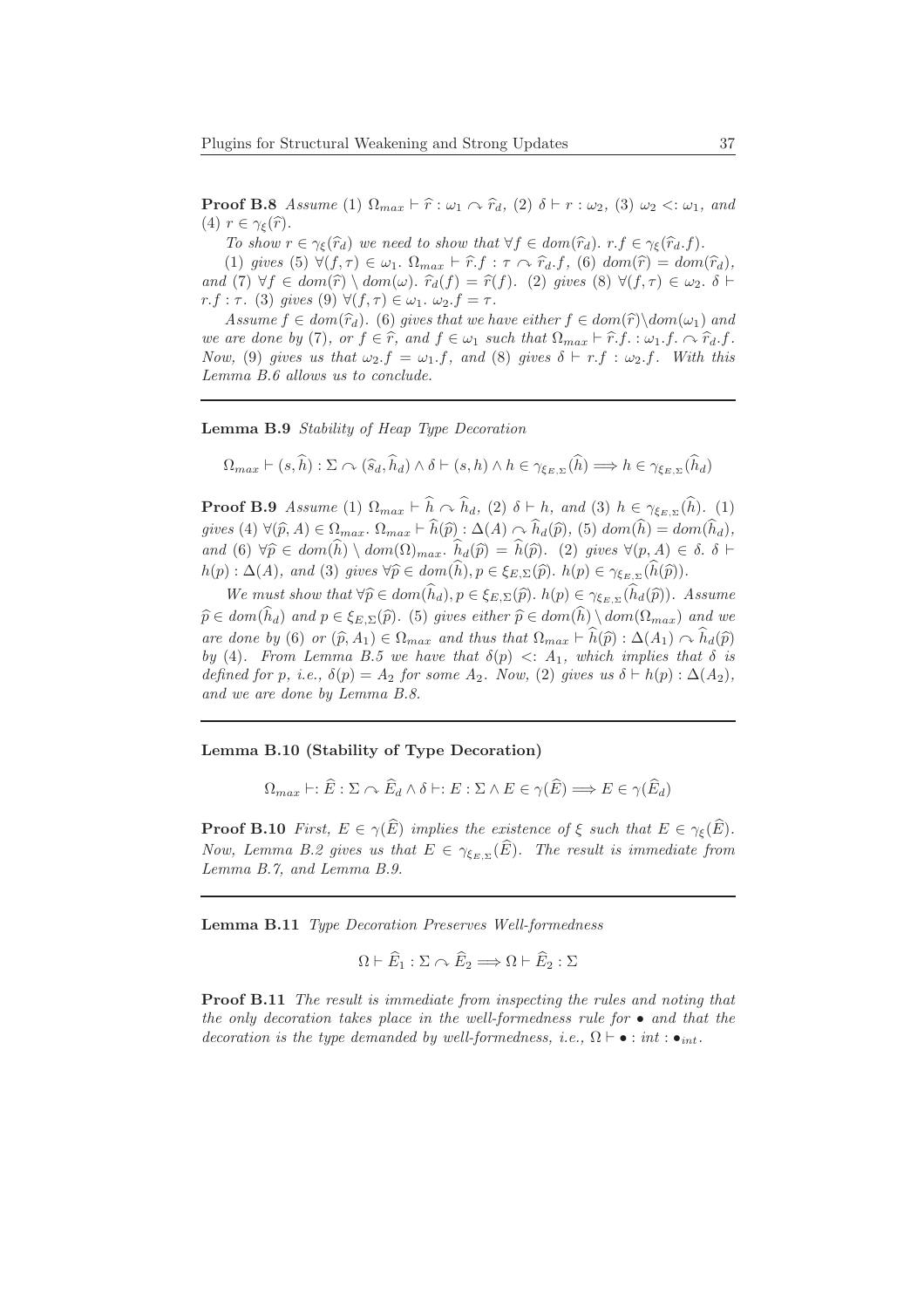# C Preservation of Well-formedness under Concretization

This section contains the proofs that well-formedness is preserved by concretization of the structural may-aliases of Section 6, and the combined structural mayand must-aliases of Section 7. In this section all pointer valuations are mayand must-alias sound, why the  $*$  superscript is dropped from  $\xi^*$  throughout.

Lemma C.1 Preservation of Well-formedness under Concretization

 $\Omega \vdash \widehat{E} : \Sigma \wedge E \in \gamma_{\varepsilon}(\widehat{E}) \Longrightarrow \delta_{\Omega, \varepsilon} \vdash E : \Sigma$ 

**Proof C.1** Given that  $E = (s, h)$  we must show that  $\delta_{\Omega, \xi} \vdash s : \Sigma$ , and that  $\delta_{\Omega,\xi} \vdash h$ . The result is immediate from Lemma C.3, and Lemma C.5 below.

Lemma C.2 Preservation of Well-formedness under Value Concretization

 $\Omega \vdash \widehat{v} : \tau \wedge v \in \gamma_{\varepsilon}(\widehat{v}) \Longrightarrow \delta_{\Omega,\varepsilon} \vdash v : \tau$ 

**Proof C.2** We proceed by a case analysis on  $\hat{v}$ .

- case  $\hat{v} = \bullet_{\tau_1}$  We have that  $v \in [\tau_1]$  from  $v \in \gamma_{\xi}(\hat{v})$ , and that  $\tau_1 \prec : \tau$  from  $\Omega \vdash \hat{v} : \tau$ , and the result is immediate.
- **case**  $\hat{v} = \hat{p}^+$  We have that  $v = p \in \xi(\hat{p}^+)$  from  $v \in \gamma_{\xi}(\hat{p}^+)$ , and that  $\Omega(\hat{p}^+) =$  $\tau = A$  for some A. By definition  $\delta_{\Omega,\xi}(p) = \Omega(\widehat{p}^+)$  given  $p \in \gamma_{\xi}(\widehat{p}^+)$ , and the result is immediate.
- case  $\widehat{v} = \widehat{p}$  We have that  $v = p \in \xi(\widehat{p}^-)$  from  $v \in \gamma_{\xi}(\widehat{p}^-)$ , and that  $\Omega(\widehat{p}^-) < \xi$  $\tau = A$  for some A. By definition  $\delta_{\Omega,\xi}(p) = \Omega(\widehat{p}^-)$  given  $p \in \gamma_{\xi}(\widehat{p}^-)$ , and the result is immediate.

Lemma C.3 (Preservation of Well-formedness under Store Concretization)

$$
\Omega \vdash \widehat{s} : \Sigma \wedge s \in \gamma_{\xi}(\widehat{s}) \Longrightarrow \delta_{\Omega, \xi} \vdash ws : \Sigma
$$

**Proof C.3** We must show that  $(x, \tau) \in \Sigma$ .  $\delta_{\Omega, \xi} \vdash s(x) : \tau$ . Assume  $(x, \tau) \in \Sigma$ . We have that  $\Omega \vdash \hat{s}(x) : \tau$  from  $\Omega \vdash \hat{s} : \Sigma$ , and  $s(x) \in \gamma_{\xi}(\hat{s}(x))$  from  $s \in \gamma_{\xi}(\hat{s})$ . The result is immediate from Lemma C.2.

Lemma C.4 (Preservation of Well-formedness under Record Concretization)

$$
\Omega \vdash \widehat{r} : \omega \wedge r \in \gamma_{\xi}(\widehat{r}) \Longrightarrow \delta_{\Omega, \xi} \vdash r : \omega
$$

**Proof C.4** We must show that  $(f, \tau) \in \omega$ .  $\delta_{\Omega, \xi} \vdash r.f : \tau$ . Assume  $(f, \tau) \in \omega$ . We have that  $\Omega \vdash \hat{r} \cdot f : \tau$  from  $\Omega \vdash \hat{r} : \omega$ , and  $r.f \in \gamma_{\xi}(\hat{r},f)$  from  $r \in \gamma_{\xi}(\hat{r})$ . The result is immediate from Lemma C.2.